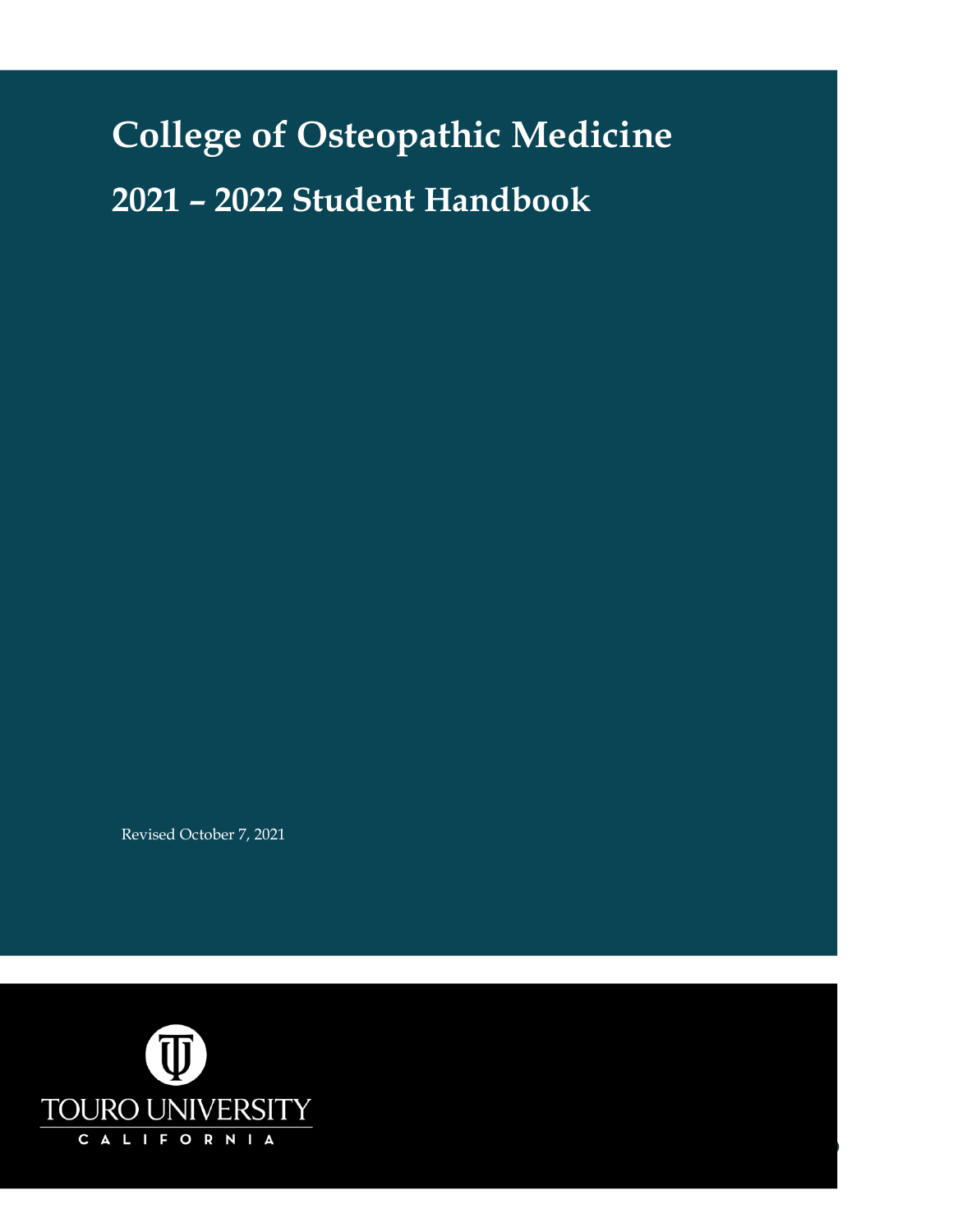| <b>Table of Contents</b>                                                                   |  |
|--------------------------------------------------------------------------------------------|--|
|                                                                                            |  |
|                                                                                            |  |
|                                                                                            |  |
| SECTION II: TOURO UNIVERSITY COLLEGE OF OSTEOPATHIC MEDICINE 6                             |  |
|                                                                                            |  |
|                                                                                            |  |
| Policy on Student Complaints Regarding Institutional Compliance with Accreditation         |  |
| Student Rights and Responsibilities in Reviewing Standards and Policies of Accreditation10 |  |
|                                                                                            |  |
|                                                                                            |  |
|                                                                                            |  |
|                                                                                            |  |
|                                                                                            |  |
|                                                                                            |  |
|                                                                                            |  |
|                                                                                            |  |
|                                                                                            |  |
|                                                                                            |  |
|                                                                                            |  |
|                                                                                            |  |
|                                                                                            |  |
|                                                                                            |  |
|                                                                                            |  |
|                                                                                            |  |
| Faculty Role in Academic Mentoring and in the Assessment of Professionalism 18             |  |
|                                                                                            |  |
|                                                                                            |  |
|                                                                                            |  |
|                                                                                            |  |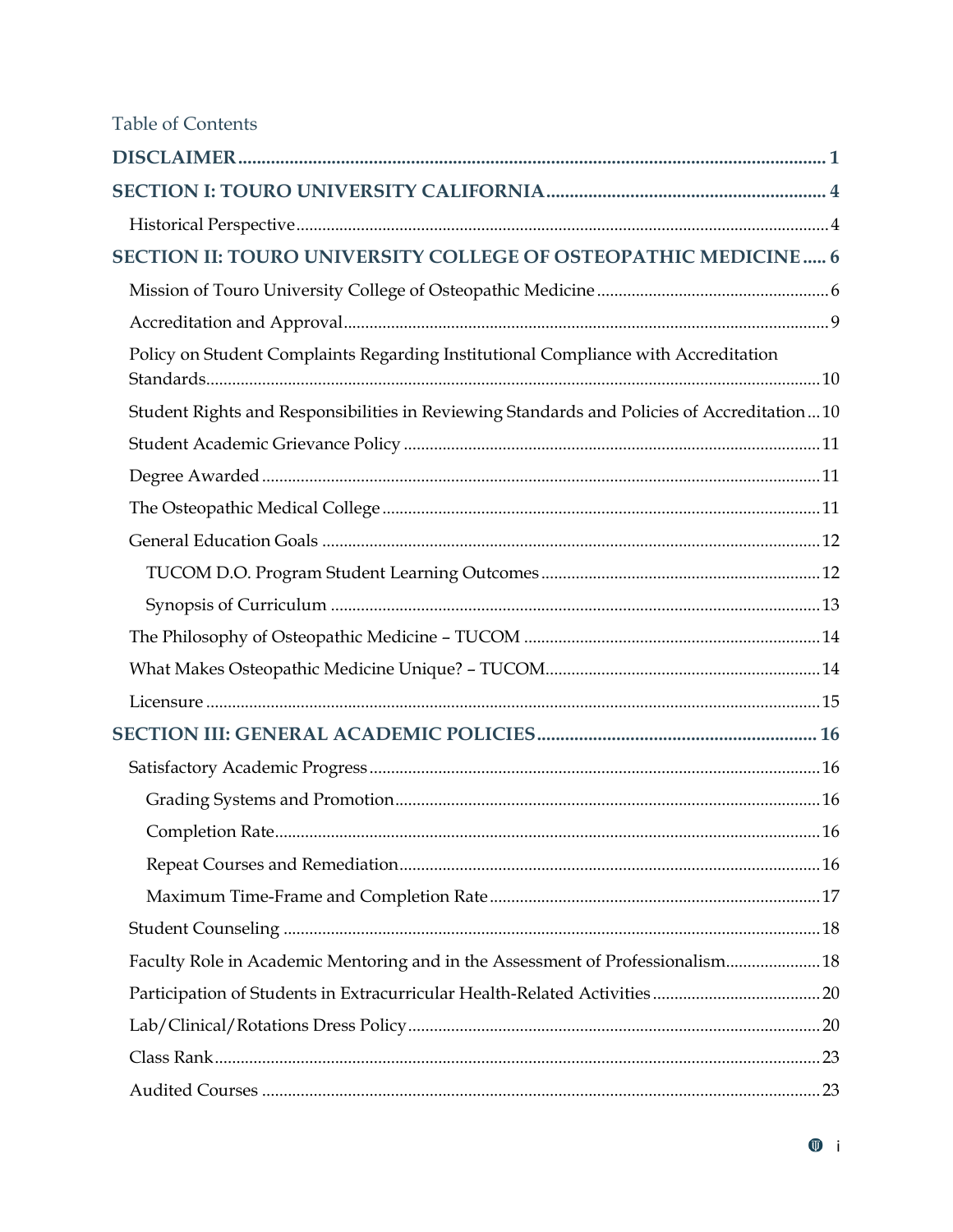| Objective Structured Clinical Encounter (OSCE) Examinations: Requirements, Make-Up |  |
|------------------------------------------------------------------------------------|--|
|                                                                                    |  |
|                                                                                    |  |
|                                                                                    |  |
|                                                                                    |  |
|                                                                                    |  |
|                                                                                    |  |
|                                                                                    |  |
|                                                                                    |  |
|                                                                                    |  |
|                                                                                    |  |
|                                                                                    |  |
|                                                                                    |  |
|                                                                                    |  |
|                                                                                    |  |
|                                                                                    |  |
|                                                                                    |  |
|                                                                                    |  |
|                                                                                    |  |
|                                                                                    |  |
|                                                                                    |  |
|                                                                                    |  |
| Scheduling Student Groups for Content Review, Tutoring or Mentoring Hours 40       |  |
|                                                                                    |  |
|                                                                                    |  |
|                                                                                    |  |
|                                                                                    |  |
|                                                                                    |  |
|                                                                                    |  |
|                                                                                    |  |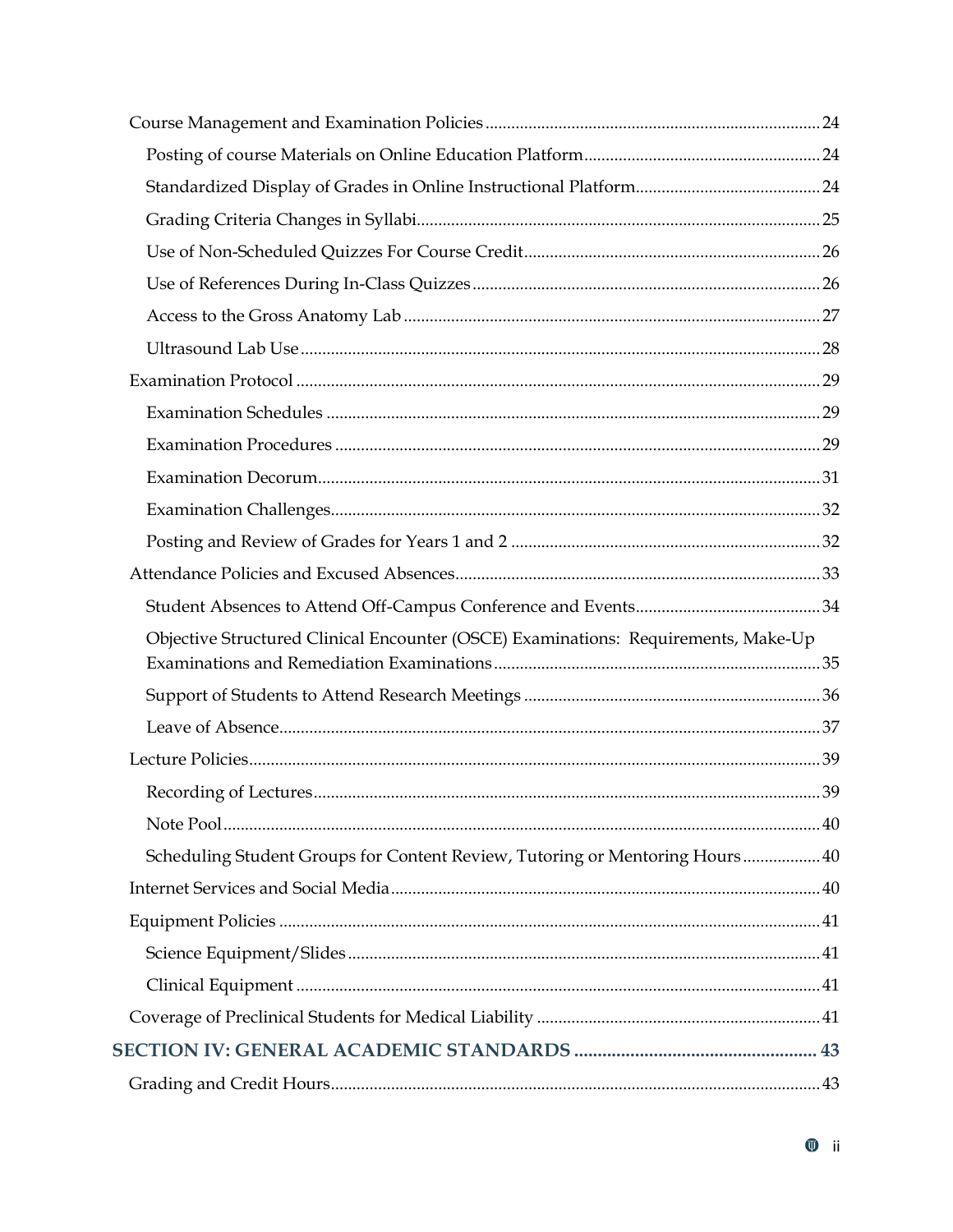| Approval of Students to Participate in Global Health Summer Internship Program  48 |  |
|------------------------------------------------------------------------------------|--|
|                                                                                    |  |
|                                                                                    |  |
|                                                                                    |  |
|                                                                                    |  |
|                                                                                    |  |
|                                                                                    |  |
|                                                                                    |  |
|                                                                                    |  |
|                                                                                    |  |
|                                                                                    |  |
|                                                                                    |  |
|                                                                                    |  |
|                                                                                    |  |
|                                                                                    |  |
|                                                                                    |  |
|                                                                                    |  |
|                                                                                    |  |
|                                                                                    |  |
|                                                                                    |  |
|                                                                                    |  |
|                                                                                    |  |
|                                                                                    |  |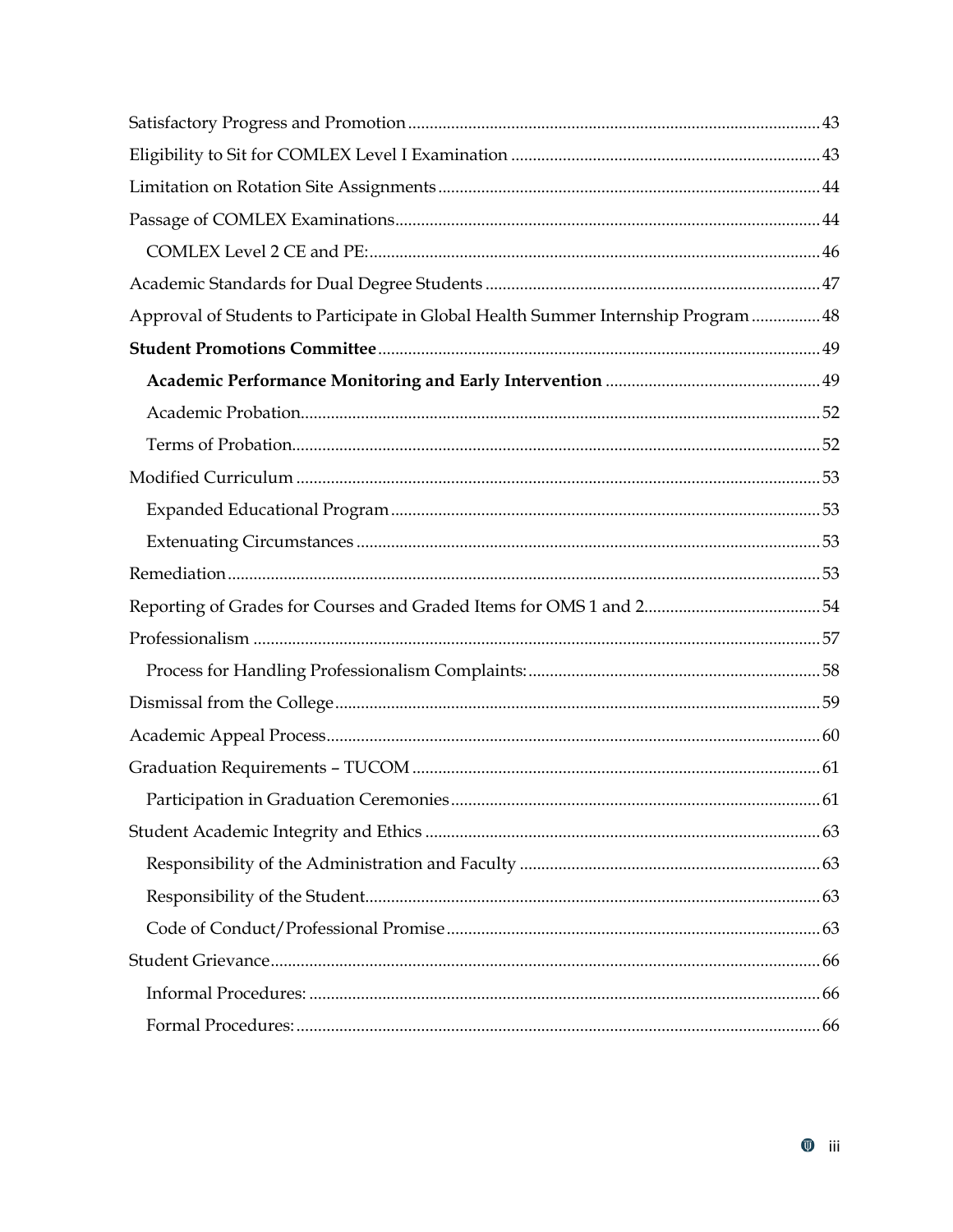# <span id="page-4-0"></span>**DISCLAIMER**

The Student Handbook contains policies and requirements which govern academic performance and student conduct. These policies are unique to Touro University California College of Osteopathic Medicine (TUCOM), and are designed to promote standards for academic competency, professional discipline and personal responsibility. It represents the parameters of achievement and behavior the faculty expects of its students. It is the responsibility of all students to be knowledgeable about TUCOM policies. These policies will be applied to all aspects of the student's academic progress and personal conduct for as long as the student is enrolled.

This Student Handbook contains only general guidelines and information. It is not intended to be comprehensive or to address all the possible applications of, or exceptions to, the policies and procedures of Touro. Some of the subjects described in this Handbook are covered in detail in the Touro University California Student Catalog and other official policy and procedure documents. You should refer to these documents for specific information, since this Handbook only refers to those policies. For that reason, if you have any questions concerning a particular policy or procedure, you should address your specific questions to the Office of Student Affairs. Please note that the terms of the full official policies are controlling in the case of any inconsistency.

This Handbook is neither written nor meant to confer any rights or privileges on students or impose any obligations on Touro. No individual or representative of Touro (except the President) has the authority to enter into any agreement or understanding contrary to the above.

This Handbook is written for informational purposes only and may contain errors. The policies, procedures and practices described herein may be modified, supplemented or discontinued in whole or in part, at any time with or without notice. However we will attempt to inform you of any changes as they occur. However, it is your responsibility to keep current on all College policies, procedures and practices. It is your responsibility to review College policies and procedures in detail and to request any clarification needed from the Office of Student Affairs. Violation of College policies or procedures may result in disciplinary action, including dismissal from the program. Action may be taken against a student notwithstanding their failure to appear or otherwise participate in disciplinary or grievance proceeding.

The Touro College and University System (TCUS) Academic Integrity Policy, the Student Code of Rights and Responsibilities, the Student Code of Conduct and the TUCOM Code of Ethics all express Touro University California's value of students conducting themselves in ethical and appropriate manners as scholars and as student doctors. Student doctors are held to the highest standards and violations of these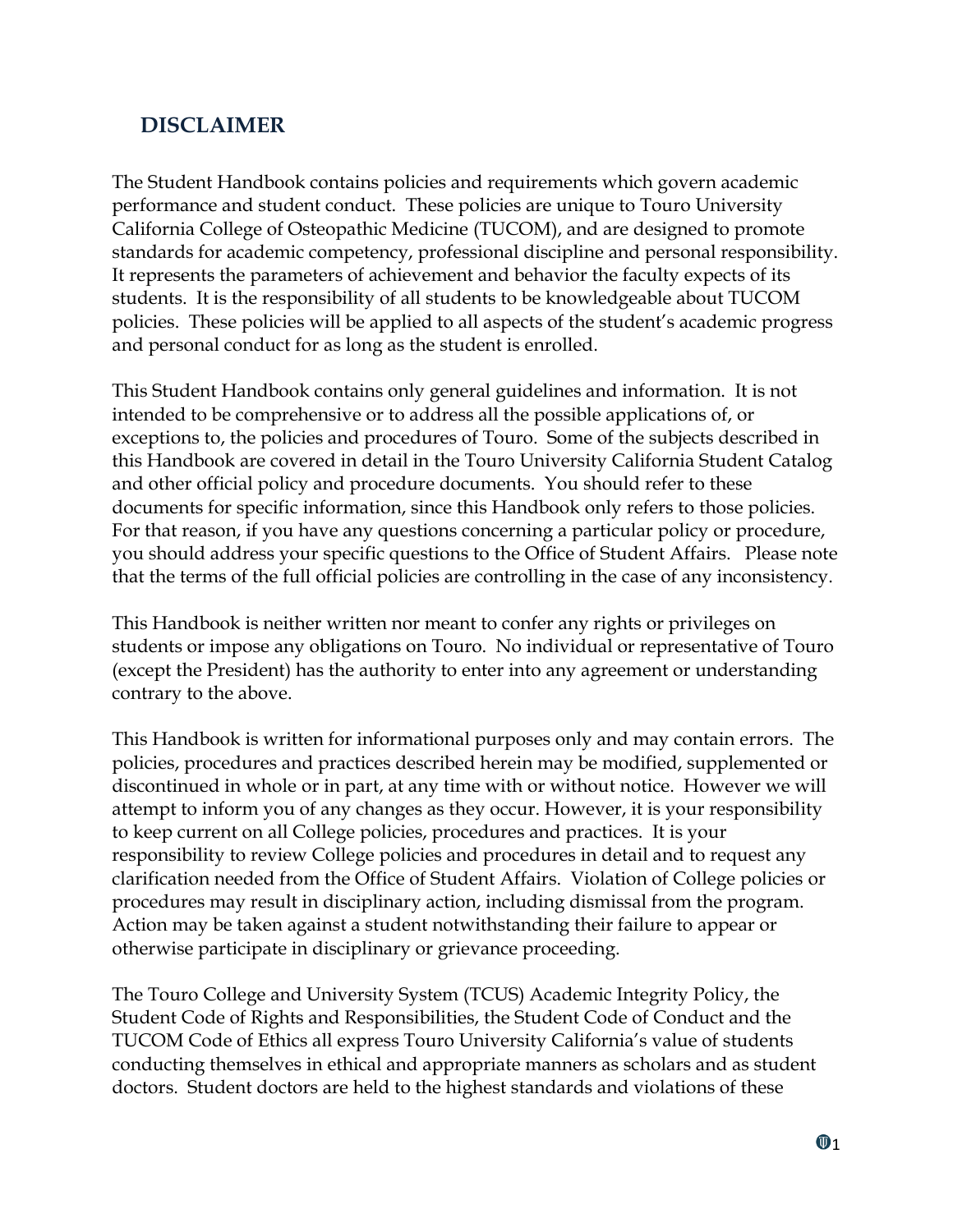policies are first resolved with the student and the TUCOM administrative procedures. As the student's academic program standing is the primary university standing, most issues are resolved through processes outlined in the TUCOM student handbook. Where the student handbook is silent on an issue or unclear to the proper process the TUCOM student and administrators will work with the university administrators to resolve the issue(s) using the processes outline the TCUS policies.

Students are required to investigate for themselves as to whether the program they enroll in meets their personal, educational and career needs. While students may expend significant sums associated with higher education, successful completion of a course, program, or degree is dependent on many factors. The payment of tuition entitles a student to register and matriculate in the courses and programs available and offered by the Touro School or program in which the student is enrolled. Except as noted in the paragraph below, no contract rights exist or are established in the studenteducational institution setting. To this end, Touro disclaims any liability for promises, assurances, representations, warrantees, or other statements made in its marketing or promotional materials, and makes absolutely no promises, assurances, representations, guarantees, warrantees or other statements concerning our courses and programs and a student's academic success in them. Thus, Touro further disclaims any liability in tort as well as contract in connection with any of the foregoing. In order for a degree to be earned, the required grades and grade point averages must be achieved and maintained, and all other requirements of the school and program must be fulfilled.

Registration and matriculation at Touro after the issuance of this Handbook is consideration for and constitutes a student's knowing acceptance of the binding Alternative Dispute Resolution ("ADR") mechanisms (including binding arbitration) contained herein. Thus, any dispute, claim or controversy arising out of or related to your application, registration, matriculation, graduation or other separation from Touro and/or this Handbook, which is not resolved through Touro's internal mechanism shall be exclusively resolved through final and binding expedited arbitration conducted solely before the American Arbitration Association ("AAA"), or any successor in interest, in accordance with the AAA Rules then in effect. The location of the arbitration shall be at a convenient office on a Touro campus where the student is (or was last) affiliated.

#### **General Disclaimer**

The Touro College and University System endeavors to provide on-going and uninterrupted educational experiences in a safe and effective environment for our students, staff and faculty. Given the dynamic circumstances surrounding COVID-19 and any other future unknown or unforeseen events and the uncertainties that may be attendant thereto, Touro may be obligated or otherwise compelled to change the method of course delivery and other relevant policies at any time. Any changes will be communicated in a timely manner and can be found on Touro's website.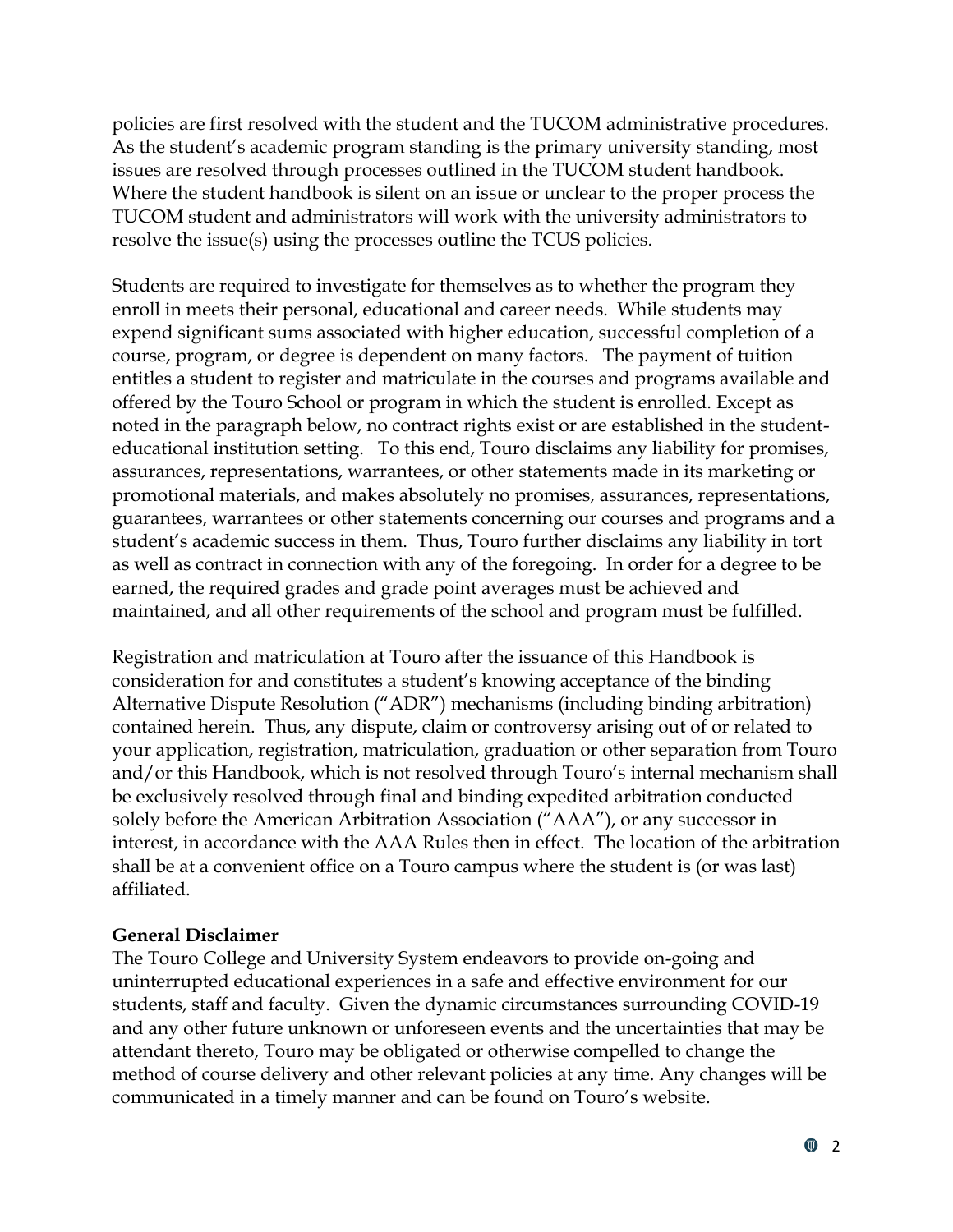#### **COVID-19**

The COVID-19 global pandemic, which has caused a disruption to all higher education institutions and has forced Touro to move temporarily to an online modality, has affected some of our policies and procedures. While we will continue to operate with the same policies that we had prior to the pandemic, slight procedural modifications may be needed. Students are asked to please stay in contact with their Program administration, faculty and student services staff and remain current with any guidance issued in response to the COVID 19 pandemic.

#### **COVID-19 Related Clinical Procedures**

Each student's Academic Program has certain clinical/course requirements and sequencing. While the Program strives to adhere to its established timing of courses and clinical experiences, unforeseen events may hamper their availability. When such situation occurs, it is possible that the completion of the Program may be delayed and the time in the Program extended to meet accreditation requirements. Furthermore, once appropriate clinical experiences have been arranged, it is up to the student, not the Program, to decide whether to attend the clinical site. Should a student decline to participate, the student understands that their progression in the program may be delayed. Students declining to participate in clinical or other experiential components of their program should contact their Academic Program administration to ensure that they understand the requirements for graduation as well as financial aid and other rules and regulations are satisfied.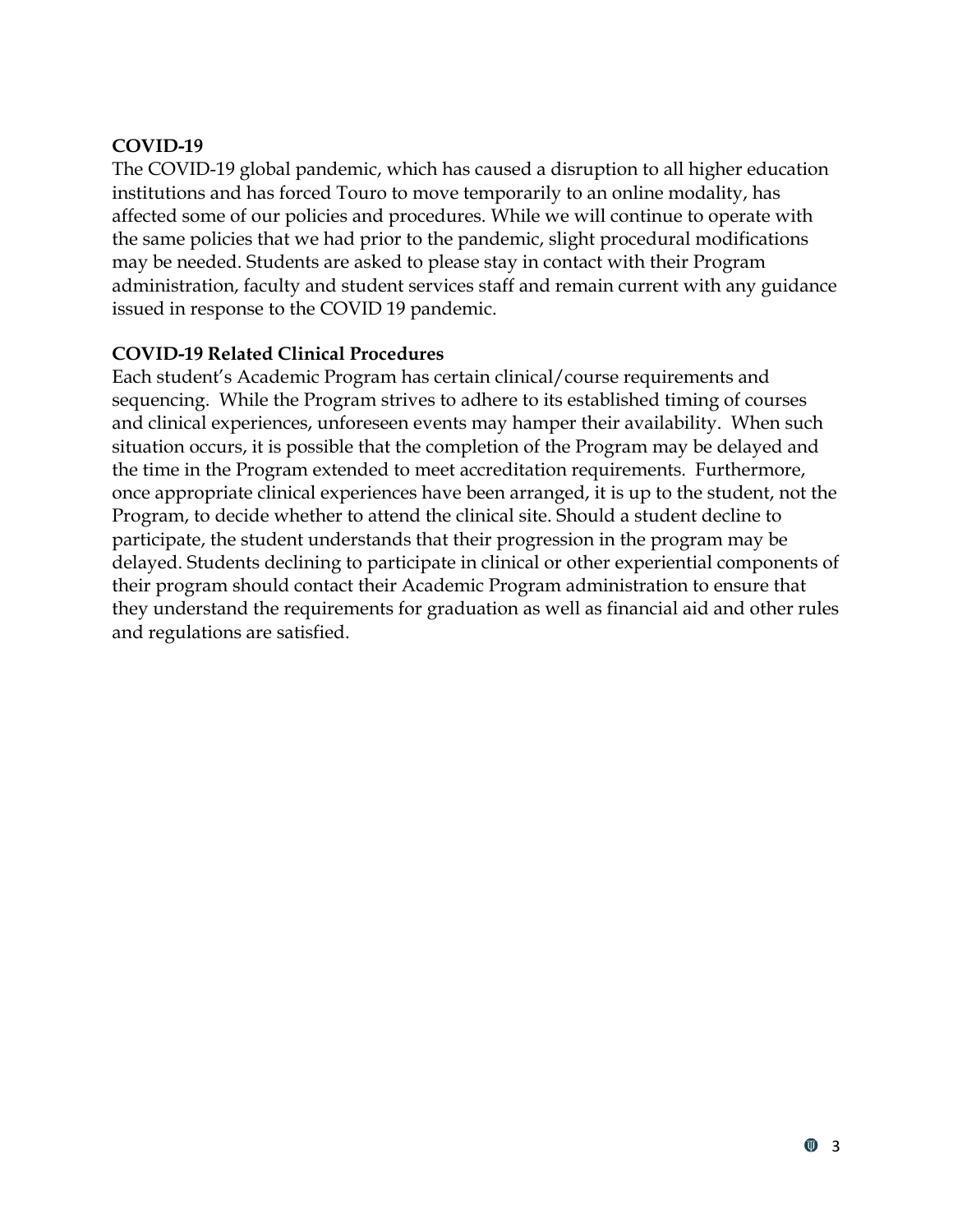# <span id="page-7-0"></span>**SECTION I: TOURO UNIVERSITY CALIFORNIA**

# <span id="page-7-1"></span>**Historical Perspective**

Touro University is a Jewish-sponsored independent institution of higher and professional education founded by Bernard Lander, PhD, LHD. The institution derives its name from Judah and Isaac Touro, leaders of colonial America who represented the ideal upon which we base our mission.

Touro College was chartered by the State of New York in 1970. The first students enrolled in 1971; the class consisted of 35 liberal arts and science students. Since those early days, the institution has experienced substantial growth.

Touro College has developed into a major institution of higher education, which includes the following schools: the College of Arts and Sciences (1971); the School of Health Sciences (1972); the School of General Studies (1974); the Graduate School of Jewish Studies (1979); the Jacob D. Fuchsberg Law Center (1980); the School for Lifelong Education (1989); the New York School of Career and Applied Science (1995); the Graduate School of Education and Psychology (1995); Touro University College of Osteopathic Medicine California (founded in 1997 as the San Francisco College of Osteopathic Medicine); the Lander College for Men in Kew Garden Hills (2001) created through a merger of two previously separate divisions, the School of General Studies (founded in 1974) and the School of Career and Applied Studies (created in 1995); Touro University Nevada (2004); Touro College South in Florida (2006) and Touro University College of Osteopathic Medicine New York (2007).

Touro opened a branch in Moscow in Spring 1991 and its operations now include the Institute of Jewish Studies (branch campus) and a business program with Moscow University Touro (an independent entity) operated through an inter-institutional agreement. The branch campus in Jerusalem comprises the Graduate School of Jewish Studies, an undergraduate business program and the Touro Israel Option (year abroad program). In October 2003, Touro opened a small branch campus in Berlin.

The Touro College and University System has long been interested in medical education. In 1983, Touro established the Center for Biomedical Education, a cooperative program leading to an M.D. from the Technion-Israel Institute of Technology, Israel's premier school of applied sciences. Success in this and other related programs led Touro founder, Dr. Bernard Lander to explore the possibility of establishing a college of osteopathic medicine. Touro University sought incorporation in the State of California, and in 1997 located a campus in the San Francisco Bay Area. The campus was moved to Mare Island, California in 1999. Touro University College of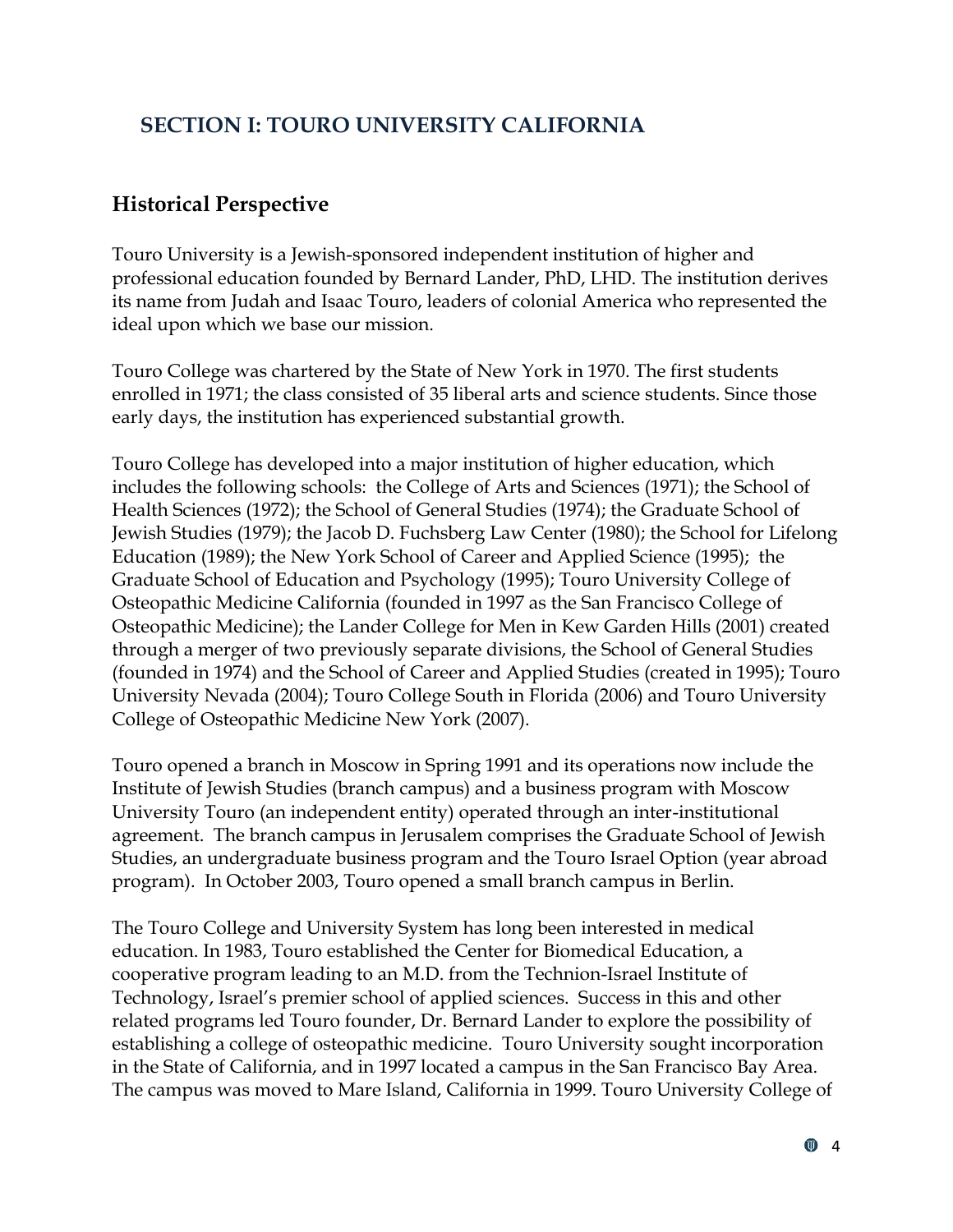Osteopathic Medicine (TUCOM) is the Founding College of Touro University California. Touro University California is now composed of three colleges: the College of Osteopathic Medicine (grants the Doctor of Osteopathic Medicine Degree – D.O. and the Master of Science of Medical Health Science); the College of Pharmacy (founded in 2004 grants the Doctor of Pharmacy and the Master of Science of Medical Health Science - Pharmacy Science); the College of Health Sciences (founded in 2003) and the College of Education (founded in 2004) were combined into the College of Education and Health Sciences in 2012, and grants the Master of Science in Physician Assistant Studies-MSPAS; Master of Public Health-MPH; Master's degree in Teacher Education and provides teacher credentials; and the School of Nursing (founded in 2014) which grants the Masters of Science Nursing.

As Touro College looked to other potential sites for a college of osteopathic medicine, Nevada was chosen as a potential site due to the current physician shortage in Nevada and the rapidly growing population within Las Vegas and the surrounding communities. The branch campus, Touro University College of Osteopathic Medicine Nevada, matriculated its first class in Fall 2004 and provides programs in osteopathic medicine and physician assistant studies. Touro University Nevada now consists of the College of Osteopathic Medicine and the College of Health and Human Services providing programs in nursing, occupational therapy, physical therapy and education.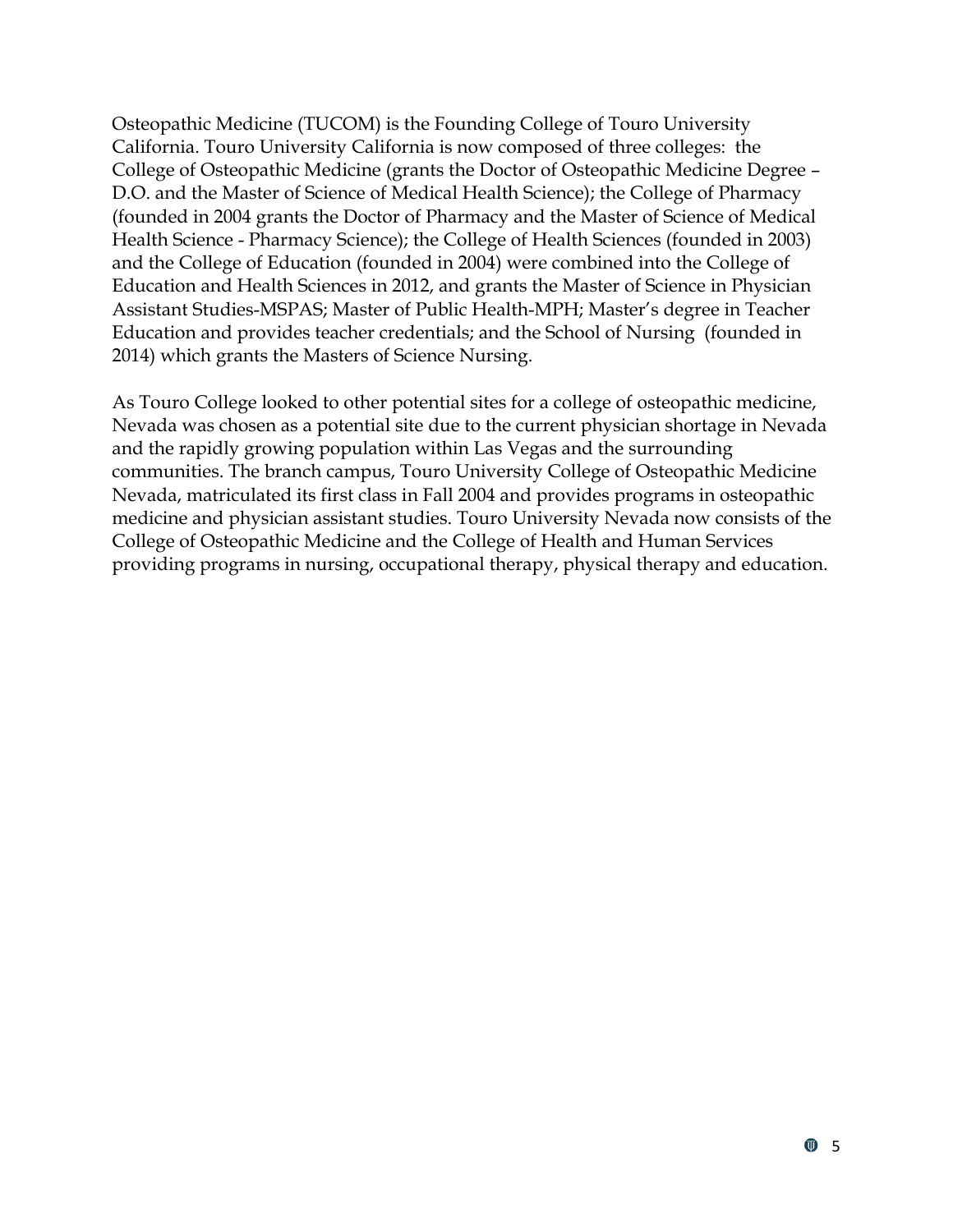# <span id="page-9-0"></span>**SECTION II: TOURO UNIVERSITY COLLEGE OF OSTEOPATHIC MEDICINE**

## <span id="page-9-1"></span>**Mission of Touro University College of Osteopathic Medicine**

The Mission of Touro University Osteopathic Medicine Program is to prepare students to become outstanding osteopathic physicians who uphold the values, philosophy and practice of osteopathic medicine and who are committed to primary care and the holistic approach to the patient. The program advances the profession and serves its students and society through innovative pre-doctoral and post-doctoral education, research, community service, and multidisciplinary and osteopathic clinical services.

#### **TUCOM Key Accomplishments and Milestones as of June 2021**

- Dr. Tami Hendriksz, who is an alumnus of the college and who had most recently served in the role of Associate Dean of Academic Affairs, is the new Dean of the COM.
- Dr. Michael Clearfield retired in July of 2021 after serving as the Dean of the COM for 15 years. He received the first ever Lifetime Achievement Award from TUCOM in honor of his incredible contributions and service to our institution.
- As of 2021, Touro has partnered with St Joseph Medical Center, which is a 348 bed acute care hospital affiliated with an outpatient surgery center and a 35 bed psychiatric hospital. The hospital has residency programs in Internal Medicine, General Surgery (in affiliation with San Joaquin General), Family Medicine, Psychiatry, and Anesthesiology. Multiple additional residencies are currently in development including urologic surgery, neurology, and orthopedic surgery. In addition, it is home to the Touro University Medical Group, a growing multispecialty group with TUC faculty that serve as program directors, associate program directors and core faculty for the internal medicine, neurology, psychiatry, and urologic surgery residencies. This facility provides an excellent and growing academic environment for learners at all levels.
- For the ninth consecutive year TUCOM-CA has been ranked in top 15 nationally for our graduates matching in Primary Care Residencies by U.S. News and World Report.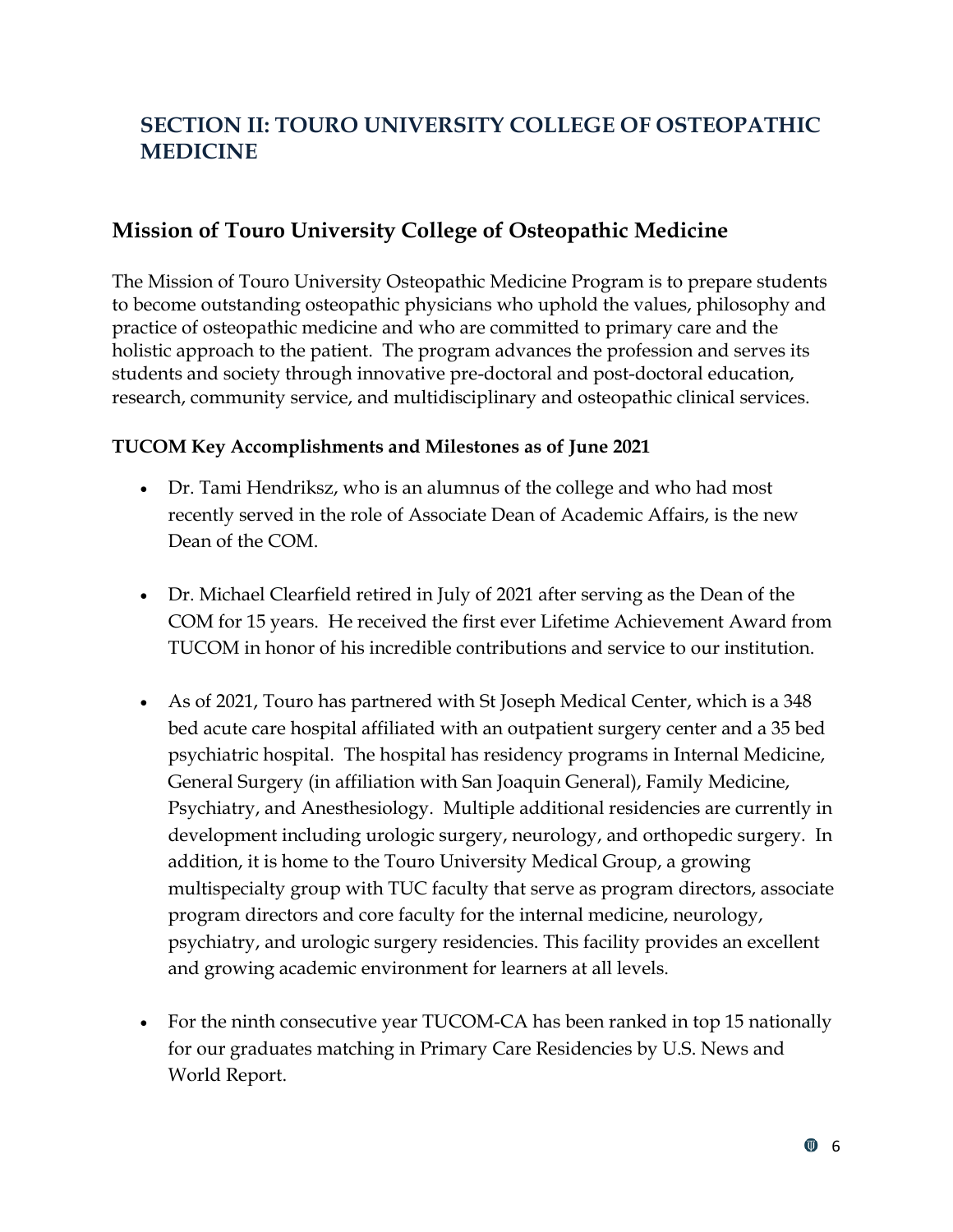- In 2017 2018 TUCOM earned three national recognitions for innovative curriculum. In 2017 Dr. Jennifer Weiss received the American Association of Colleges of Osteopathic Medicine (AACOM) *Marguerite Ellison Prize for Innovations* in Clinical Education for her design of the Year 3 Clinical Distinction program. In 2018 she and colleagues were awarded the *Stephen Abrahamson Award for Outstanding Innovations* at the Innovations in Medical Education Conference. Also in 2018, Dr. Tami Hendriksz received the AACOM *Innovation in the Development of Enduring Educational Materials Award* for her design of the Patient Perspectives curriculum.
- The TUCOM classes of 2018 2020 achieved new heights on national board exams. Passing rates for each class on COMLEX Level 1 were among the highest in the country at 98%, 99% and 100%, respectively. The Class of 2019 and Class of 2020 pass rate on USMLE Step 1 was > 99% and exceeded the national pass rate of allopathic medical schools.
- The National Center for the Analysis of Healthcare Data (NCAHD) has reported that in 2015-2017 about 54-57% of TUCOM DO graduates practice in primary care, 22% practice in underserved communities and 7% in rural communities in California. Percentage-wise, TUCOM is the number one medical school in the state for preparing primary care physicians serving disadvantaged and rural populations in California.
- In 2017 the COM was awarded the AOA Strategic Team Award and Recognition (STAR) for its contributions with the TUCOM GROUPIE program. The GROUPIE program investigates pre-specified outcomes of our graduates to demonstrate distinctive and distinguishing characteristics in seven areas; Global Health, research related to Osteopathic Manipulative Treatment and obesity, hand-held ultrasound, Public Health, interprofessionalism and empathy.
- In August 2017, the Journal of American Osteopathic Association (JAOA) publishing four articles highlighting the GROUPIE program at TUCOM.
- Metrics indicating the increasing quality/characteristics of entering students:
	- o 79% of the admitted TUCOM Class of 2020 was from California and had the highest mean MCAT to date at 30.9.
	- o In 2017 the dual degree DO/MPH program remains the largest in the profession with 62 students or 12% of the total COM student body. In addition a Global Health Pathway Certificate program graduated its first two students in 2106 and currently averages 15 students per class.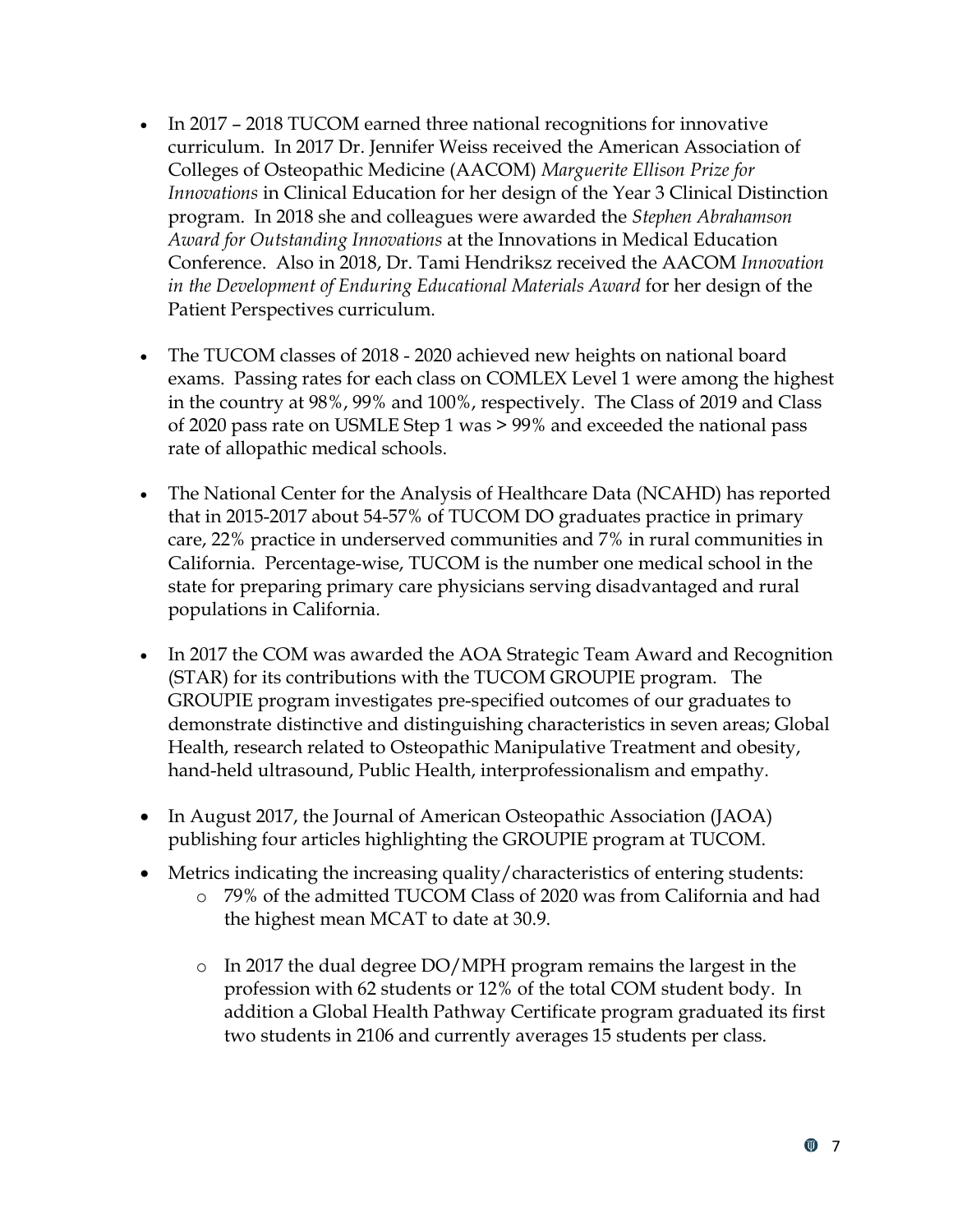- Student American Academy of Osteopathy Chapter was one of four nationally to receive the Presidential Accolade Award acknowledging the club's combined impact and promotion of OMM.
- In 2017 two new affiliated programs to DPP were instituted:
	- o Mobile Diabetes Education Center (MOBEC) was funded by a gift from Sutter Health System and additional support offered from Solano County Public Health. Since opening MOBEC has served more than 300 people including free diabetes screenings (finger stick glucose and A1c), free diabetes education, Dia-BEAT-it exercise classes, and recruiting and offering the Diabetes Prevention Program (DPP) and the Diabetes Education and Empowerment Program (DEEP).
	- o DEEP is a new program supported by the Centers for Medicaid and Medicare Services, it begun in the underserved communities of Solano County. We currently have ten certified coaches. The Student Run Free Clinic is the site of the first DEEP program. There are currently nine participants in the first cohort.
- Since 2014 TUCOM students rotating in Tanzania and Ethiopia were trained as certified trainers in the Helping Babies Breath program, training a total of 168 nurses and 184 health extension workers in Tanzania and Ethiopia. To our knowledge, we are the first medical school (DO or MD) to train students so they can train health workers in these skills during their summer internship.
- In 2016 the Touro Metabolic Research Center was opened which has enhanced our research efforts in obesity, diabetes and related metabolic disorders allowing greater collaboration with colleagues throughout the Bay area.
- Since 2015 our DPP Program has trained our students to become CDC Lifestyle Coaches over the course of a year. To date 348 coaches have been trained and six have achieved Master trainer status.
- TUCOM has increased its community footprint with the continuing development of the affiliation and partnership with the Solano County Family Health Services Clinic serving over 30,000 local citizens at three Federally Qualified Healthcare Centers representing those most in need of heath care services in the county.
- TUCOM continues to expand its community involvement with a Student Run Free Clinic which last year had 420 patient visits, 530 preceptor hours, 1300 volunteer hours and six community events serving more than 300 clients.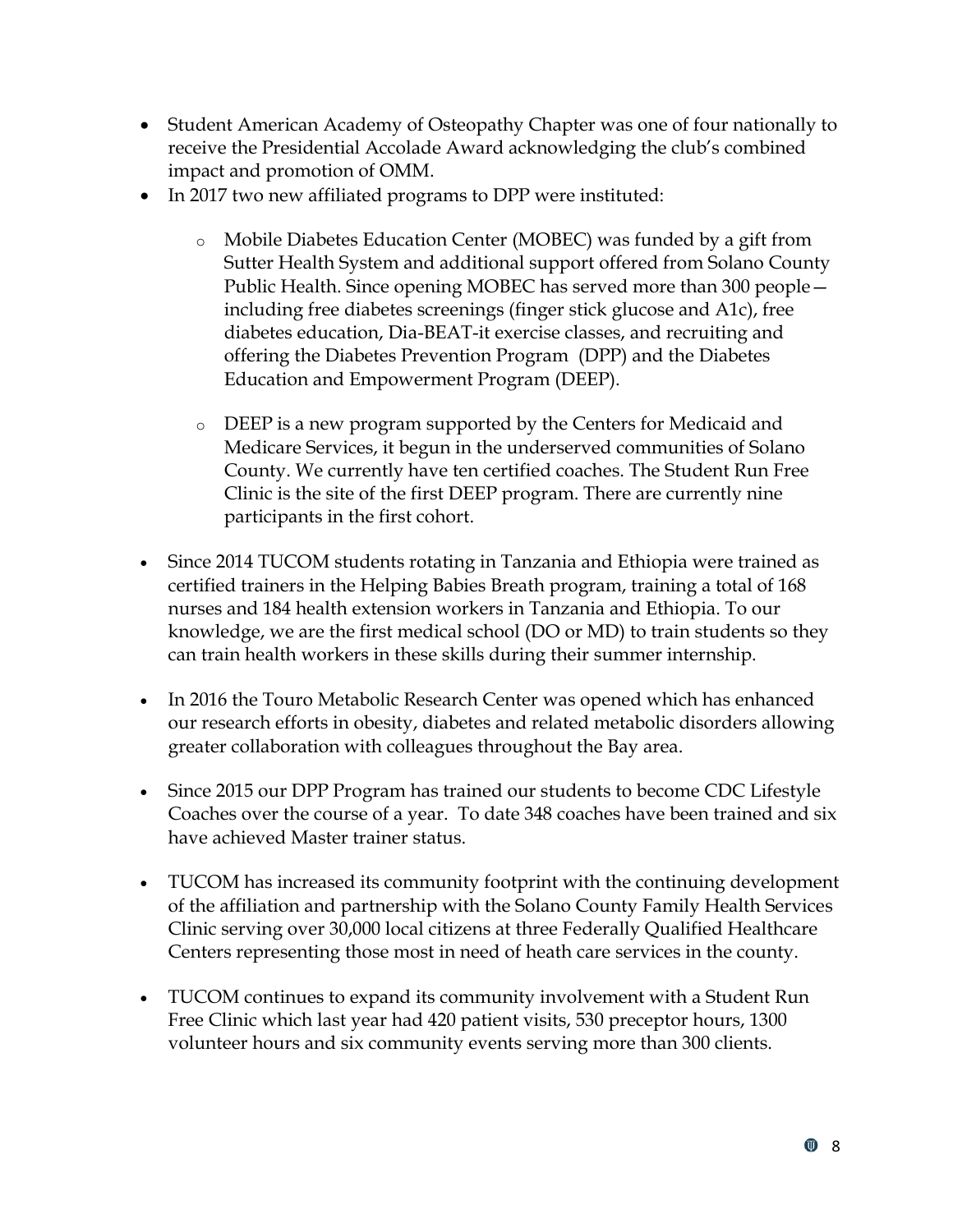- The People's Garden Project which grows healthy foods for Solano Country's most in need residents was enhanced this year with a Mobile Garden Bus which further broadens its community impact.
- The merger with OPTI-West in 2013 combined TUCOM's OPTI with Western University and Pacific Northwest University increasing the residency programs to 67 with 832 trainees. The merger provides a far greater depth of expertise and raises our ability to remain competitive and continue to grow our GME given the emergence of a single GME accreditation system.
- In 2012 TUCOM-CA was awarded the HERO Award from the California Primary Care Association for being the institution that produces the most primary care clinicians in California.

# <span id="page-12-0"></span>**Accreditation and Approval**

Touro University College of Osteopathic Medicine (California and Nevada): In 1995, the California Board for Private Postsecondary and Vocational Education authorized Touro to confer the D.O. degree. After obtaining both pre-accreditation and provisional accreditation from the Bureau of Professional Education of the American Osteopathic Association, Touro was authorized to open its doors to students during the 1997-1998 academic year. An accreditation team representing the Commission on Higher Education of the Middle States Association of Colleges and Schools recommended Touro University College of Osteopathic Medicine for regional accreditation as a Branch Campus of Touro College. The Commission on Higher Education approved that recommendation in December 1997. In April 2001, the American Osteopathic Association (AOA) awarded full accreditation status to the College of Osteopathic Medicine. In the Spring of 2004, the Commission on Osteopathic College Accreditation of the AOA approved the development of a branch campus of Osteopathic Medicine in Henderson, Nevada. In June 2004, the Commission included Touro University College of Osteopathic Medicine Nevada within the scope of Touro College's accreditation. In May 2009, the Commission reaffirmed the accreditation of Touro University College of Osteopathic Medicine, California and Nevada campuses. In February 2005 regional accreditation was transferred from the Commission on Higher Education of the Middle States Association of Colleges and Schools to the Western Association of Schools and Colleges.

From March 30, 2015 through April 3, 2015 TUCOM underwent its seven year COCA accreditation visit at both TUN and our campus. The result of this visit was very positive with many areas noted for their strengths and a commendation received for TUCOM's strong research programs.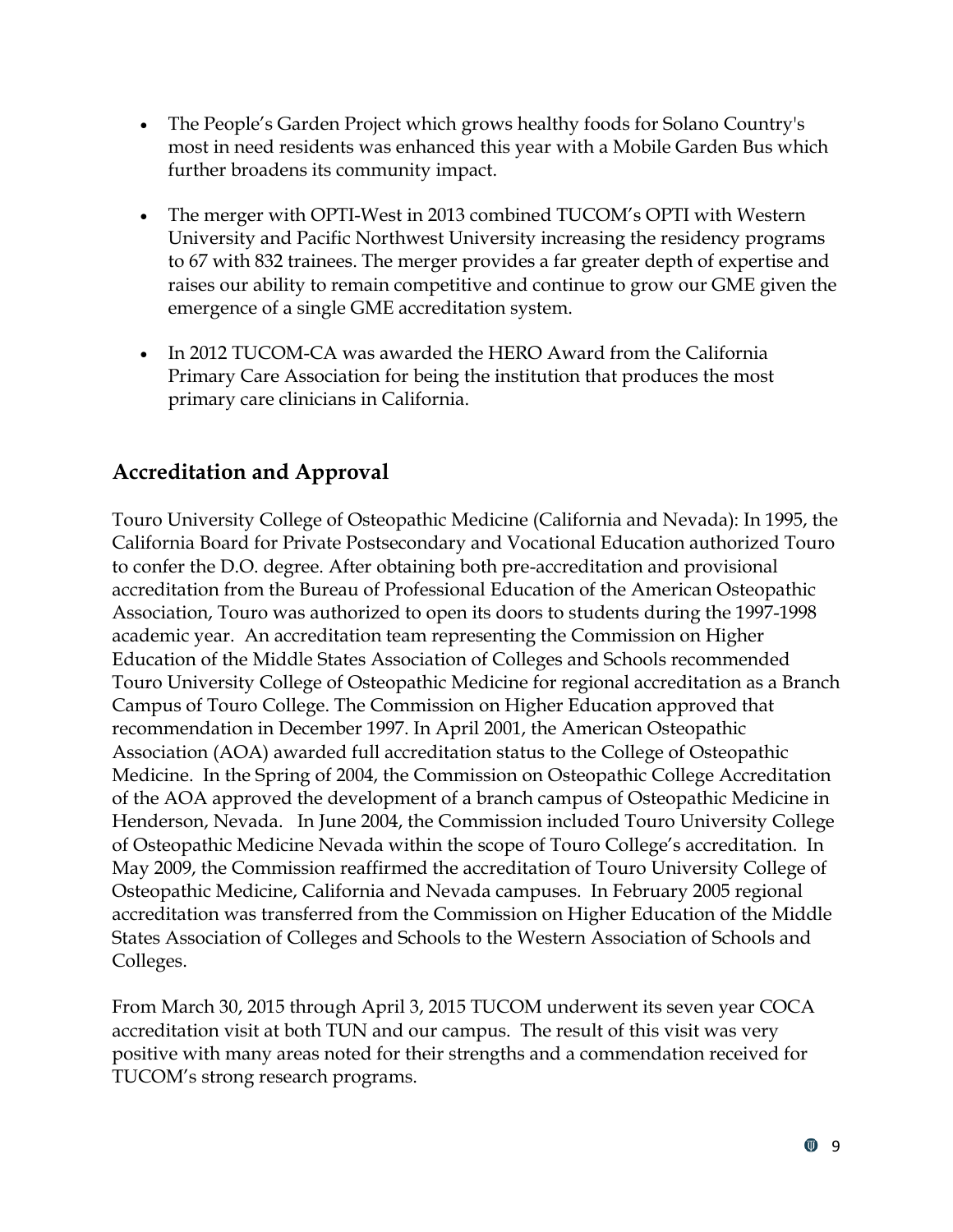## <span id="page-13-0"></span>**Policy on Student Complaints Regarding Institutional Compliance with Accreditation Standards**

The Dean of the College of Osteopathic Medicine or other institutional official designated by him/her will address the expressed formal and informal concerns of students regarding institutional compliance with the Commission on Osteopathic College Accreditation (COCA) accreditation standards and procedures. Under most circumstances, a response to those concerns will be made in writing. If the complaints are judged to be valid, the Dean or institutional official designated by him/her will institute documented changes in institutional policy or procedures to bring the College of Osteopathic Medicine into compliance with COCA standards. Formal complaints filed through the AOA-COCA Assistant Secretary will be managed according to AOA-COM Accreditation Standards. All records of the proceedings regarding receipt, adjudication and resolution of student formal and informal complaints in these matters will be maintained in the Office of the Dean.

## <span id="page-13-1"></span>**Student Rights and Responsibilities in Reviewing Standards and Policies of Accreditation**

Students have the right to review the standards and policies for accreditation of the institution as published by COCA. Copies of accreditation standards and procedures will be available through the Office of the Dean of the College by following the links under Education. Individual students (or their elected class representatives) may register formal or informal concerns or complaints regarding the compliance of the institution with accreditation standards or procedures as published by the AOA-COCA. Informal concerns should be addressed to the Dean of the College of Osteopathic Medicine, preferably in writing. Formal concerns or complaints should be filed in accordance with the procedures of the AOA-COCA described in the COCA document "Accreditation of Colleges of Osteopathic Medicine: COM Accreditation Standards and Procedures" available online at https://www.osteopathic.org/insideaoa/accreditation/COM-accreditation/Documents/com-continuing-accreditation-standards.pdf. These concerns must be in writing, signed and should be addressed to:

Chicago Office – Main Headquarters 142 E. Ontario St. Chicago, IL 60611-2864 Toll-free phone: (800) 621-1773 General phone: (312) 202-8000 Fax: (312) 202-8209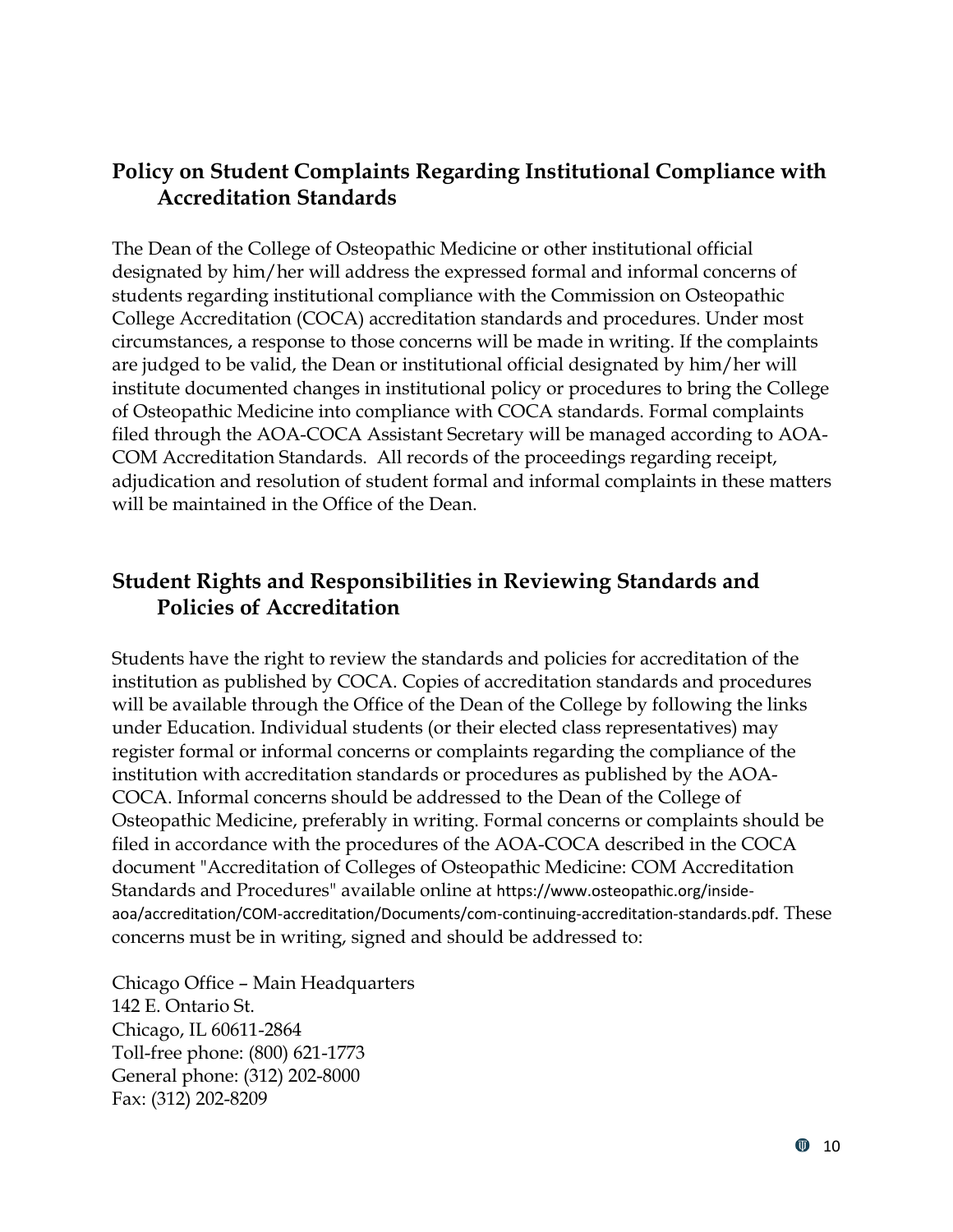## <span id="page-14-0"></span>**Student Academic Grievance Policy**

The COM fosters and encourages active participation of the student body in its academic life by keeping open channels of communication through which students may provide suggestions and recommendations to improve academic services and performance.

Any student or group can present a concern, complaint or grievance about academic quality either informally or formally in writing to a faculty member, or department leadership. If satisfactory resolution is not found, the student or student group may appeal in writing to the Dean of the COM to intervene on his/her/their behalf. If further negotiation still fails to find a satisfactory conclusion to the issue, the student or group can seek further appeal to the University Provost through advocacy from the Associate Dean of Student Affairs in writing.

## <span id="page-14-1"></span>**Degree Awarded**

The Doctor of Osteopathic Medicine is conferred upon graduates of TUCOM who have fulfilled all of the requirements for graduation published elsewhere in this handbook.

# <span id="page-14-2"></span>**The Osteopathic Medical College**

The curriculum of TUCOM is modeled and revised based on the mission of TUCOM. TUCOM strives for our students to acquire a sound foundation in the basic sciences and primary care for the study of osteopathic medicine, demonstrate the clinical skills and knowledge essential for postgraduate training with an emphasis on primary care, extend osteopathic philosophy, concepts and techniques to the practice of osteopathic medicine, demonstrate the management and care of patients whose conditions of health deviate from normal, demonstrate the use of health education and disease prevention in patient care, demonstrate appropriate use of computer technology in the making of medical decisions and demonstrate the psycho-social and economic-legal context in which the practice of osteopathic medicine occurs to produce research that pertains to osteopathic medicine and the health care delivery system and to promote delivery of osteopathic healthcare in the community we serve.

The administrative leadership of TUCOM strives to maintain a skilled and competent academic and clinical faculty, administration and staff devoted to working in concert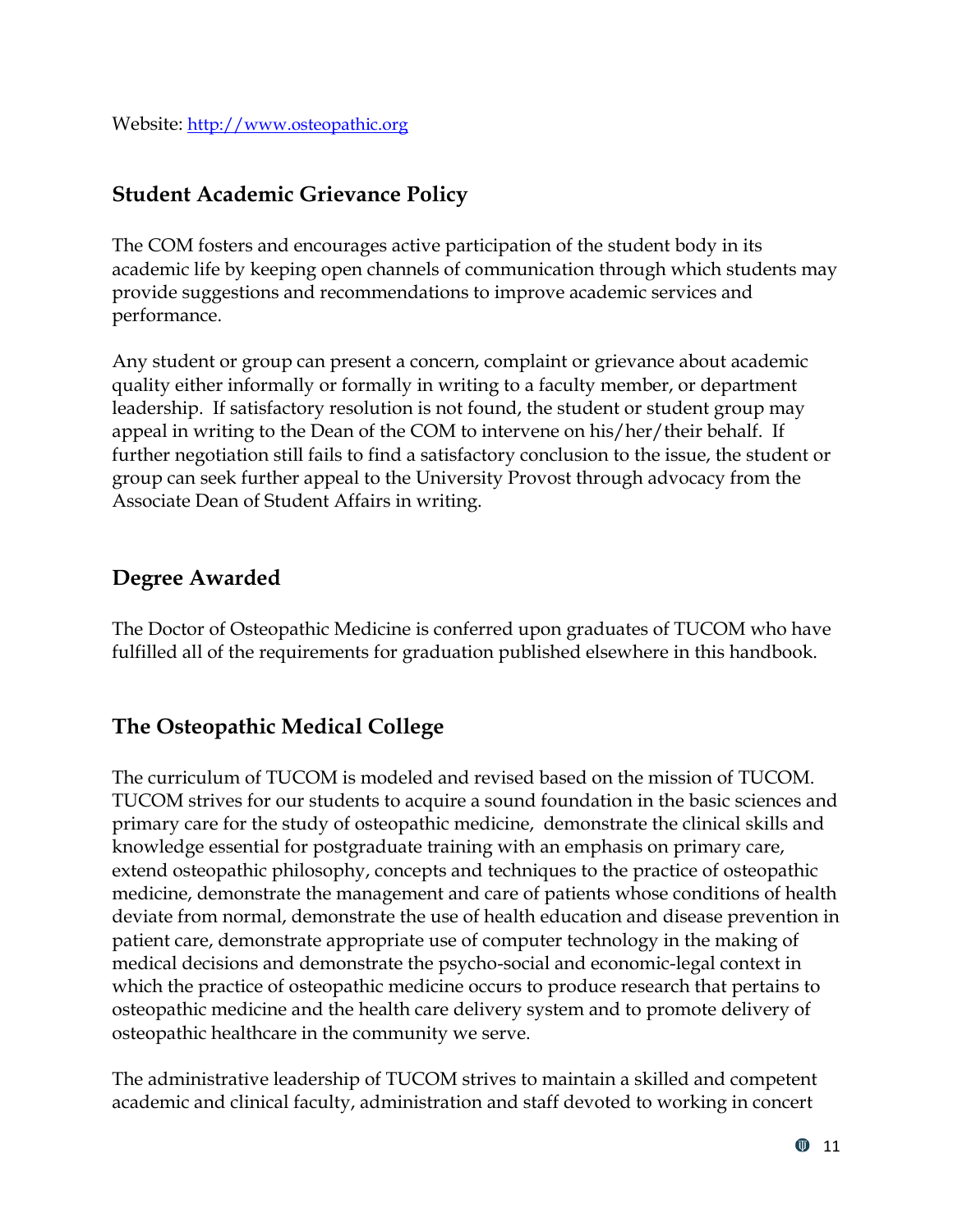using contemporary educational and clinical facilities while maintaining current and innovative modalities of education and research. TUCOM strives to provide an optimum environment for all participants in the process of developing osteopathic physicians. Faculty development programs will be offered in order to ensure professionals the opportunities for growth, teaching improvement, evaluation strategies and scholarly performance. TUCOM recognizes that the process of medical education is a continuum from undergraduate, graduate and post-graduate training. TUCOM sponsors post-graduate programs in support of this continuum.

# <span id="page-15-0"></span>**General Education Goals**

The goal of TUCOM is to educate qualified students to become osteopathic physicians imbued with the philosophical principles and palpatory and manipulative skills of osteopathic medicine. It is the stated purpose of the college to educate and develop primary care physicians in the osteopathic tradition. At the same time, it proposes to provide its students with a firm academic background so that those who wish may advance further into the osteopathic specialties or academic careers.

TUCOM has a defined set of learning outcomes for our educational program. These learning outcomes have been developed by the faculty to reflect the type of graduates Touro College and Touro University strive to educate. These learning outcomes reflect our mission statement and are well aligned with both the learning outcomes of TUC and the professional competencies of AOA-COCA.

TUCOM emphasizes primary care throughout the curriculum. Considering the national shortage of primary care physicians and particularly the shortage in rural areas, TUCOM stresses primary care on several levels, including an increased proportion of clinical time devoted to family medicine, sites for family practice rotations, cooperative efforts toward matching physicians with community need and early identification of undergraduate students committed to becoming rural primary care physicians.

Because research activities are a link to future developments in the osteopathic profession, all faculty members are encouraged to engage in appropriate research activities both at group and individual levels. To that end, funds are budgeted for research purposes each year and for participation in professional conferences, seminars and developmental programs.

#### <span id="page-15-1"></span>**TUCOM D.O. Program Student Learning Outcomes**

TUCOM has adopted the Osteopathic Core Competencies for Medical Students as our Program Student Learning Outcomes: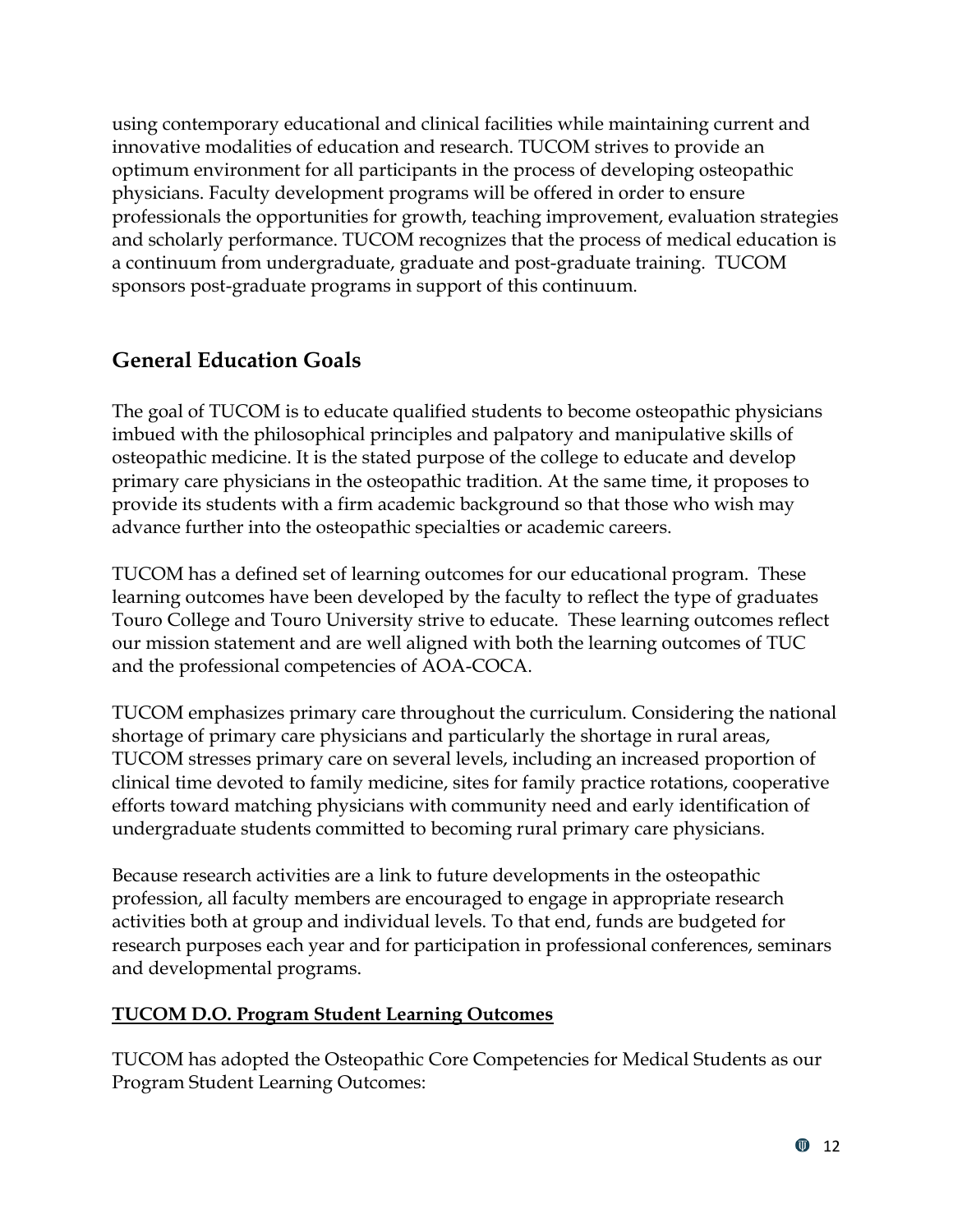- Osteopathic Principles and Practices
- Medical Knowledge
- Patient Care
- Interpersonal and Communication skills
- Professionalism
- Practice-Based Learning and Improvement
- Systems-Based Practice
- Structural Competency

For more information about each competency see pages 6-20 of **[Osteopathic Core](http://www.aacom.org/ome/profdev/occ/occ-for-students)  [Competencies for Medical Students](http://www.aacom.org/ome/profdev/occ/occ-for-students)**.

#### <span id="page-16-0"></span>**Synopsis of Curriculum**

The curriculum of TUCOM stresses the interdependence of the biological, clinical, behavioral and social sciences. Emphasis is on the education of physicians for primary care medicine and the specific roles of osteopathic principles in the maintenance of health and treatment of disease. The TUCOM curriculum is a continuously evolving educational program designed and developed by the faculty to adapt to the ever changing expectations society places on medical education while fulfilling the mission of TUCOM. New courses and changes in existing course work are initiated by the faculty in their respective departments and are approved by the Curriculum Committee and the Dean. Please see the college catalog for detailed course descriptions.

A primary care physician must be capable of problem solving and develop expertise in diagnosis. In order to achieve these goals, the TUCOM curriculum emphasizes the integration of basic and clinical science aspects of medical practice. With this approach, practice in problem solving becomes a part of the daily classroom and clinic experience.

The curriculum includes two principal phases:

#### Phase I

Teaching of the fundamentals of basic sciences, followed by the study of the organ systems of the body, incorporating both basic and clinical sciences. This is integrated with an osteopathic approach to the art and science of doctoring including the fundamentals of history-taking, physical diagnosis, primary care skills, and osteopathic principles, practice, and philosophy.

#### Phase II

Clinical experience and clinical clerkships.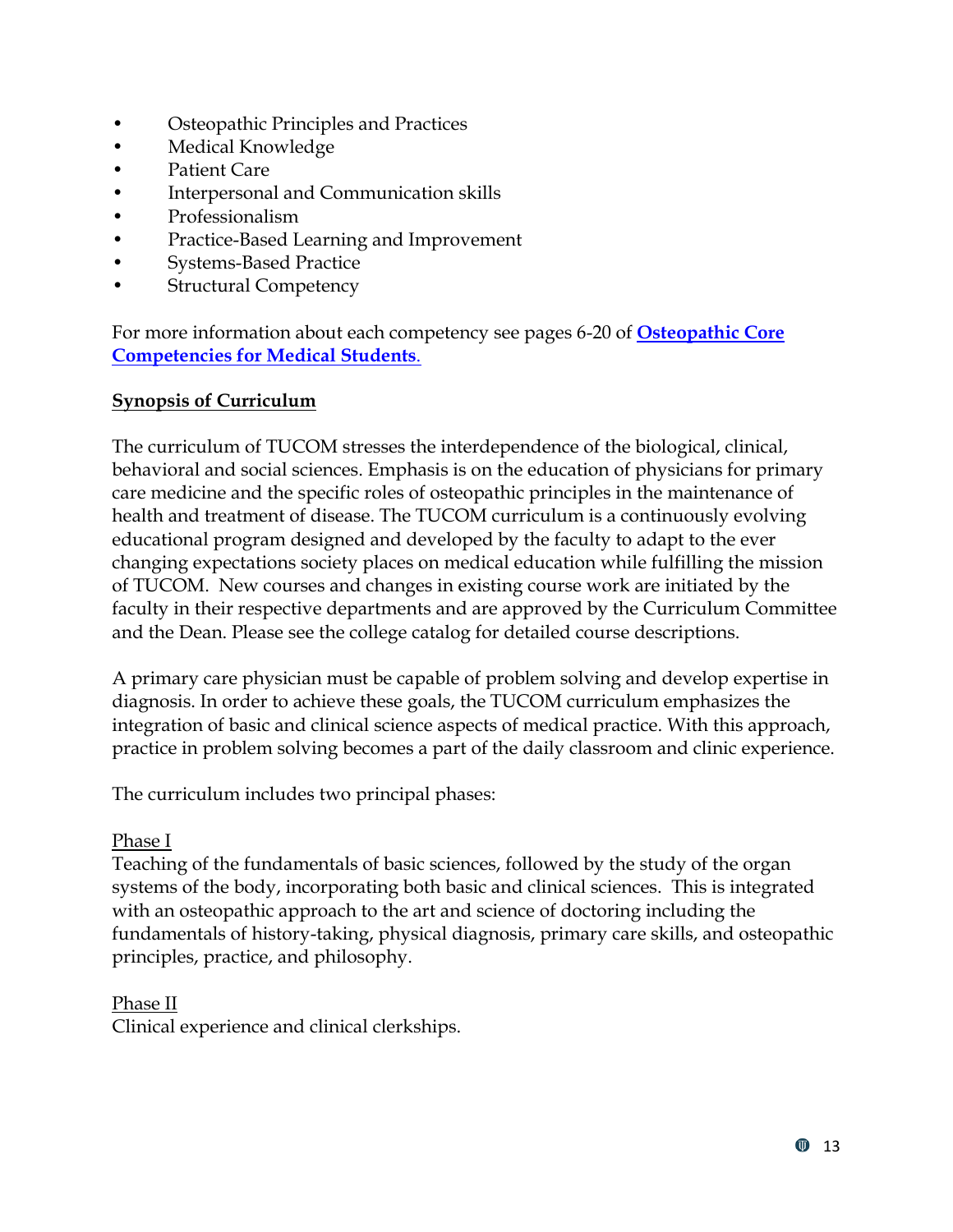# <span id="page-17-0"></span>**The Philosophy of Osteopathic Medicine – TUCOM**

Osteopathic medicine is a separate and distinct branch of medical practice that is based on a set of philosophic principles and stresses a comprehensive approach to the maintenance of health. The osteopathic medical education is unique in its emphasis on the neuromusculoskeletal system and its utility in the diagnosis and treatment of disease. It is the unobstructed interrelationship of all the body's systems by which we maintain health and disease is prevented. Founded in 1874 by Andrew Taylor Still, M.D. (1828-1917), osteopathic medicine makes use of the following principles that assist the osteopathic physician to look for health and not simply treat a disease state:

- The human body is a dynamic unit of function.
- The human organism is self-regulating and self-healing.
- Structure (anatomy) and function (physiology) are reciprocally interrelated.
- The function of the musculoskeletal system goes beyond support and may be vital in the diagnosis and treatment of disease.

Dr. Still's philosophy of health care and his world view resulted in the introduction of some revolutionary concepts for his time:

- The role of the physician is to seek the health of patients, not simply to treat disease or symptoms.
- The human organism continually strives toward health and disease is a disruption of this process.
- Disease in any body system will affect the entire body.
- The work of the physician includes assisting the patient's own body in fighting disease.
- All qualified individuals, regardless of race or sex, should be given the opportunity to become a physician. (Dr. Still's medical school was the first of any type of school to have an anti-discrimination policy from its inception.)

# <span id="page-17-1"></span>**What Makes Osteopathic Medicine Unique? – TUCOM**

In the United States, there are only two types of medical schools – allopathic (grants M.D. degree) and osteopathic (grants D.O. degree). The osteopathic profession is a minority profession and consists of approximately 16% of the practicing clinicians in our country. In the past, a majority of osteopathic physicians practiced primary care (family medicine, general internal medicine and pediatrics) and tended to establish clinics in underserved or rural areas. Although this is slowly changing today, many schools of osteopathic medicine still lead the nation in the development of primary care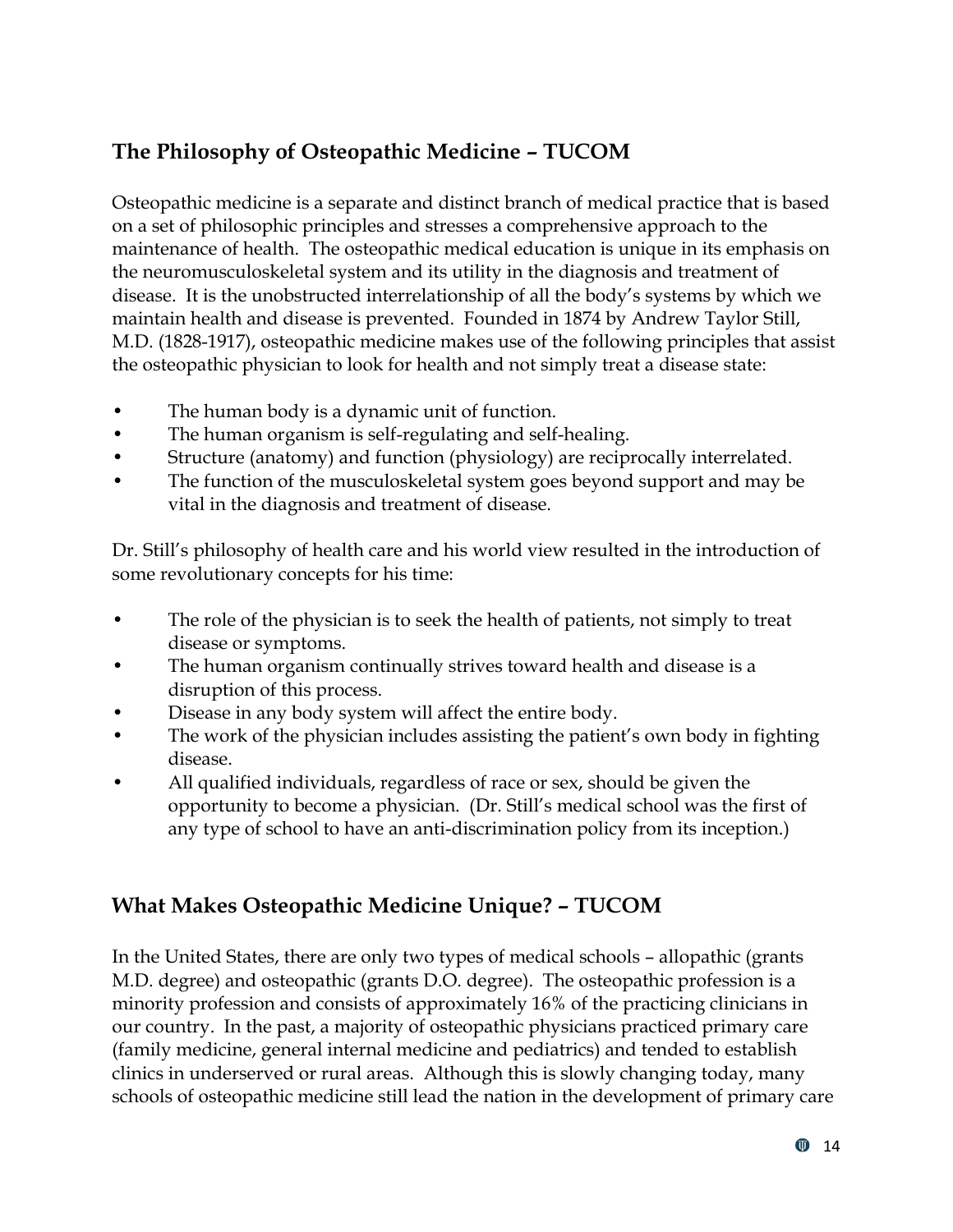physicians. All schools of osteopathic medicine continue to embrace the basic tenets of Dr. Still and incorporate these concepts within the curriculum. All students in osteopathic medicine learn the traditional medicine curriculum plus develop competencies in Osteopathic Manipulative Medicine, a form of manual medicine originally developed by Dr. Still that is continuously enhanced by the profession. The philosophy of osteopathic medicine, first enunciated by Dr. Still in 1874, is still true today. Osteopathic medicine continues to emphasize preventative medicine, a holistic approach to patient care and empowering the patient to strive toward health and not disease.

## <span id="page-18-0"></span>**Licensure**

Osteopathic physicians are required to be licensed by the states in which they practice. Each state has its own requirements for granting licensure and its own licensing board. Generally, a license can be obtained by successful completion of exams administered by the National Board of Osteopathic Medical Examiners (NBOME), National Board of Medical Examiners (NBME) or by reciprocity from another state.

The examination given by the NBOME is the Comprehensive Osteopathic Medical Licensing Examination (COMLEX) and is divided into three parts. Level 1 is a written exam and is taken following completion of Year II. Level 2 is comprised of two parts, a written examination (COMLEX-CE) and a performance examination (COMLEX-PE). This exam is usually taken following the completion of all core clerkships. All graduates after 2004 are required to pass a clinical skills examination for licensure in the United States. As of 2021, the COMLEX L2 PE exam has been cancelled due to the COVID-19 pandemic. Plans to find alternative assessments of competency on this area are underway.

Level 3 consists of a written examination that may be taken during the internship year.

Osteopathic medical students are also eligible to be examined by the NBME which administers the United States Medical Licensing Examination (USMLE). This exam is also given in three parts but is not required for graduation.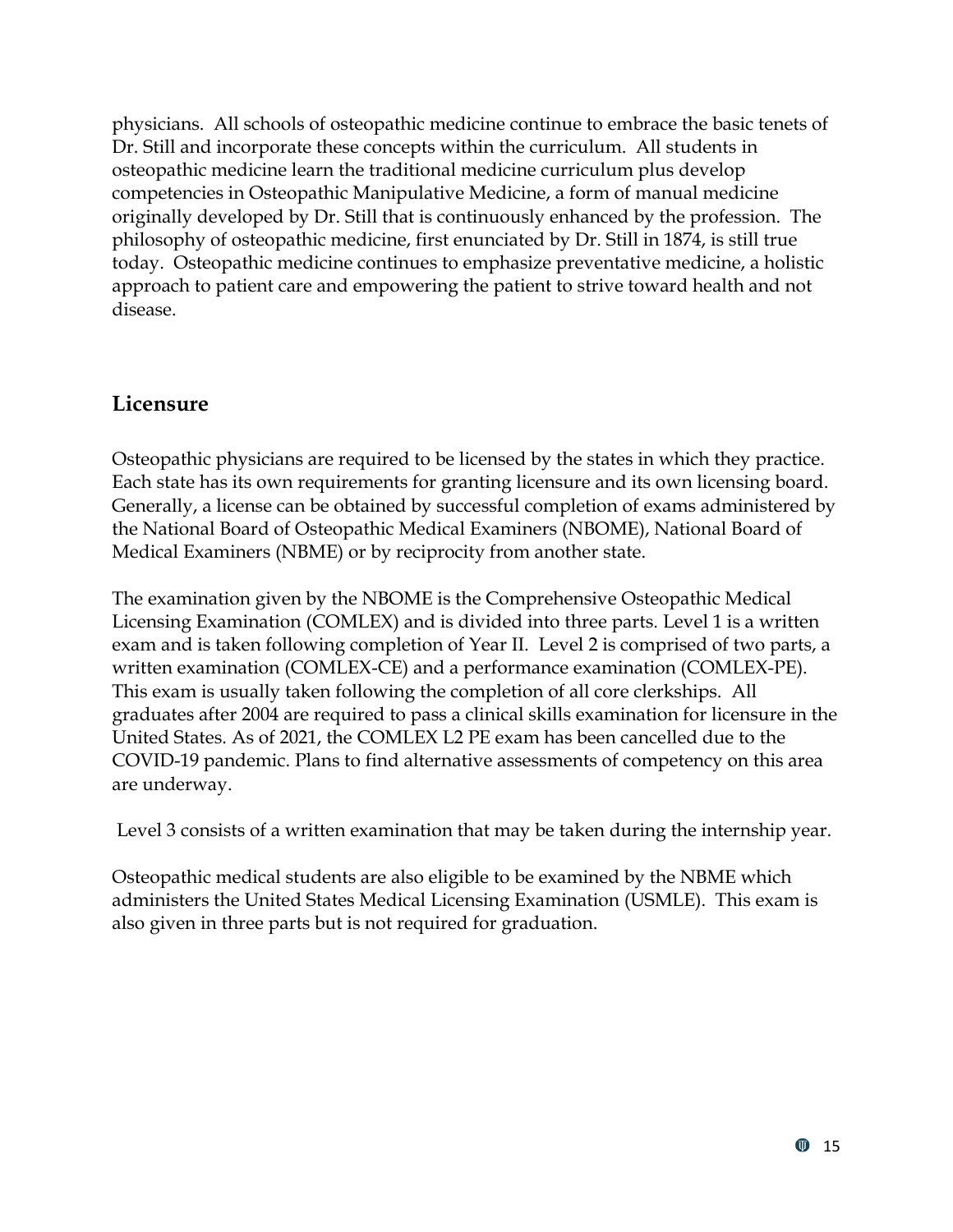# <span id="page-19-0"></span>**SECTION III: GENERAL ACADEMIC POLICIES**

The Office of Student Services, which is under the supervision of the Dean of Students, is located at 690 Walnut Avenue, Suite 200, Vallejo, CA 94592. This office coordinates a variety of student support service functions within the TUC including the publication and distribution of the TUC University Catalog.

## <span id="page-19-1"></span>**Satisfactory Academic Progress**

All students, including those receiving federal financial aid must maintain Satisfactory Academic Progress (SAP) according to federal and university standards. Students must review the TUC University Catalog and the official TUC Satisfactory Academic [Progress policy](https://www.touro.edu/students/policies/satisfactory-academic-progress-policy/) for further information.

The Doctor of Osteopathy is granted to, and conferred upon, candidates who are of good moral character and who have satisfied all requirements as stated in the TUCOM Student Handbook Section on Graduation Requirements. A minimum of forty-five (45) months must elapse between the date of matriculation and graduation. All degree requirements, however, must be completed within six years following matriculation, excluding approved leaves of absence for up to two years.

Any student who, at the end of the academic year, fails to maintain satisfactory academic progress is ineligible to receive financial aid, including student loans.

#### <span id="page-19-2"></span>**Grading Systems and Promotion**

TUCOM course grades for the Class of 2023 and later are issued as Pass/Fail or variation such as Pass/Fail/Honors. Each student must pass each course and its subdisciplines before promoting to the next academic term. Transfer credits will have no effect on a student's financial aid or satisfactory academic progress status.

#### <span id="page-19-3"></span>**Completion Rate**

All students are required to accumulate credits towards graduation and are expected to successfully complete all of their attempted credits.

#### <span id="page-19-4"></span>**Repeat Courses and Remediation**

Students may be allowed to repeat a failed course one time in order to obtain a passing grade. Failed courses include course grades issued as U/Unsatisfactory, or W/U Withdrawal/Unsatisfactory or dropped course, or W/U Withdrawal/Unsatisfactory.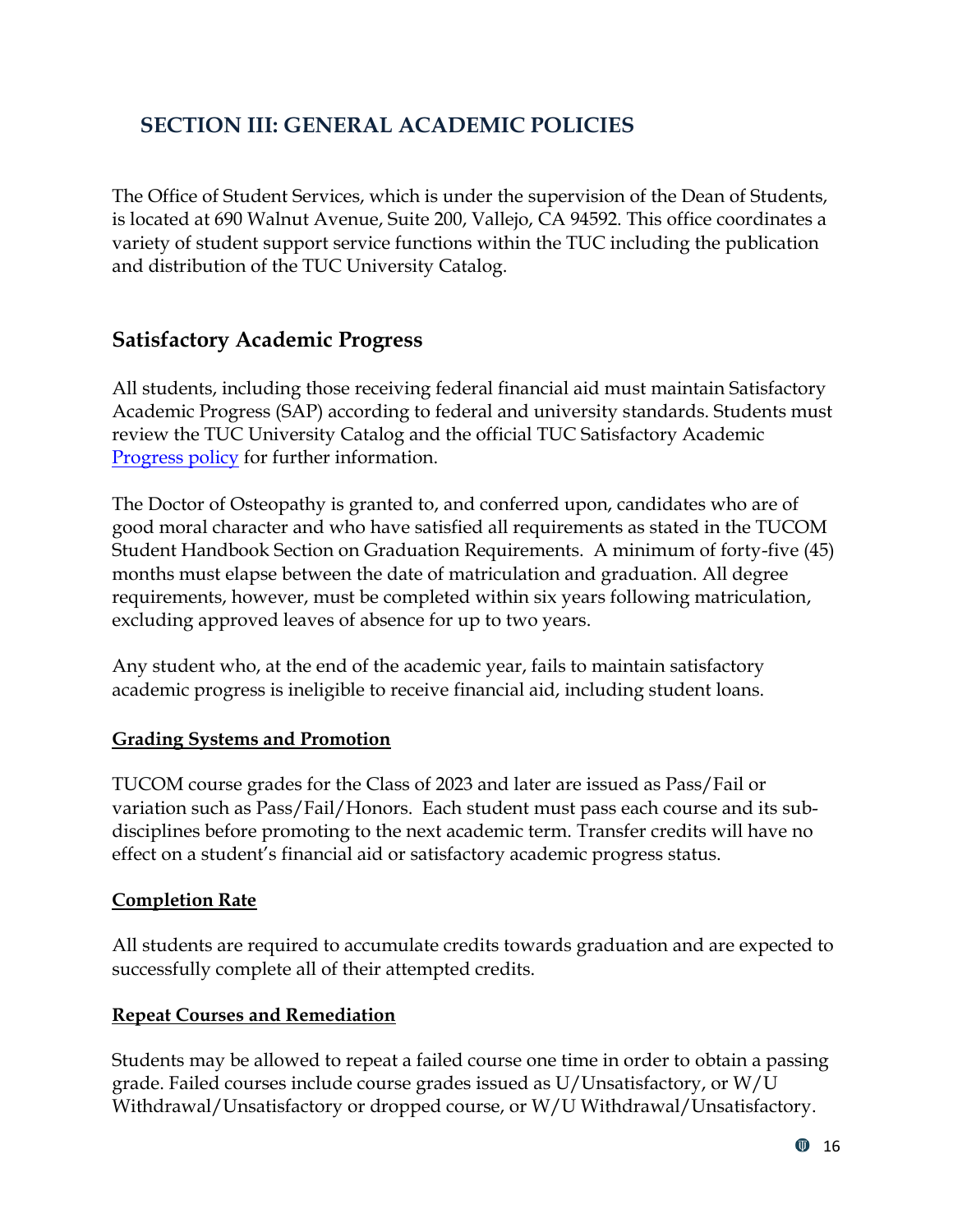Students who fail a repeated course may only attempt the course a third time with permission of the Student Promotions Committee, however, Title IV aid will not be awarded for any additional attempts at that course. Except for TUCOM pre-clinical courses, as addressed below, students will not be awarded financial aid for repeated courses with an original grade of Pass or higher. Students not passing each graded item composing a course will be eligible for Title IV aid for one repeat of the entire course, regardless of individual scores in graded items in the failed course.

If a student repeats a course, both the original attempt and the repeated attempt will be counted for purposes of the maximum time frame and completion rate calculations of the Satisfactory Academic Progress Policy ([http://studentservices.tu.edu/financialaid/policies.html\)](http://studentservices.tu.edu/financialaid/policies.html).

At the discretion of the Student Promotions Committee, as an alternative to repeating an entire course, students may be allowed to remediate a course grade of U-Unsatisfactory. Remediation of a course may include submitting additional work for evaluation or revising prior assignments. If a U/Unsatisfactory grade has been successfully remediated a U/P grade will replace the U on the transcript. For remediated courses a weighted course score of 70% will be used to determine overall class ranking.

#### <span id="page-20-0"></span>**Maximum Time-Frame and Completion Rate**

Due to the serialized nature of TUCOM's curriculum, the quantitative component of the financial aid satisfactory academic progress is measured by minimum cumulative credits successfully completed based on an [academic year scale.](http://studentservices.tu.edu/financialaid/policies.html) Students in TUCOM are expected to complete degree requirements within 150 percent of the typical four (4) full-time equivalent program academic years. This equates to six (6) full-time equivalent program academic years maximum. The chart below reflects the minimum number of units required per full-time equivalent academic year a student must successfully earn to complete the program within the 150% maximum time-frame allowed.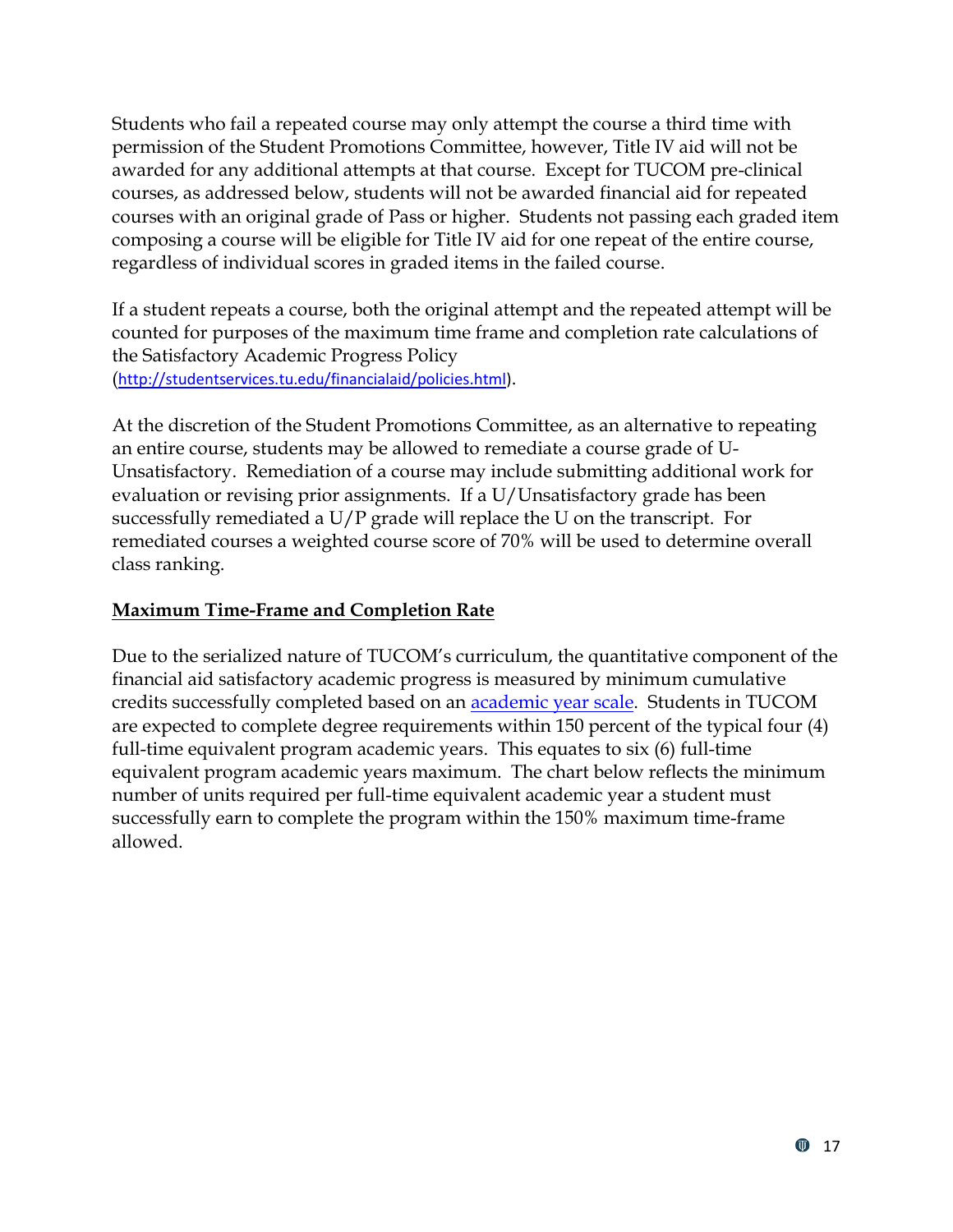| <b>Cumulative Units Required</b>  |                                                 |                                                                                                  |                                                                                           |  |  |
|-----------------------------------|-------------------------------------------------|--------------------------------------------------------------------------------------------------|-------------------------------------------------------------------------------------------|--|--|
| Full-<br>Time<br>Academic<br>Year | Anticipated<br>Per-Year<br>Course<br>Completion | <b>Typical 4</b><br>Full-Time<br>Equivalent<br>Academic<br>Year<br>Completion<br><b>Progress</b> | Maximum<br>6 Full-Time<br>Equivalent<br>Academic<br>Year<br>Completion<br><b>Progress</b> |  |  |
| 1                                 | 42.5                                            | 42.5                                                                                             | 14.0                                                                                      |  |  |
| $\overline{2}$                    | 40.5                                            | 83.0                                                                                             | 41.5                                                                                      |  |  |
| 3                                 | 73.5                                            | 157.5                                                                                            | 56.5                                                                                      |  |  |
| 4                                 | 60.0                                            | 216.5                                                                                            | 83.0                                                                                      |  |  |
| 5                                 |                                                 |                                                                                                  | 157.5                                                                                     |  |  |
| 6                                 |                                                 |                                                                                                  | 216.5                                                                                     |  |  |

If it is determined at any time within a student's course of study that they will be unable to graduate within the 150% time-frame, the student will become immediately ineligible for financial aid.

## <span id="page-21-0"></span>**Student Counseling**

All students have access to the Student Counseling Center. Resources include learning specialists, career planning, and counseling. All aspects of student counseling services are strictly confidential. For more information, please refer to the Student Counseling Center section of Campus Resources in the University Catalog.

## <span id="page-21-1"></span>**Faculty Role in Academic Mentoring and in the Assessment of Professionalism**

The Wellness, Academic Achievement, Resilience and Mindfulness (WARM) program <http://com.tu.edu/aboutus/WARM.html> is a faculty, staff and student led program that aims at developing a strong professional identity of wellness, lifelong learning and self-care among students and future practitioners. The WARM philosophy states that healthcare practitioners should "lead by example; provide for personal care and well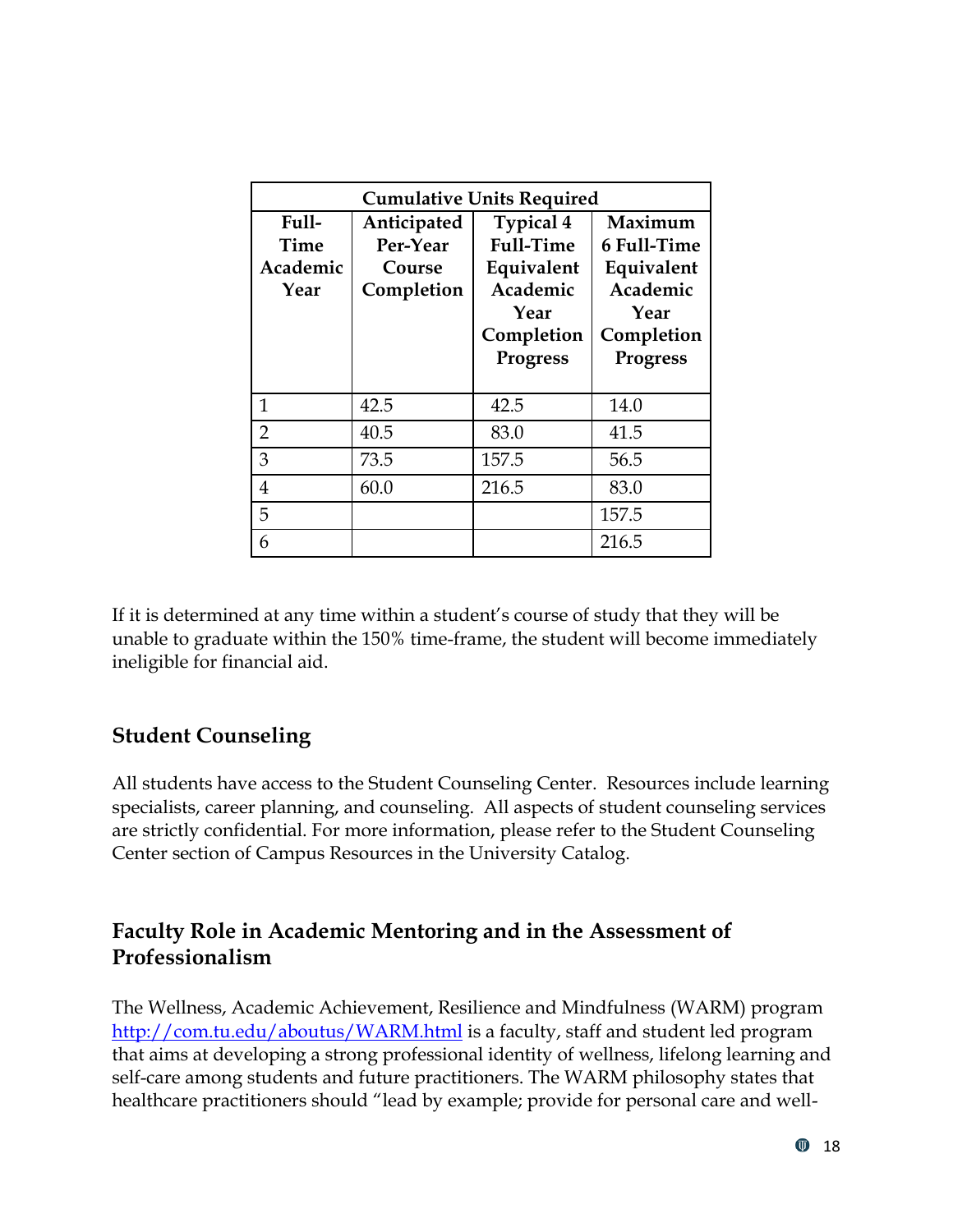being by utilizing principles of wellness and disease prevention in the conduct of professional and personal life." WARM is embedded in the **academic mentor program** and plays an important role at TUCOM. This activity allows an integrated and caring approach to students' professional identity and success. Students and faculty work very closely together during the academic program. This kind of educational interaction permits students to get to know their teachers and vice-versa. Students should feel free to contact their faculty mentor as frequently as necessary for advice, encouragement and support. At a minimum, the faculty mentor is an advocate who takes a personal interest in his/her assigned students. Faculty mentors do assume a pro-active role, however, and become involved with their students when performance levels fail to meet minimum academic and professional standards.

The protocol for the mentoring program is as follows:

- Students are assigned faculty mentors before matriculation.
- Mentors meet with first and second year students once in the fall and once in the spring.
- Mentors meet, either in person or by phone/video once in the third year.
- The student completes the WARM Mentorship Form before their mentorship meeting.
- The mentor fills out their portion of the WARM Mentorship Form.
- Students may change their mentor once. They will need to fill out a change of mentor form located on the WARM Mentorship and Professionalism page on the TU Website and submit it to the Office of the Associate Dean of Preclinical Education. An email from the student must also be sent indicating their intent to switch mentors. This email must include the old and new mentor, as well as the Associate Dean of Preclinical Education.
- Faculty should notify the Chair of the Professionalism Committee if there are any concerns regarding professionalism in any student by using the Professionalism Report Forms available [here.](http://com.tu.edu/studentresources/mentorship.html)
- The responsibilities of the Chair of the Professionalism Committee include: reviewing Professionalism Report Forms; acting as a liaison with the Associate Dean of Student Services to ensure students' rights of due process are protected; and serving as a resource to report pertinent positive or negative professionalism comments on file for all other students who come before the committee.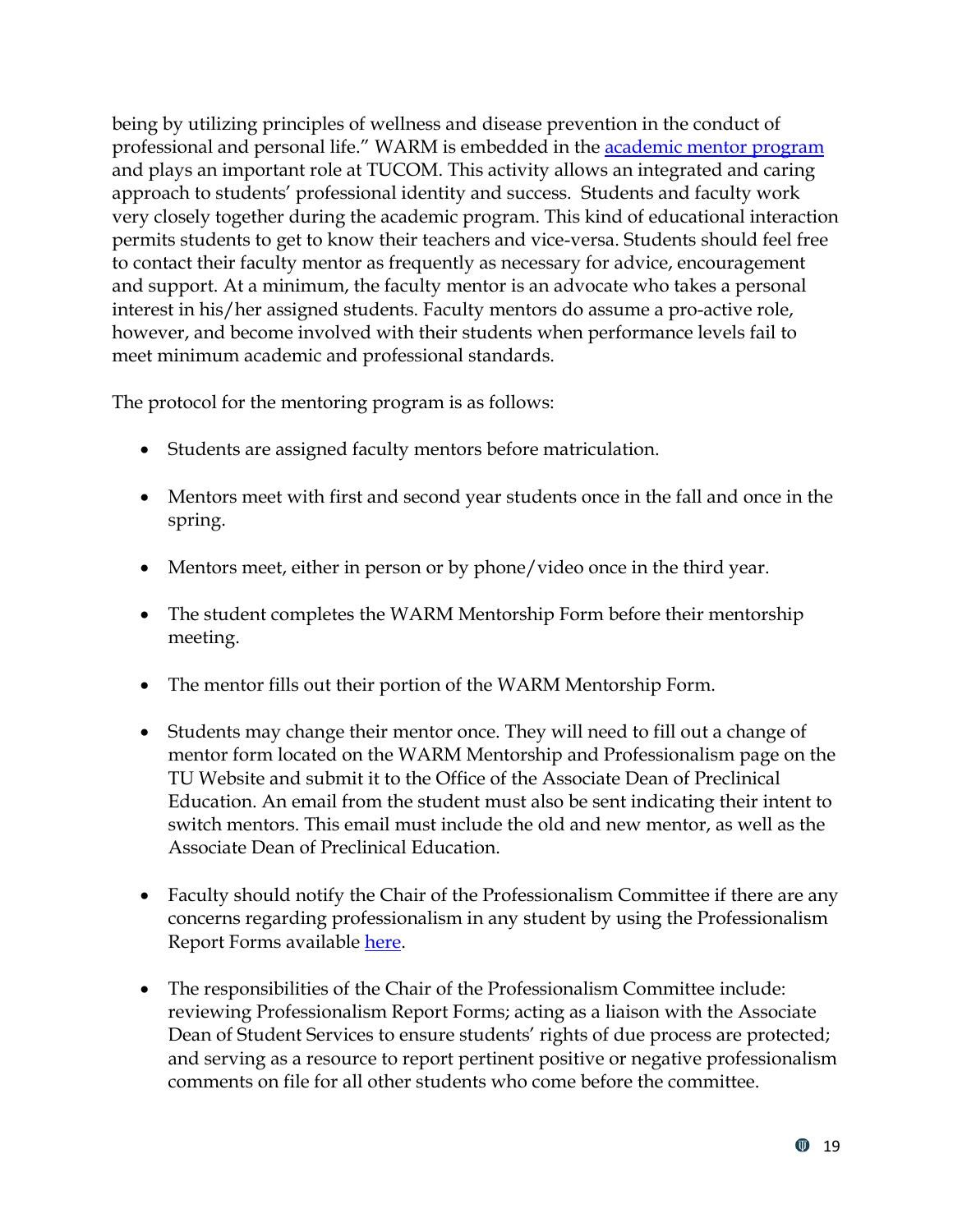• Professionalism Report Forms will be made available for anyone on campus to report positive or negative examples of professionalism.

## <span id="page-23-0"></span>**Participation of Students in Extracurricular Health-Related Activities**

Community service is a mission-related activity of TUC and of TUCOM and is to be encouraged. However, TUCOM students who wish to participate in health-related extracurricular activities must be properly supervised. Moreover, students must comply with Touro policies regarding participation in official activities when they are scheduled on the Sabbath or on other Jewish holidays that are observed by Touro. Therefore, this policy sets forth guidelines and an approval process for participation in any health-related extracurricular activity.

- No TUCOM student may participate in any extracurricular activity that has TUCOM sponsorship or that advertises TUCOM in any way, if such an activity is held on the Jewish Sabbath or on any Jewish holiday that is officially observed by TUCOM.
- Participation in activities that are responding to an acute emergency situation may be excluded from the prohibition regarding the Jewish Sabbath and Jewish holidays, but require the approval of the Senior Associate Dean, Dean or designee. The Campus Rabbi should be consulted in a timely fashion.
- No person who is covered by the TUCOM malpractice policy may provide supervision for an extracurricular health-related function that is held on any such day of religious observance, unless it falls under an emergency situation as noted above.

Students must not be on probation, perform close to Class average on courses and must be approved by the SPC to serve as officers of any official university club, committee, class or activity or representing the College in any campus organization or off-campus conferences and events. The SPC will assess and decide whether students must discontinue extracurricular activities, or not. Students who discontinue their extracurricular activities may or may not be reinstated after they improve their academic performance.

# <span id="page-23-1"></span>**Lab/Clinical/Rotations Dress Policy**

## **SAFE-LEARNING ENVIRONMENT**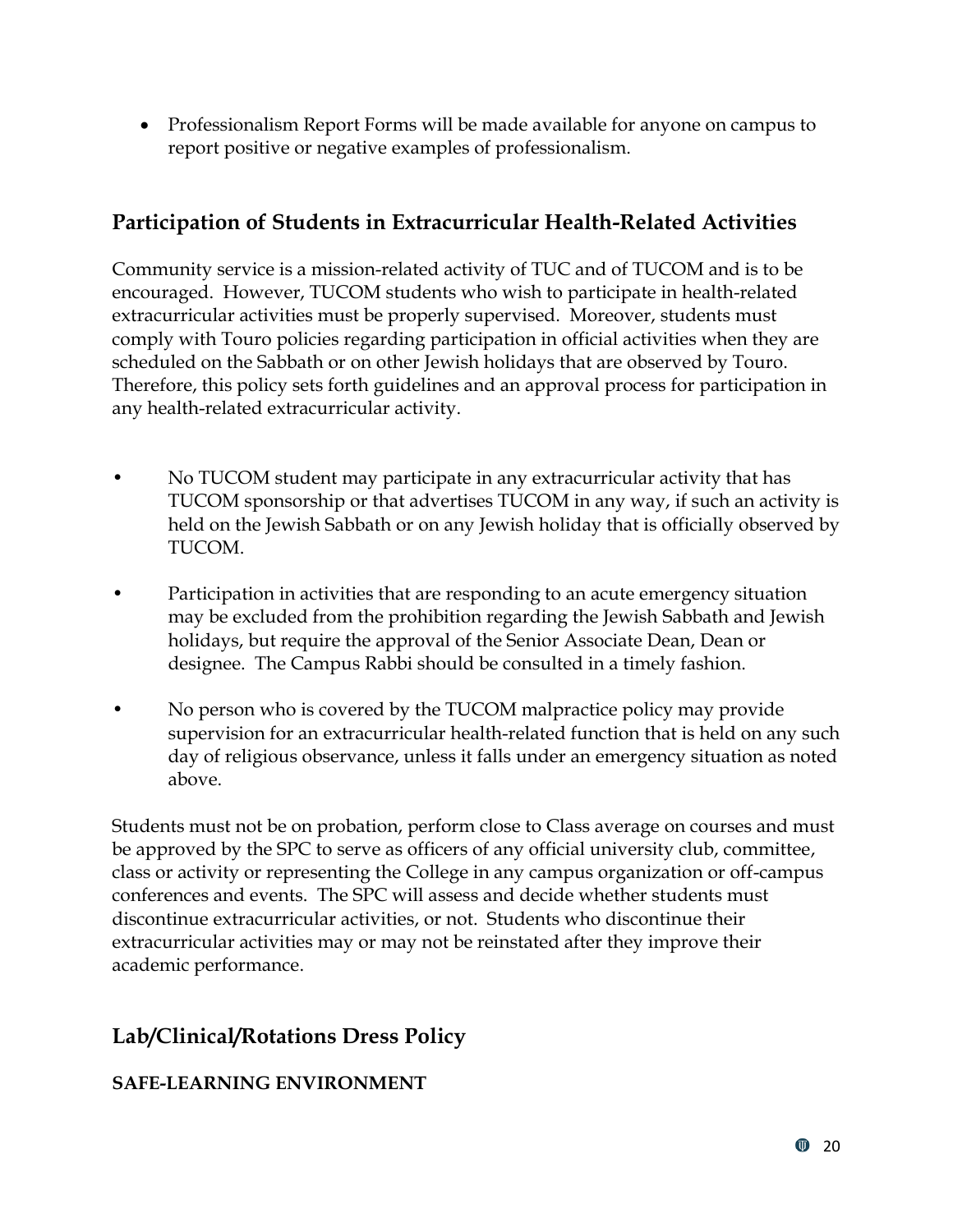TUCOM shares a commitment to social justice. This commitment includes the creation of safe learning environments. We recognize that societal biases impact underserved and underrepresented populations in varying ways. As such, we are committed to holding ourselves accountable when it comes to issues of racism, sexism, homophobia, transphobia, ageism, ableism, weightism, and learning ability as it arises in learning, work and social spaces. Expectations for learning spaces are concomitant with these values. It is, therefore, important that we practice informed consent and model traumainformed care at all times.

TUCOM is committed to Diversity and Inclusion and strives to phrase policies and foster a campus culture and programs that reflect these values. Thus, individuals who feel these policies are exclusionary should feel free at all times to bring concerns to Course Coordinators and Administrators for review and updating. Religious and personal dress code accommodations may be provided on request by contacting the Office of Student Affairs.

#### **DRESS STANDARDS**

Your personal appearance is the first statement you make about yourself and your profession to patients, other health professionals and to the public. Our programs are located both on our campus and in off-campus settings that will bring you in contact with patients, health professionals and other visitors. Dress is an outward reflection of your professional attitude. As health professional students you are seen as representatives of the profession of osteopathic medicine.

Because of the importance of appearance in conveying a professional attitude, TUCOM has established dress standards that will be adhered to by all students to help ensure you represent Touro and present yourself in the best way possible. Dress standards may vary across academic activities and variations will be clearly spelled out in course syllabi and communicated by Course Coordinators. Please be mindful of the professional space as an inclusive space that is considerate of the perspectives and needs of all present [and absent].

Professional attire includes: blouses, collared shirts and ties. These are to be worn with dresses, skirts or slacks and closed-toed dress shoes with hard bottoms. Attire should not reveal undergarments. Form-fitting undergarments must fully cover genitalia in all different positions required for all physical examination and academic events. Course Coordinators will take into account time needed for students to change into the proper attire when OD and OPP sessions may be sequential. OPP and OD Course Coordinators will provide clear graphic examples of acceptable attire.

#### *Osteopathic Manipulative Medicine (OMM)*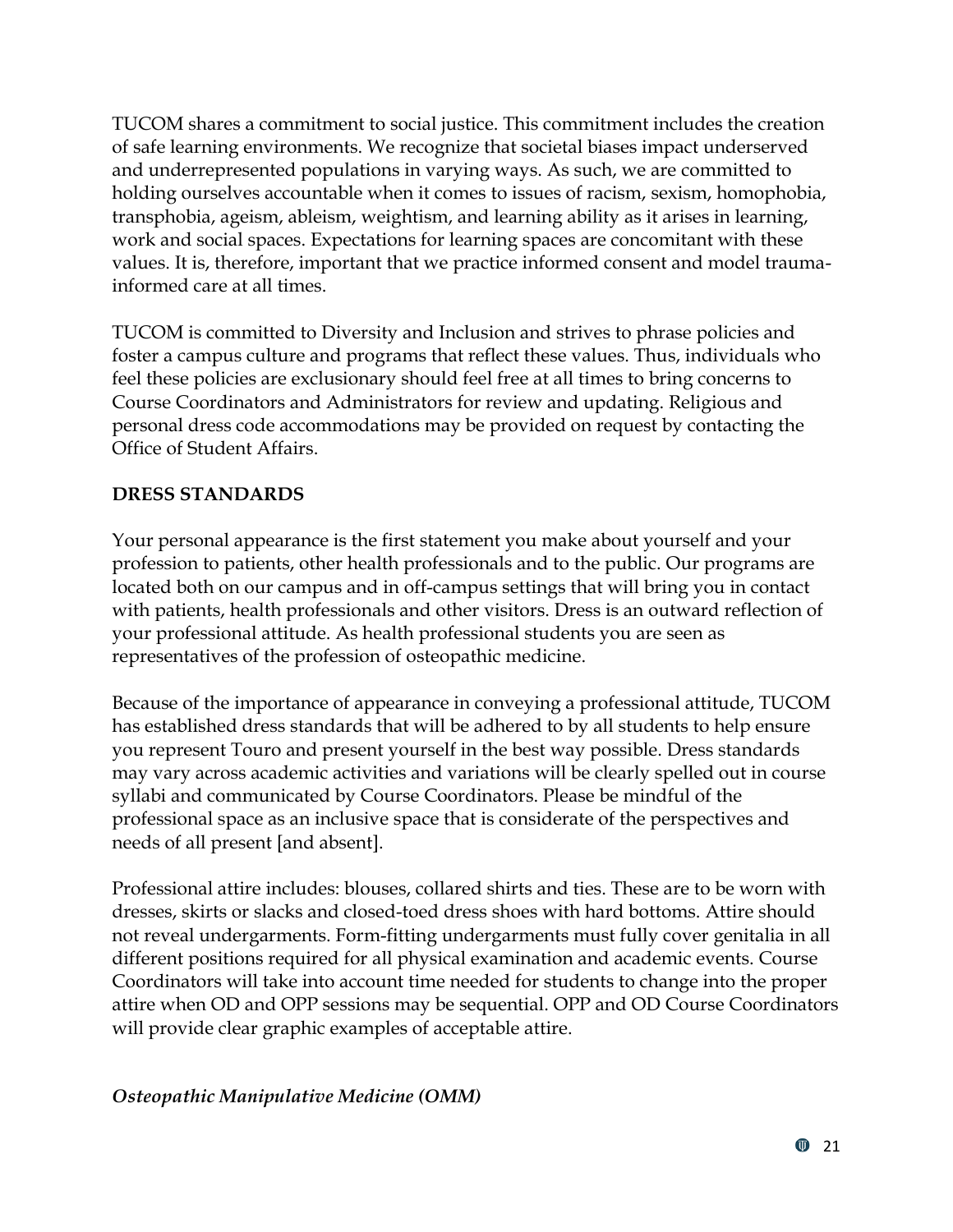All students are required to wear loose fitting light weight shorts and a T shirt made of cotton, nylon, or polyester. Denim, leather, and other stiff fabrics are not acceptable because they restrict motion and the ability to palpate through them. Lycra and Spandex garments are also not acceptable in the laboratory. Shorts should not cover the knees in order to allow visual and palpatory evaluation of the knee. Shorts should appropriately cover upper thighs regardless of the student's position on the OMM table. Clothing/lab attire should NOT have pockets or zippers. In addition, students are required to wear a sports bra or the top of a two piece bathing suit. T-back design sports bras are not acceptable because they cover too much of the spine, restricting motion and the ability to palpate. Do not assume because the topic of a lab does not seem to require shorts that you do not need to be wearing shorts. You need to be able to expose the paraspinal region of the back or be in shorts for EVERY laboratory session. Failure to do so will result in lost points for the lab. At each OMM lab, you will be expected to indicate whether you are appropriately dressed for lab, which specifically addresses personal and professional integrity.

#### *Osteopathic Doctoring (OD)*

All students are required to wear loose fitting light weight shorts and a T shirt made of cotton, nylon, or polyester. Loose fitting shorts must be worn to lab, which can easily be pulled up above the knee. A 6 to 9 inch inseam is acceptable. Shorts may have liners, but you may NOT wear compression shorts, yoga pants, leggings, or any other skintight garment that comes below the upper thigh. For upper body, sports bras MUST allow palpation of the spine. Therefore, NO racerback, T-Back, or styles which have straps which run down the center of the spine can be worn to lab.

#### *Gross Anatomy Lab*

1. Shoes with closed top, heel, and toe (this is an OSHA requirement and no exceptions can be made under any circumstances).

- 2. Scrubs top and bottom (to be purchased by students)
- 3. Gloves (to be purchased by students)
- 4. Face shields (to be provided by the University)
- 5. Face masks (to be provided by the University)

Please note that no hats of any kind should be worn in the Gross Anatomy Lab except for the wearing of a head covering for religious reasons.

#### *Examinations*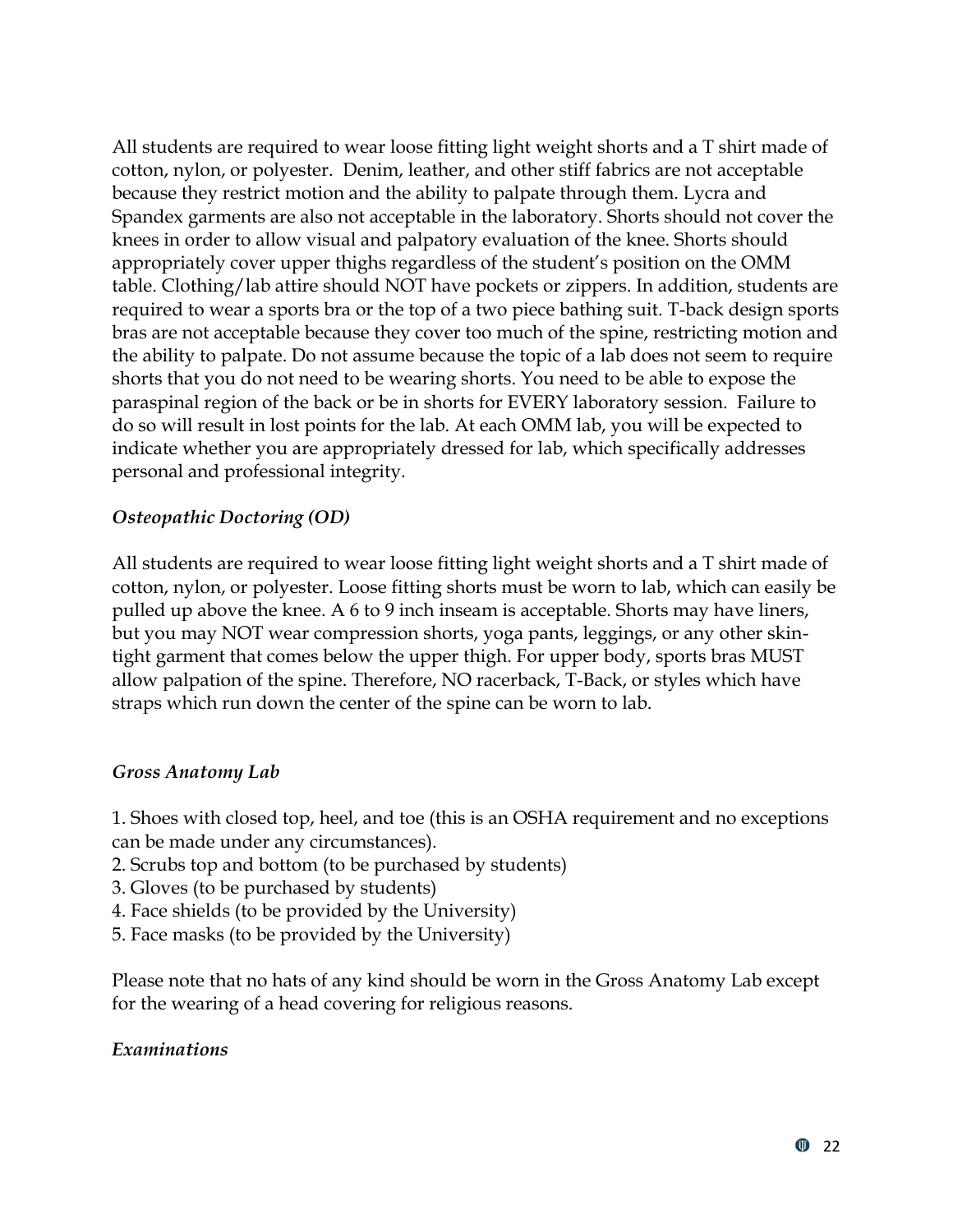Hats/caps/hoodies may not be worn during any examination except for the wearing of a head cover for religious reasons or white noise devices provided by Student Services. Any student wearing a hat will be asked to remove it. Course Coordinators will communicate specific dress code expectations for labs and practical exams.

#### *Clinical Experiences and Rotations*

On clinical experiences and rotations, students must wear dress that is professional in nature. White coats with TUC issued name tags are required. Professional appearance specifies: good personal hygiene and selection of accessories, fragrances, hair color, jewelry, body piercings and clothing that do not interfere with or distract from the patient encounter and that may cause concerns with affiliated faculty, hospitals or patients. Specialty rotations or specific training sites may designate other prescribed dress standards such as scrubs and/or tennis shoes. Students may be asked to change their appearance to conform to the dress code of clinical experience and rotational sites.

You will receive feedback about your grooming and attire from clinical preceptors, course directors, faculty, and peers when your appearance does not meet expectations for professional and clinical environments. Repetitive failure to meet appropriate dress standards may result in the student being brought before the Committee on Professionalism.

#### **Name Tags – TUCOM**

Students enrolled in programs at TUC and involved in patient-related activities are required to wear a name tag which clearly shows their name and identifies the program and college in which they are enrolled. An acceptable format is as follows:

> John Smith TUCOM Osteopathic Medical Student

## <span id="page-26-0"></span>**Class Rank**

TUCOM does not provide class rankings to students after each major exam or completion of courses or semesters. Students wishing to know their rank may contact the Registrar's Office.

# <span id="page-26-1"></span>**Audited Courses**

Students who are matriculated in the program and would like or are recommended to sit a course (including lectures, labs or other course related activities) may do so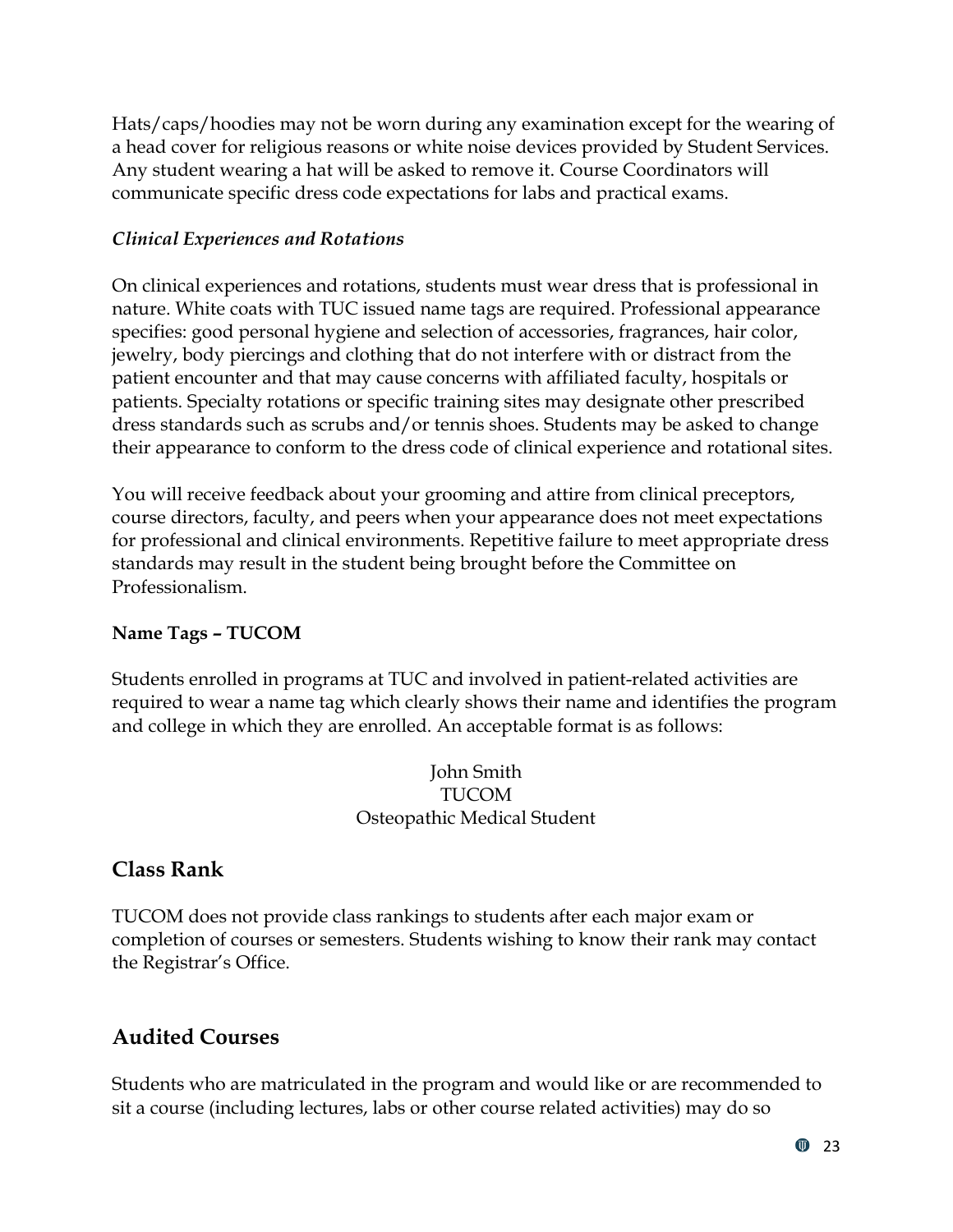without being registered for that particular course, only by arrangement with the Course Coordinator and approval from one of the Associate Deans. A student sitting a course is not permitted to participate in exams or other assessment activities. Certain lecture and lab activities might be designated as not available to unregistered students, and the student may be asked to cease attending the course, at the discretion of the Course Coordinator. The Course Coordinator may drop the student from the course for nonattendance or when the presence of unregistered students may disrupt the pace or flow of classes and related activities for registered students. Persons not matriculated in TUC programs who would like to attend TUCOM classes at TUC may be allowed to do so only by special arrangement with the Dean of the College of Osteopathic Medicine.

## <span id="page-27-0"></span>**Course Management and Examination Policies**

#### <span id="page-27-1"></span>**Posting of course Materials on Online Education Platform**

Lecture (e.g., PowerPoint™) presentations and required laboratory or small group assignments/readings are to be posted on our online education platform as early as possible; however, they must be posted a minimum of forty-eight (48) hours prior to the lecture or laboratory/small group session. If, for any reason, this deadline cannot be met, a notice must be posted as to when the materials will be posted and the Course Coordinator must be notified as to the reason for the delay.

Once the materials are posted, any corrections or changes that require a later re-posting must be identified clearly and any potential impact on grade-bearing activities (examinations, team based learning requirements, etc.) must be explained.

#### <span id="page-27-2"></span>**Standardized Display of Grades in Online Instructional Platform**

#### **Standardized Display of Event Scores and Cumulative Course Scores**

1. Display of quantitative event scores and cumulative course scores in online instructional and other platforms and reports such as Canvas™, ExamSoft™, ProgressIQ™, and Subject Mastery Reports for student use will include only the individual student score and the class mean.

2. Students who wish to know their performance relative to their peers (e.g., percentile rank, z-score) must request this information from their academic mentor or Course Coordinator. This information will be conveyed by the academic mentor on an asavailable basis only, not an on-demand basis and not for all scored events.

#### **Standardized Display of Weighting**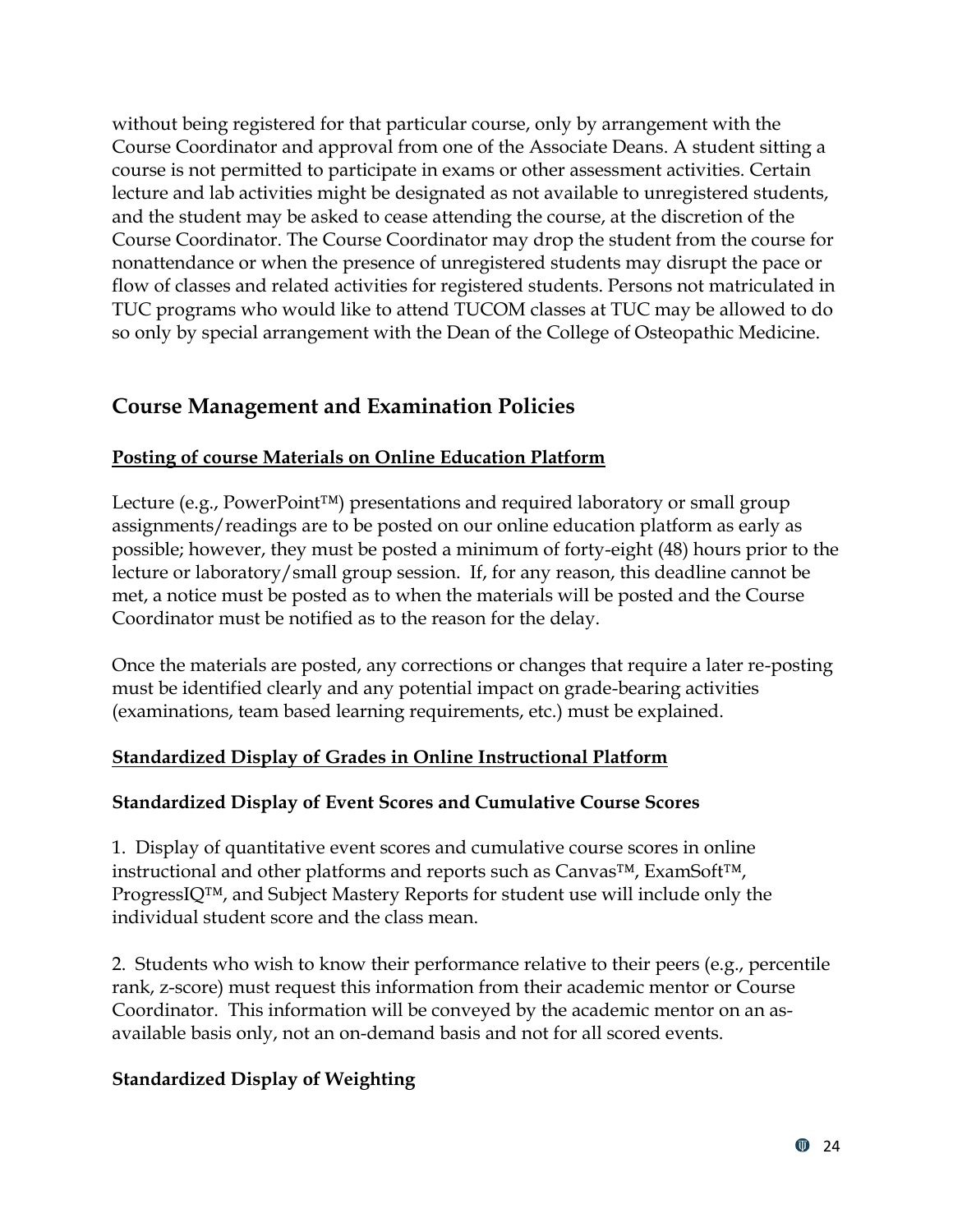1. For every course, a grid will be created that shows all planned graded activities or planned categories of graded activities. In the event that weights are to be applied, the planned weight in each graded item and the course overall will be indicated. The grid will also show that the planned weights equal 100% in each graded item and the course overall . In the event that no weighting scheme is applied an "X" will be used to indicate whether a graded activity will be included in the score calculated for any graded item or the course .

2. The grid will be published in each course syllabus and placed in the online instructional platform.

3. If the plan is revised a revised grid will be posted and the students will be advised of the change.

## **Standardized Display of Grades in Online Instructional Platform**

The first several columns in the gradebook will display the running totals for each graded item and the course overall.

Running totals will be updated and displayed frequently, preferably as results from each graded experience become available.

## <span id="page-28-0"></span>**Grading Criteria Changes in Syllabi**

Course changes may be needed at any time during the course year due to unforeseen circumstances (adding or ceasing an academic activity) or when the academic benefit to the student is deemed by faculty to be greater than the difficulty involved in making such changes. An example would be the need to start or cease an academic activity (e.g., autopsy visits) once a syllabus has been completed and/or a course has started. Two possible grading change alternatives are recommended; one is "makeup work", the other is "reweighting".

"Makeup work": When an ongoing academic activity is cancelled, and only a fraction of the group is able to complete it, makeup work may be assigned commensurate with the missed activities (only for those who missed them) and graded accordingly using the original grading criteria.

"Reweighting": When a current academic activity is cancelled, the grade originally assigned to that activity will be reapportioned equally across grading criteria for those students not able to perform such activity.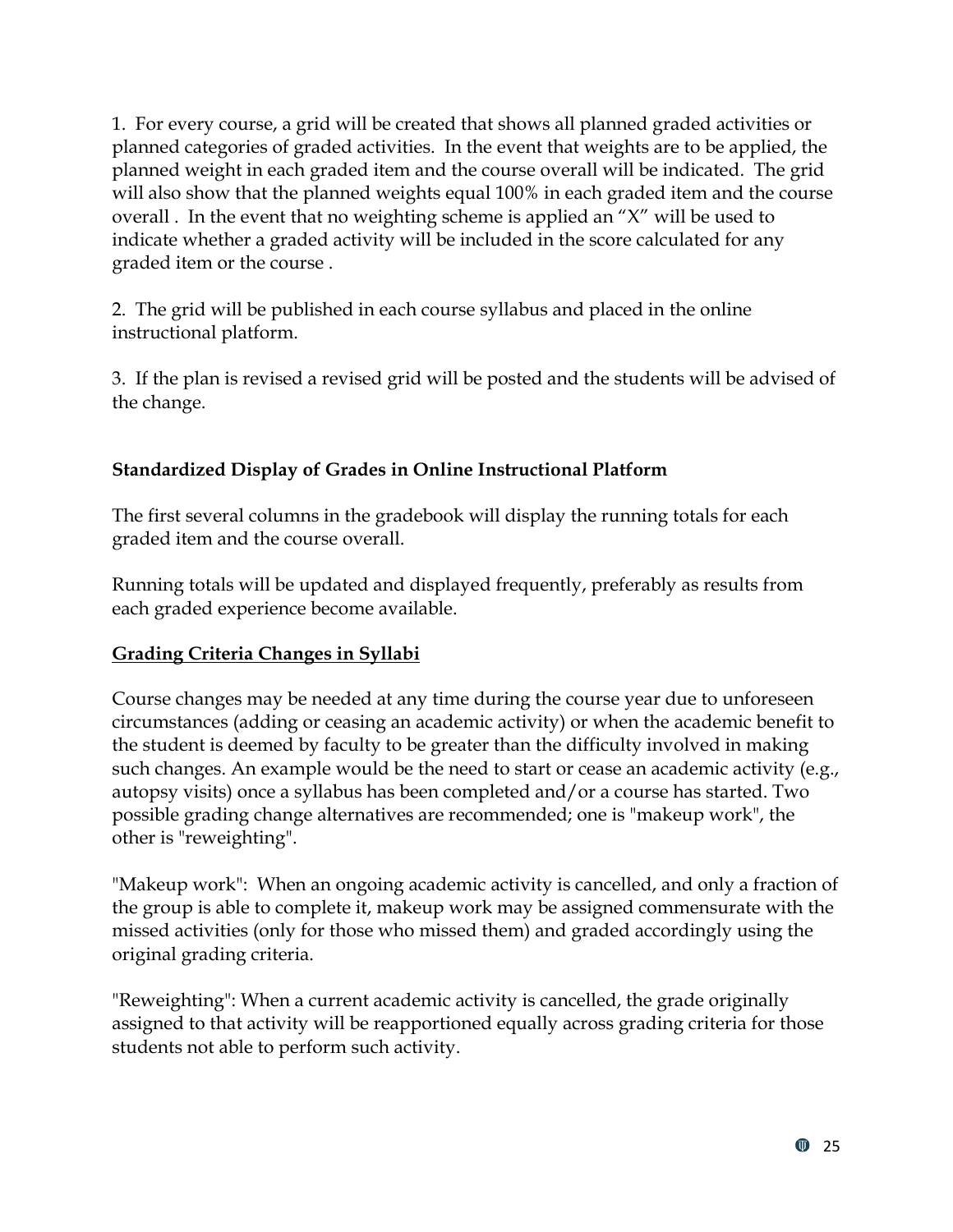When a new academic activity is added to the grading criteria, the grade fraction for the new activity will be apportioned to the overall course or graded item(s) for those students who performed such activity.

Course coordinators may use any of these grade change options, a combination of them, or come up with additional alternatives. Once students agree with and have been scored using a given grade method, they will not be allowed to opt for different grading criteria. In all cases, the Course Coordinators will endeavor to benefit the largest portion of the class.

All additions or deletions of academic activities during the progress of a course and all proposed grading criteria changes must be submitted in advance for review and approval by the Curriculum Committee.

Once grading changes are approved, Course Coordinators will include them in a revised syllabus that will be circulated among students and posted in the online education platform.

## <span id="page-29-0"></span>**Use of Non-Scheduled Quizzes For Course Credit**

Inclusion of points from non-scheduled quizzes within the total grade for a course is permitted, with the following stipulations:

- The fact that there will be non-scheduled quizzes for credit must be stated in the course syllabus and made available to the students from the first day of classes.
- The percentage of the total course grade to be derived from non-scheduled quizzes shall be stated in the syllabus either exactly or "not to exceed 5%."
- No "fatal" questions may be included in the course grading plan, either through non-scheduled or scheduled activities.
- These limitations do not apply to points derived from team based learning exercises or other scheduled activities.

## <span id="page-29-1"></span>**Use of References During In-Class Quizzes**

(Announced or unannounced)

Unless otherwise informed, students should assume that all quizzes are closed book/closed notes/closed computers. If the faculty wishes for students to consult references such as books, notes, personal digital assistants (PDAs), computers, or other devices or technologies, an announcement to that effect will be made at the beginning of the quiz.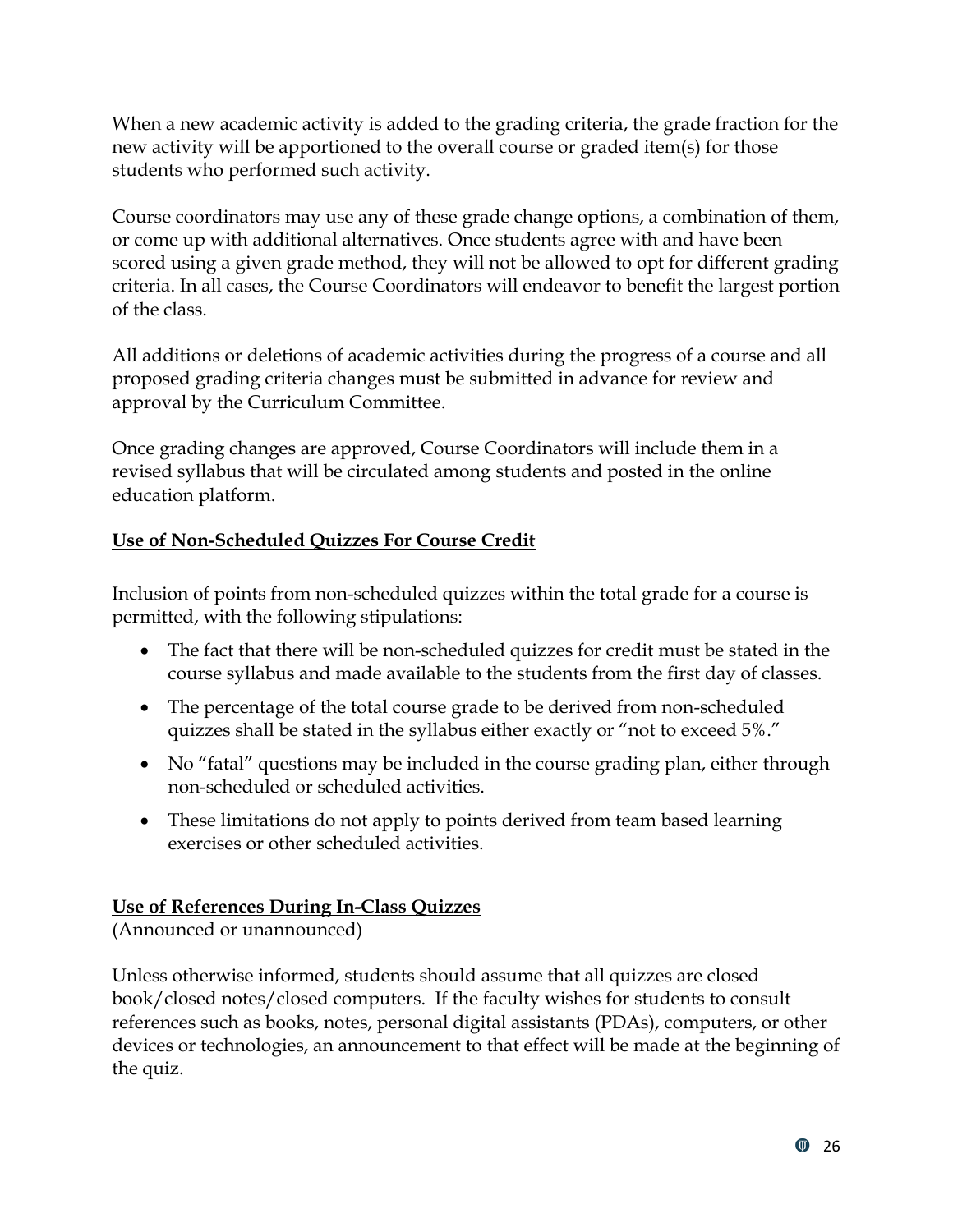#### <span id="page-30-0"></span>**Access to the Gross Anatomy Lab**

Students will have access to the anatomy lab 24 hours a day, 7 days a week, unsupervised. While Lander Hall is closed on the Sabbath and Jewish holidays and after business hours from 8pm till 6:00am, students will still be able to access the anatomy lab after hours by signing in with security (until the implementation of card key access). Importantly, access to cadaveric material for medical education is a privilege. To maintain this privilege, students are expected to follow the rules of the anatomy laboratory at all times. Failure to do so will be viewed as a severe breach of professionalism and sanctions stated in the Code of Conduct/Professional Promise of this Student Handbook.

The Touro University Gross Anatomy Lab offers a hands-on, interactive learning space for exploring the human body. The bodies available for dissection were donated by individuals who wanted their remains to be used for education and/or research. They should be treated with the utmost respect at all times.

Students must comply with these rules:

- Students should never open the lab to strangers.
- Guests may visit the lab only if approved by an anatomy faculty member.
- Students must always log in their after-hours time in the lab. To do so, they must sign in at the security desk prior to entering the lab and they must sign out when they have finished using the lab.
- For safety, the doors to the anatomy lab must remain closed at all times.
- No cadaveric material should ever be removed from the anatomy lab for any reason. The same applies to anatomical models, computers and other learning resources.
- Cameras, cell phones or other photographic or video equipment are never permitted in the lab unless approved by an anatomy faculty member. No photography or video is ever permitted after hours. Posting online of any photos or video is strictly prohibited.
- Cadavers should be appropriately covered at all times and should be properly wrapped and covered prior to leaving the lab.
- Food or drink should never be brought into the lab.
- Other than a guard stationed at the security desk, students accessing the anatomy lab should know that the building is otherwise closed and unoccupied. In the event of emergency, dial 85804 or 707-638-5804 for security 24 hours a day or dial 9-911 for emergency calls (police, fire, ambulance).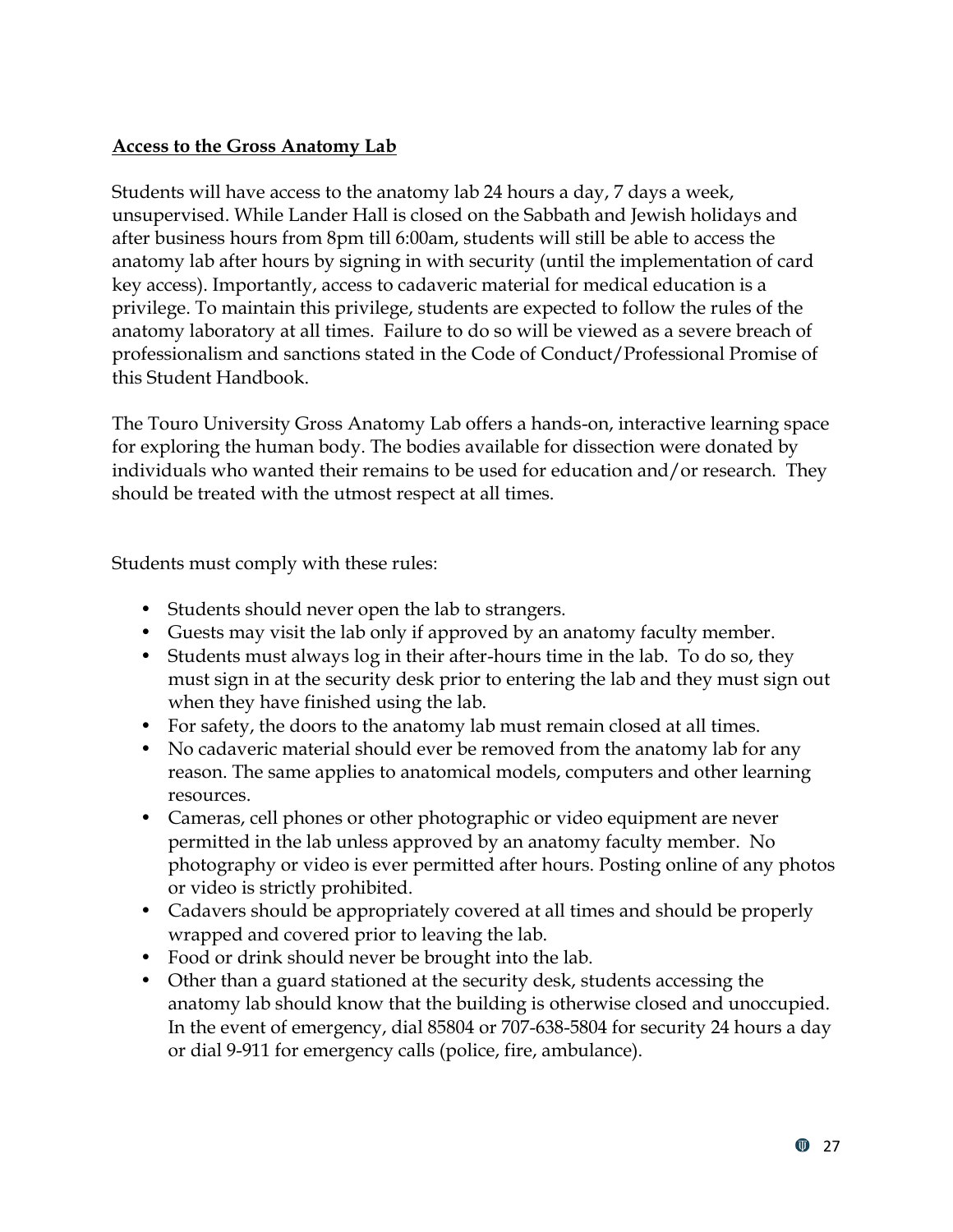#### <span id="page-31-0"></span>**Ultrasound Lab Use**

Curricular Use:

- a. Scheduling all curricular events will be listed in advance in Canvas. Any extracurricular activities must be submitted in writing/email and subsequently pre-approved by the US Curriculum Director a minimum of 3 weeks in advance so that they may be coordinated with any ongoing or scheduled curricular events.
- b. Hours of Use / Security Lock-up the US Lab will always remained locked unless in use for curricular events or pre-approved extracurricular events.
- c. Each event must be attended by a TUCCOM faculty member.
- d. Care, Upkeep & Re-supply of US Units it is important to replace paper drapes, refill US gel containers, clean all transducer surfaces, and perform general room clean-up immediately after each use. This will typically be done by the attending Faculty since these items are kept in the locked US Lab Closet. The Primary Care Department Chair should be notified immediately if there are any issues with the supplies noted above.
- e. Food & Drink Policy no food or drink is allowed in the lab at any time. Liquid containers should not be brought to lab.
- f. Keyed Access only Faculty attending curricular or extracurricular US Lab events are allowed to possess a key to the US Lab for the event. At no time are students allowed to possess these keys.
- g. Semi-Annual Inventory current inventory will be taken a minimum of twice yearly by the Primary Care Department to assess current supply needs, US unit functional status, any maintenance needs, etc.
- h. Sign-in required by all students entering the US Lab, whether for scheduled curricular labs or extracurricular events. These sign-in sheets will be collected by the Faculty in attendance for each event.
- i. Faculty Events / Professional Use typically these events will be limited to Faculty, though may be open to a few students. May involve CME or other learning events throughout the year from current or visiting Faculty.
- j. No US equipment may be 'checked-out' by anyone for any use without consent by and US Faculty who will also be present for this use.
- k. Please direct any and all questions regarding the above to the US Curriculum Director.

Extra-Curricular Use:

a. "Extracurricular" use is defined as any other-than typical Curricular use of the US Lab, i.e. Medical Imaging Group or other student organization events not required as part of graduation requirements. Gel Rounds are considered extracurricular events.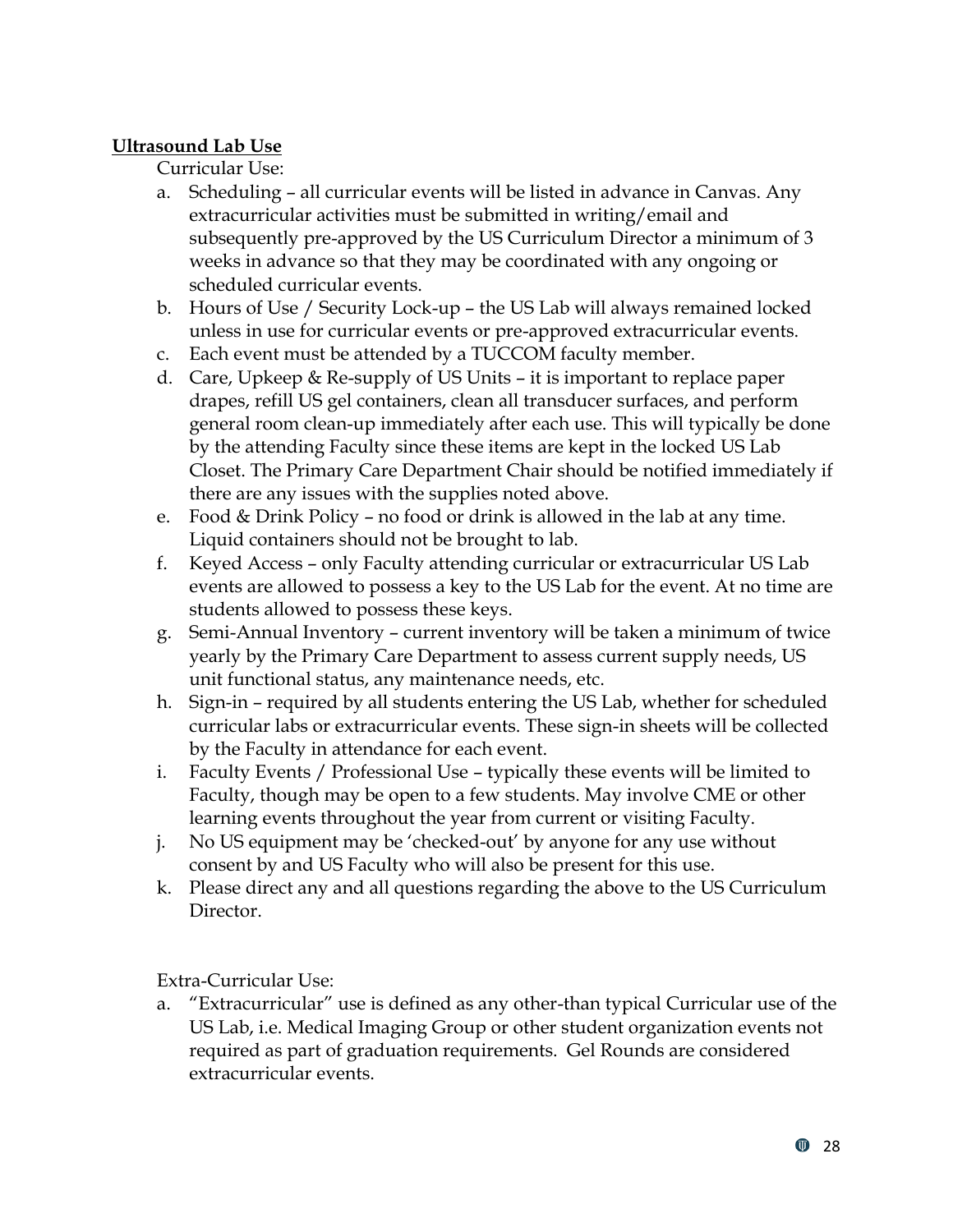- b. All aforementioned items under the heading, "Curricular Use" apply to any extracurricular use as well.
- c. Curricular events take precedence over Extra-Curricular events
- d. Any extracurricular activities must be submitted in writing/email and subsequently pre-approved by the US Curriculum Director or their designee a minimum of 3 weeks in advance so that they may be coordinated with any ongoing or scheduled curricular events.
- e. Please direct any and all questions regarding the above to the US Curriculum **Director**

## <span id="page-32-0"></span>**Examination Protocol**

#### <span id="page-32-1"></span>**Examination Schedules**

The responsibility for developing and coordinating these schedules rests with the participating Course Coordinators, Department Chairs/Program Directors and Associate Deans.

#### <span id="page-32-2"></span>**Examination Procedures**

The COM uses different computerized off and online exams to assess content and delivery of the curriculum as well as preparation for board examinations. Computerized environments for assessment are subject to frequent updating by hardware, software and assessment companies. The COM strives to stay abreast of computerized testing requirements.

In the event of computerized testing failures, delays or cancellations due to connectivity, hardware, software or related issues, the COM will allow the student to take or retake the exam under fair and similar circumstances. In no case will the student receive partial or total credit for missed or lost questions due to computerized testing failures.

Both the student and faculty member/instructor/proctor are responsible to be familiar with and ensure that the examination protocol is followed consistently. The following are the procedures that are to be followed when administering an examination:

- 1. Students are required to be present on time for all scheduled examinations.
- 2. Students are required to download and register computerized testing software on their personally owned laptops. Instructions are emailed to students once first semester enrollment is verified.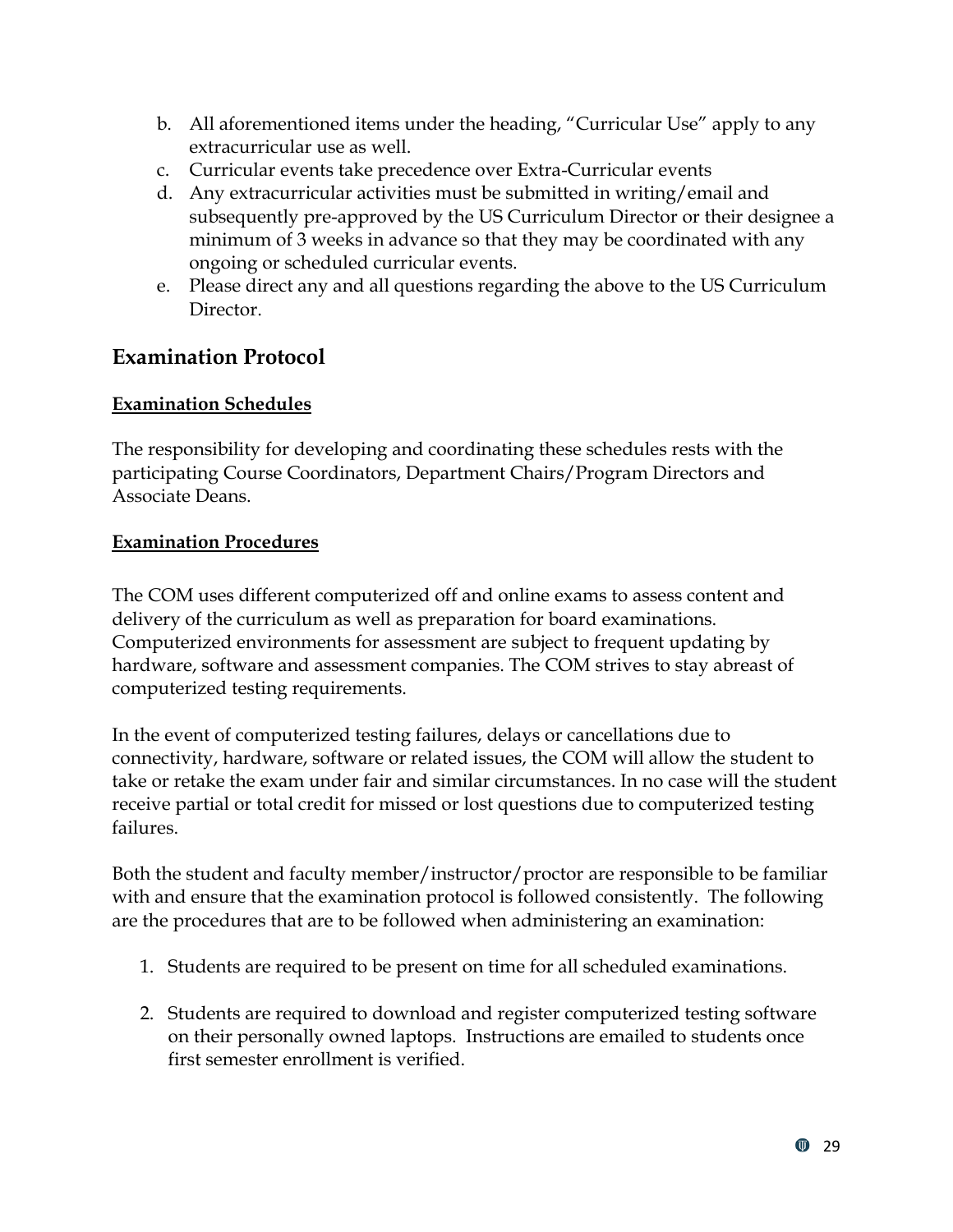- 3. In most cases faculty will post computer-based exams at least forty-eight (48) hours before administration to allow students ample time to download prior to exam day.
- 4. Students are expected to bring their own laptops with appropriate exam downloaded and ready to go on exam day. In case of emergency laptop failure, students are expected to notify the proctor ASAP.
- 5. On completing the exam, students may only leave the room after presenting their laptop to the proctor to verify successful upload of the exam file, unless otherwise instructed by the proctor.
- 6. A student cannot be given an examination more than fifteen (15) minutes after the scheduled start time. The finish time for the examination will be as for the students who arrived on time.
- 7. The student unable to attend a scheduled examination for any reason must notify the Associate Dean for Preclinical Education or designee as soon as possible prior to the start of the exam. Contact may be in person or via voice mail or e-mail. The Associate Dean for Preclinical Education or designee will immediately notify the Course Coordinator of the student's absence and will determine (within forty-eight (48) hours) whether the absence is excused or unexcused and notify the Course Coordinator and the student of the decision. Absences due to illness must be supported by a physician's note in most cases. If the reason for the absence is judged by the Associate Dean for Preclinical Education or designee to be caused by a circumstance or condition that may impact the student's future academic progress, the Associate Dean of Student Services will also be notified. All communications and decisions regarding excused absences must by recorded by the Associate Dean for Preclinical Education or designee.
- 8. Make-up examinations must be accomplished within seventy-two (72) hours. In the case of an illness or extenuating circumstances, the make-up must be accomplished within seventy-two (72) hours of a physician/mental health practitioner release or reasonable resolution of the extenuating circumstances. Extenuating circumstances may require an extension of the make-up period. This will be coordinated by the Course Coordinator and Associate Dean for Preclinical Education or designee.
- 9. When an examination is to be rescheduled every effort will be made to ensure the examination does not conflict with regularly scheduled lecture times. As much as possible, make up examinations must be scheduled so as not to conflict with required lectures or labs.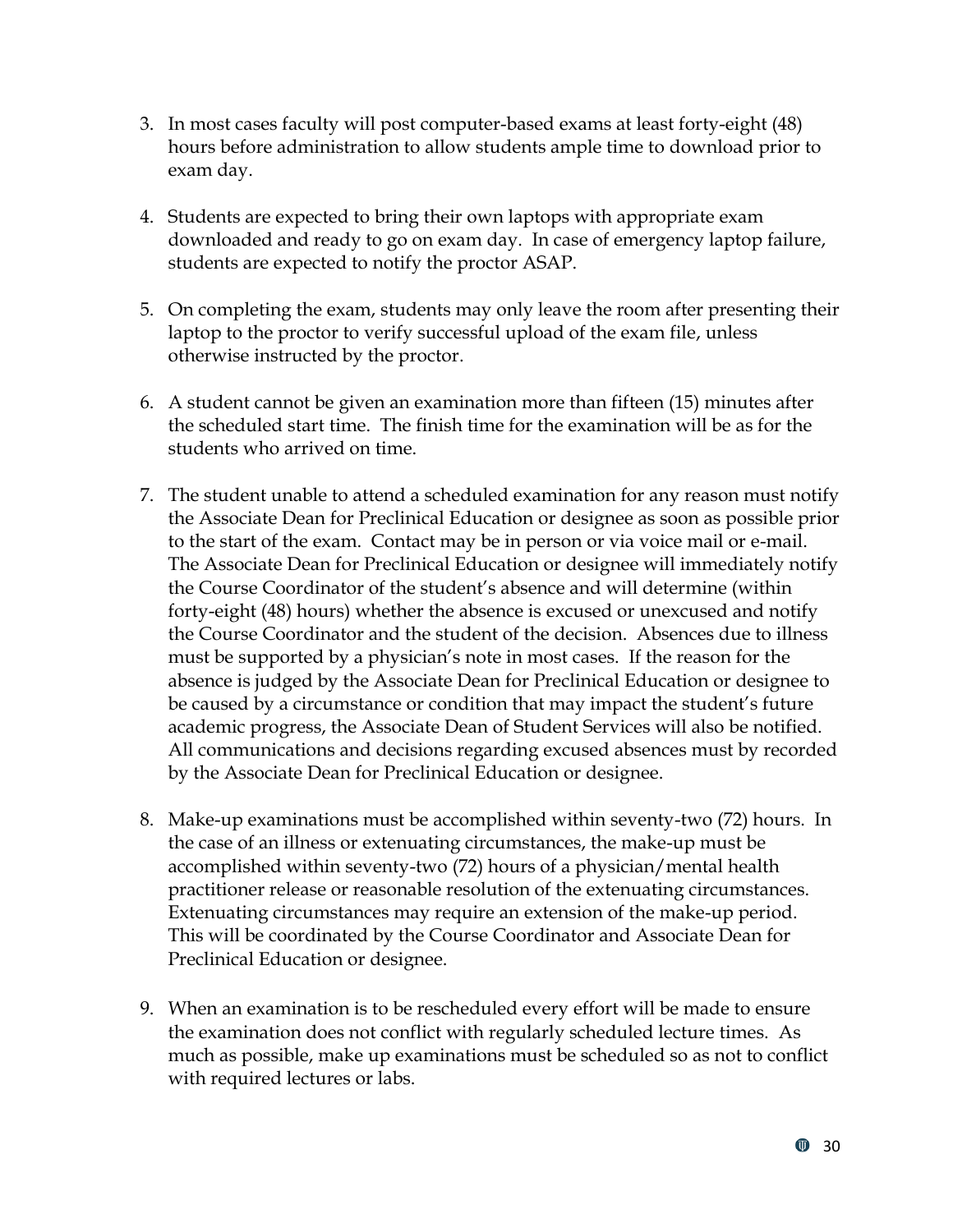- 10. Requests for an excused absence after the fact are not typically granted and may be subject to review by the Professionalism Committee.
- 11. A second unexcused absence will be reported to the Professionalism Committee for appropriate action.
- 12. Failure to make up the examination within the specified time period will result in a grade of "Zero" for that examination.
- 13. If a student fails to appear for an examination, the proctor or Course Coordinator will notify the Associate Dean for Preclinical Education or designee.

#### <span id="page-34-0"></span>**Examination Decorum**

Assessment of the student's knowledge is essential. This not only reflects what the student has learned, but also the quality and content of the information presented. It is therefore essential that examination decorum must be maintained at all times to ensure fairness and validity. Students are expected to maintain at all times a decorum and demeanor that is consistent with accepted academic and professional standards during examinations.

Upon entry into the examination site, the student must place all books, notes, study aids, coats and personal possessions on the stage or on the floor at the back of the room so as not to impede the aisles or exits. No talking is allowed once an examination starts. For computer-based exams, once the password has been revealed, no student may type "Begin" and advance to the first question until instructed to do so by the proctor. No student is permitted to open an exam file without authorization, under any circumstances. Students inadvertently downloading the wrong exam file will be required to present their laptop to the Educational Support Specialist to verify removal of the file. Students are expected to uphold the Code of Responsibilities and Rights of the Students of TUC. Any student engaging in dishonest acts during an examination, including unauthorized opening of an exam file, is subject to disciplinary action.

Students must seek permission from the faculty/proctor of the exam to leave the room for any reason and may be required to be escorted out. No cell phones or similar technological devices are allowed to exit the room with students at any time.

Hats/caps/hoodies may not be worn during any examination except for the wearing of a headpiece for religious reasons or white noise devices provided by Student Services. Any student wearing a hat will be asked to remove it.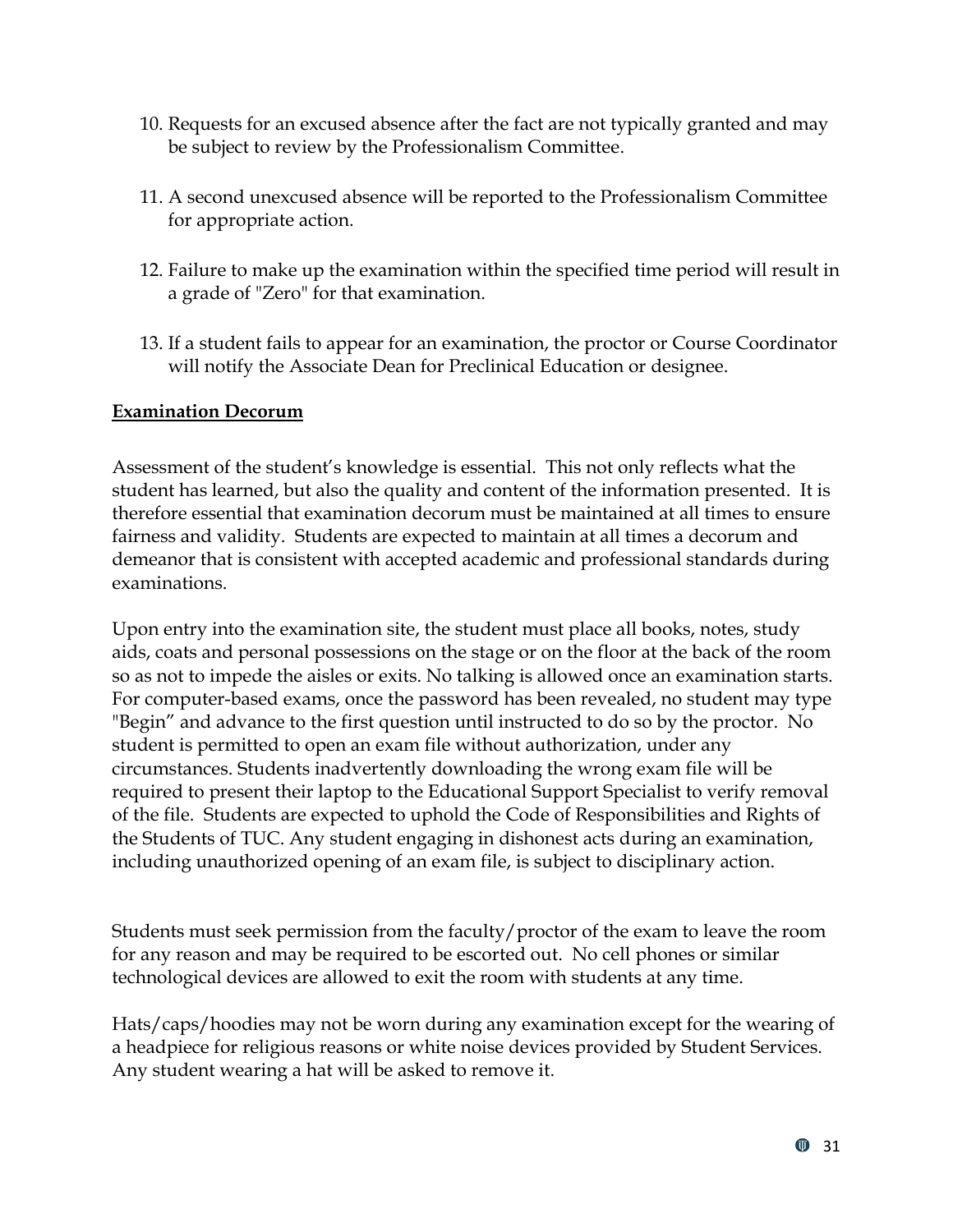Failure to comply with this or any other reasonable request of a proctor will result in the immediate suspension of the student from the examination. In such instances, the student will receive a zero for the examination.

#### <span id="page-35-0"></span>**Examination Challenges**

Following administration of every exam students will have the opportunity to view and submit challenges of examination items in an environment that ensures the security and confidentiality of exam items. In addition, course coordinators or individual faculty members, may determine if learning would be improved by a review and/or reteaching of some material. They would then offer a session in which the security and confidentiality of exam items is maintained while selected material is reviewed and/or re-taught.

#### <span id="page-35-1"></span>**Posting and Review of Grades for Years 1 and 2**

Every effort will be made to uniformly apply the following policy to all courses given during the first two years:

- No examination grades will be posted until the last regularly scheduled exam in a block has been given.
- Exam results cannot be released to students until all regularly scheduled exams in the current block or sequence of exams are completed. However, a Course Coordinator may choose to release exam scores prior to completion of make-up exams for any particular course(s).
- The Course Coordinator will post grades within five working days of the examination as scheduled in the block.
- Every effort will be made to have examinations ready for review within three working days of the end of the exam block.
- After examinations are available for review, the student representative has three working days to meet with and present appeals to the Course Coordinator. A final decision will be reached and grade changes, if any, will be posted within 3 working days of that meeting. If the student course representative does not communicate with the Course Coordinator, the grades will stand as originally posted.
- For final exams all exam grades will be posted within three days of the last regularly scheduled examination. The student course representative will have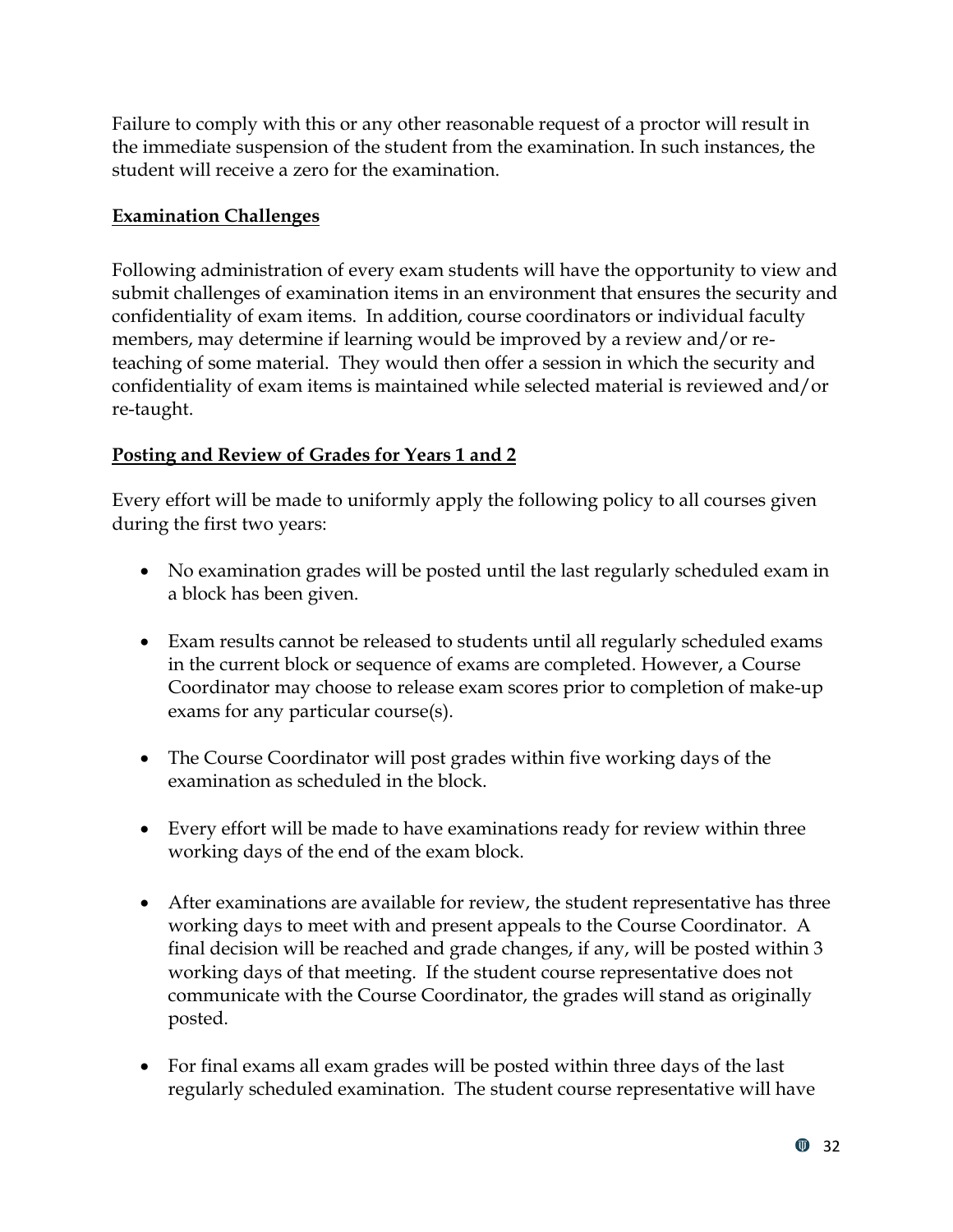the following three days in which to present appeals to the Course Coordinator. The Course Coordinator will have three additional days to post both block and final course grades and to report these grades to the Registrar.

- It is the responsibility of the faculty to provide accurate grades to the Registrar and to adhere to the timelines stated above.
- Individual students should not contact the instructor for special consideration. Any grade changes after the final grades are provided to the Registrar must be submitted on the Official Change of Grade Form and have the required approvals.

## <span id="page-36-0"></span>**Attendance Policies and Excused Absences**

It is expected that students will attend all lectures in the required curriculum, laboratory activities, clinical rotations, elective, and audited courses. Departments and/or individual courses may establish more specific attendance requirements. Students requesting an excused absence from any required activity must complete a Request for Excused Absence Form and submit it to the Associate Dean for Preclinical Education or designee preferably before the absence occurs or within one week after returning to campus. The Associate Dean for Preclinical Education or designee will determine whether the absence is excused or not and will notify the student and the appropriate faculty.

Students who must miss laboratory or clerkship sessions should also notify the instructor or preceptor as soon as possible prior to the session to allow for any necessary accommodations. Failure to attend elective courses and/or laboratories may result in the removal of the elective credit from the student's record. Absences from any instructional session for any reason do not relieve the student from responsibility for covered material. Multiple excused or unexcused absences may be viewed as violations of the Code of Responsibilities and Rights of the Students and may merit a Professionalism Report.

The excused absence request form is located under Resources on the TUCOM website. Students must complete the form and submit to the Preclinical Education Office (via online submission). Once the form is approved by the Associate Dean for Preclinical Education, the student and faculty are emailed on the decision. A database with the absences of every first and second year student for each semester is kept by Preclinical Education and shared with Course Coordinators.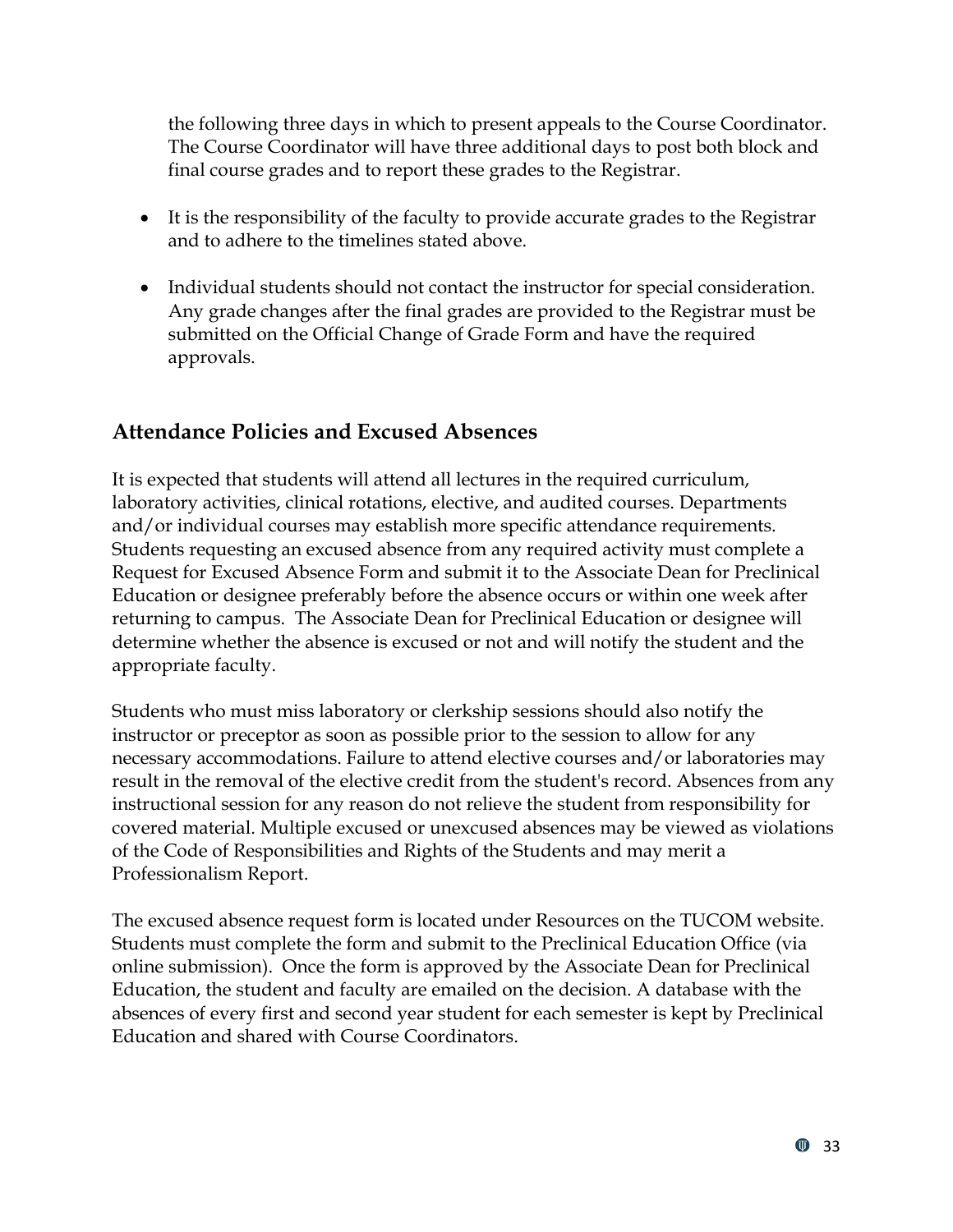- All excused absence requests should be filed before the date of the absence; no retroactive requests will be considered, with the exception of documented sickness or life emergencies (death in the family, illness, etc.).
- Students must notify instructors about their absence before the date of the absence whenever possible.
- No more than two excused absences per semester will be allowed. Three or more absences will be assessed for remediation or leave of absence by the Associate Dean for Preclinical Education.
- Excused absences for exams require formal documentation of illness or other extreme circumstance; no more than two exams may be excused and made up.
- Students absent for three or more days at a time may get an excused absence only for significant (illness, life emergencies) events that are properly documented.
- Once an excused absence is granted, the student must contact instructors and agree on make-up work.
- Whenever possible, make up work will be given to the student for excused absences, as established in the course syllabus, and will be reflected in the student's final grade. Make-up work for some activities (ECE, labs) may not be possible to arrange and may be substituted for work at the discretion of the course coordinator and approval of the Associate Dean of Academic Affairs. Depending on the reason for an Excused Absence, Professionalism grade penalties of up to 10% for the made up work will be agreed upon by the respective Course Coordinator or Instructor and the Associate Dean for Preclinical Education.

#### <span id="page-37-0"></span>**Student Absences to Attend Off-Campus Conference and Events**

TUC will grant excused absences to students to attend the following events, provided that these students are in good academic standing at the time of the event (see below for definition) and provided that the event does not conflict with a scheduled block examination:

- Meetings for which the student would attend as an officer or designated representative of a University or College chapter of the organization.
- Meetings at which the student is presenting a talk or a poster as a representative or author from Touro University.
- American Academy of Osteopathy Annual Convocation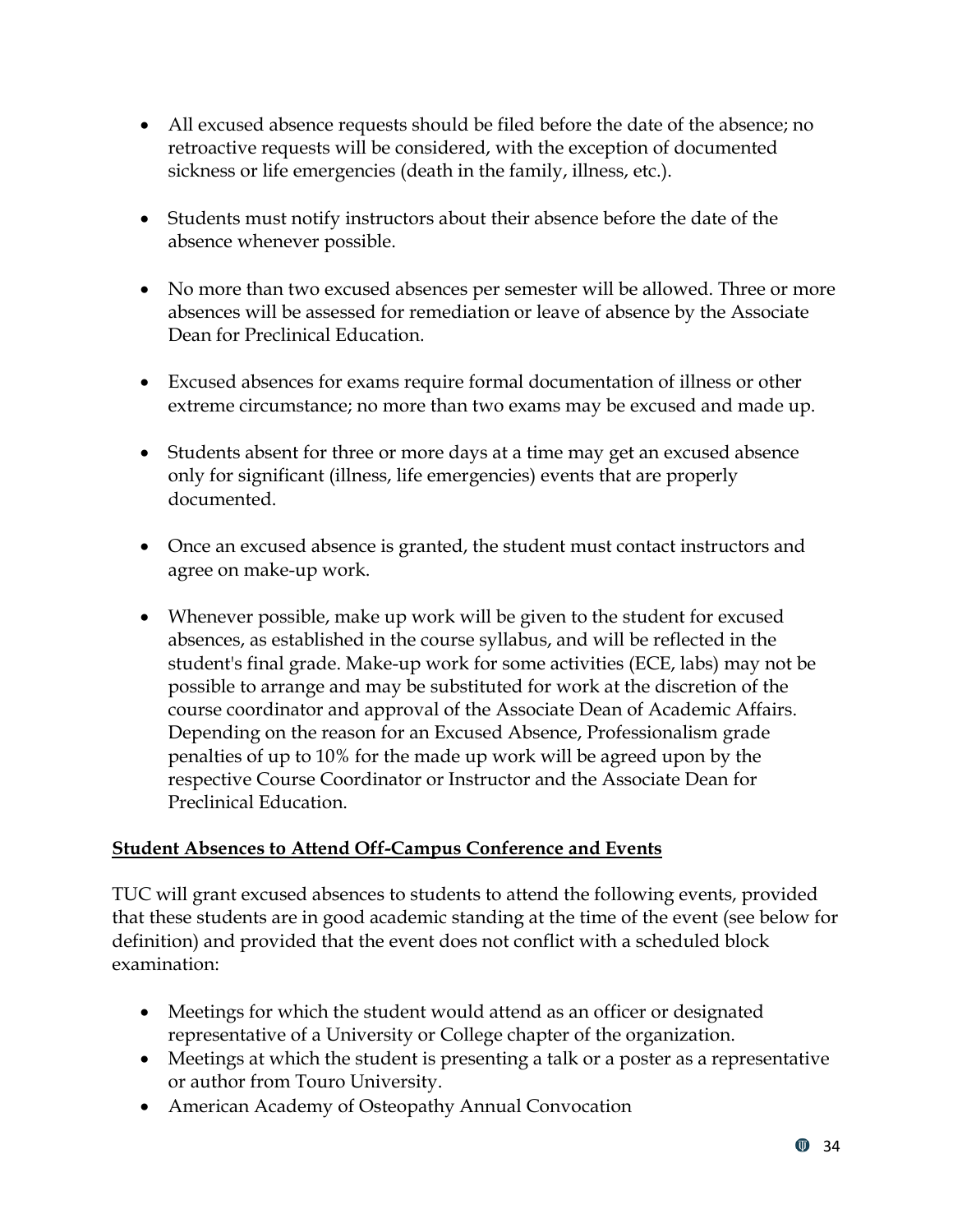All other meetings are considered optional events that the student may choose to attend but he/she will not receive credit (points) for course activities scheduled at those times.

Good academic standing is defined as not being on Academic Probation and having scores greater than -1.0 Z-score in all courses in progress at the time of the event.

The following are the procedures to be followed in requesting an excused absence in order to attend meetings in any of the above three categories:

A first or second year student will fill out an excused absence form and submit it to the Associate Dean for Preclinical Education or designee. This form must be submitted one month in advance of the planned meeting. The Associate Dean for Preclinical Education or designee will determine whether the student is in good academic standing and, for meetings where the student is attending as a representative of a University or College organization, will consult with the Associate Dean of Student Services to confirm that the student in fact holds said position.

If the Associate Dean for Preclinical Education or designee is satisfied that the criteria for approval have been met, he/she will indicate approval on the request form and will notify affected faculty and the student of the approval.

The student will be responsible for any curricular material missed during the excused absence, will be credited for any attendance points missed during the absence, and will be allowed to make up other points that may have been awarded for minor quizzes or group activities.

A third or fourth year student will follow the procedures for requesting an excused absence that are detailed in the Clinical Rotation Manual for Students and Faculty, section on "General Student Protocols," which includes submission of the proper request forms and approval by the preceptor as well as by the Associate or Assistant Dean for Clinical Education of TUCOM.

#### <span id="page-38-0"></span>**Objective Structured Clinical Encounter (OSCE) Examinations: Requirements, Make-Up Examinations and Remediation Examinations**

All OSCE examinations are mandatory. Standard procedures apply for reporting absences and for determining whether they are excused or unexcused, as described above.

In the event that an absence is excused, a make-up OSCE may be scheduled and if so must be taken at a time determined by the College. In the event that the absence is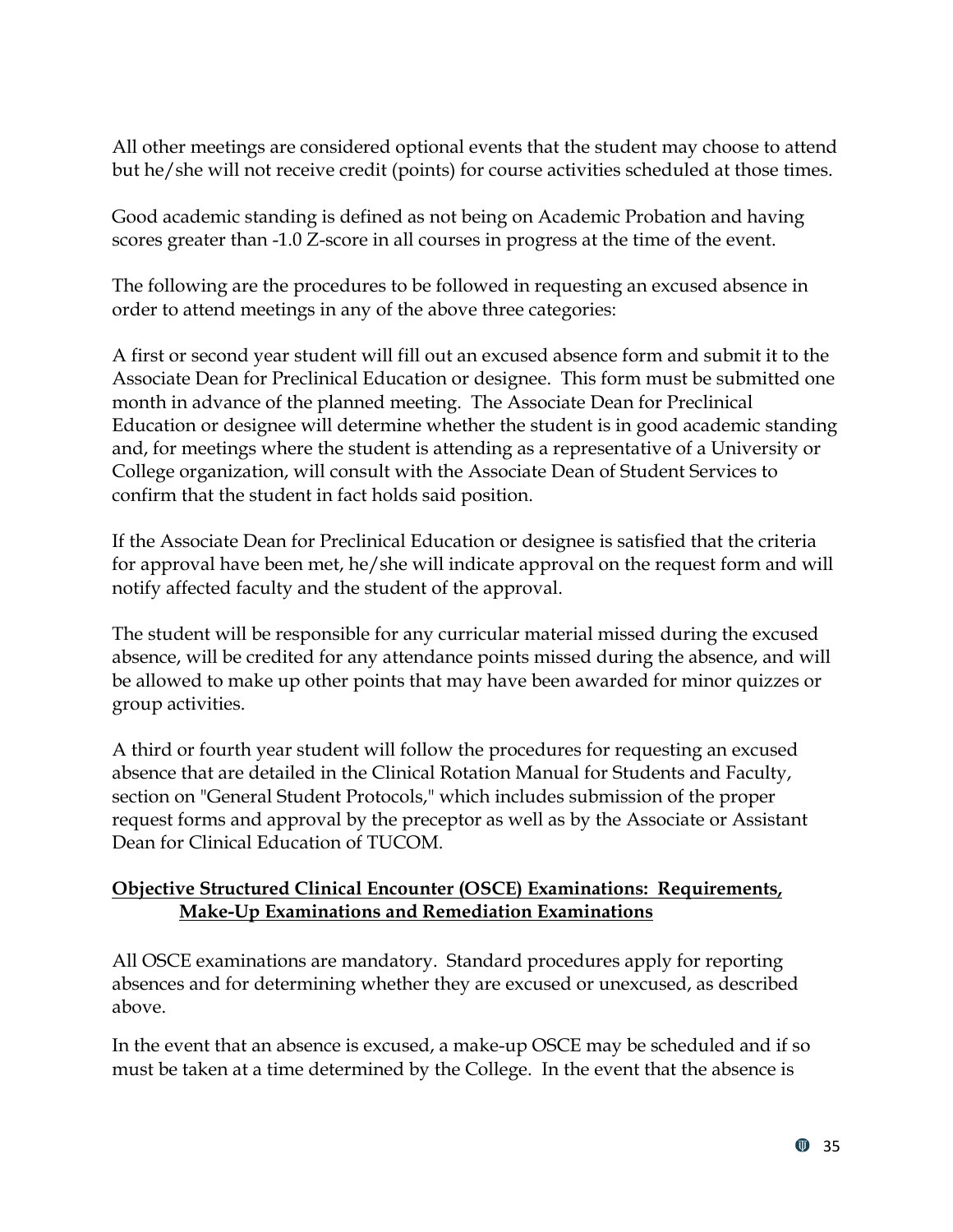unexcused, a failing grade will be assigned and one opportunity for a remediation examination may be provided, at a time determined by the College.

A student who takes the examination at the originally scheduled time or who has an excused absence and takes a makeup, but fails the examination, may be allowed one opportunity for remediation, at a time determined by the College.

#### <span id="page-39-0"></span>**Support of Students to Attend Research Meetings**

The COM will budget annually for the support of COM students to present research at local, national, or international meetings. Distribution of funds will be governed by a selection process on a first-come basis. Requests for travel support may be submitted once presentation abstracts are accepted, but not before. The following rules will apply:

- Only one (1) student will be funded per presentation. Typically, that will be the first author. Another student author may be funded, with approval of the Associate Dean for Research, if the first author cannot attend.
- Students must be in good academic standing and have average or above average academic performance in graded items and courses in order to apply for support to present research.
- Any individual student will typically be funded for a maximum of one (1) meeting per year.
- A student wishing to be funded to attend a meeting must present a request in writing, including the abstract and details of the meeting as per the standard TUC Travel and Conference Request form, to the Associate Dean for Research.
- The Associate Dean for Research will make a funding decision, based upon quality of the research, impact of the meeting and availability of funding. Funding for international travel is likely to be very limited and, therefore, requests for such travel will be subject to particularly rigorous review.
- Students who are approved through this policy to present their research will be required to give their oral presentation or show their poster to the campus community prior to attending the meeting.
- Expense coverage includes economy airfare, cost of poster production (if applicable) and TUC standard levels for meals, lodging and ground transportation.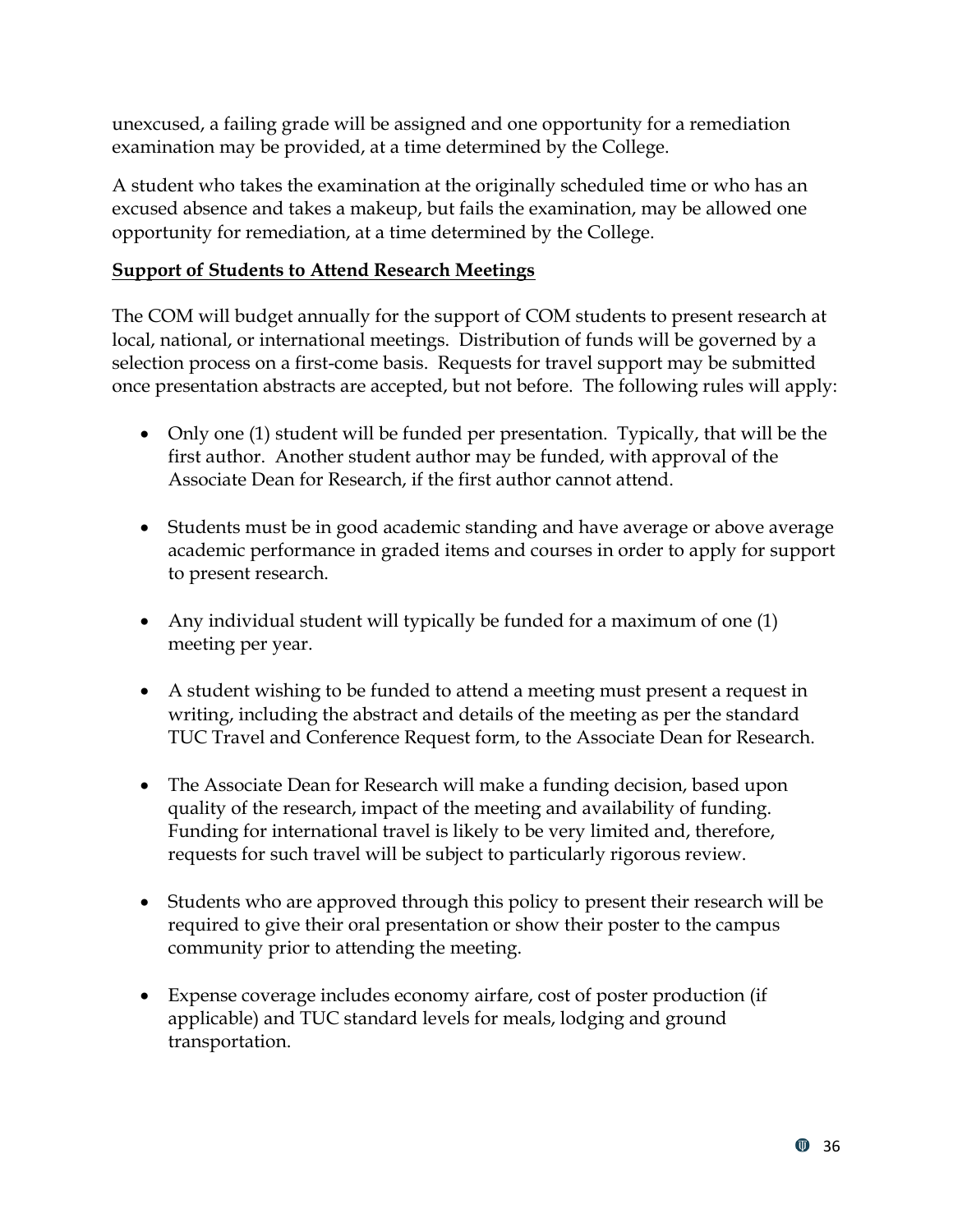#### <span id="page-40-0"></span>**Leave of Absence**

A leave of absence is a pre-approved leave from TUC that suspends a student's course of academic and/or clinical study for a defined period of time. The amount of leave time granted depends largely on the personal needs of the student and the timing of the LOA within the academic program. Circumstances necessitating a leave of absence may include, but are not limited to, short or long-term personal illness, military training or obligations, jury duty, maternity and infant care, critical illness or death of an immediate family member and academic reasons requiring interruption of the normal course of study in order to complete remedial work.

Students who take LOA and have to repeat a course or whole semester(s) may request tuition write-off or credit to the Dean or appointee, who will issue a recommendation to the Provost and Dean of Student Services; such requests will be governed by Touro California tuition policies.

A student requesting a leave of absence for any reason must adhere to the following general procedure:

- 1. The student must meet personally with the appropriate TUCOM Associate or Assistant Dean or school official to discuss the reason for the leave and the effects on his or her academic progress. A mutual decision is reached after careful consideration is given to personal and professional circumstances.
- 2. The student must then complete a Leave of Absence Petition and obtain all required signatures of institutional officials, including that of the appropriate TUCOM Dean or designee. The student is responsible for initiating this process, obtaining the required forms and signatures, and providing the completed paperwork to the Registrar.
- 3. The Associate Dean of Student Services will send an official notice to the student and to the program indicating if the leave of absence has been approved or denied.

No leave of absence is official until appropriate paperwork has been completed and filed with the Registrar.

Any student not registered for a minimum of six credit units for the term or semester will be required to complete leave of absence paperwork.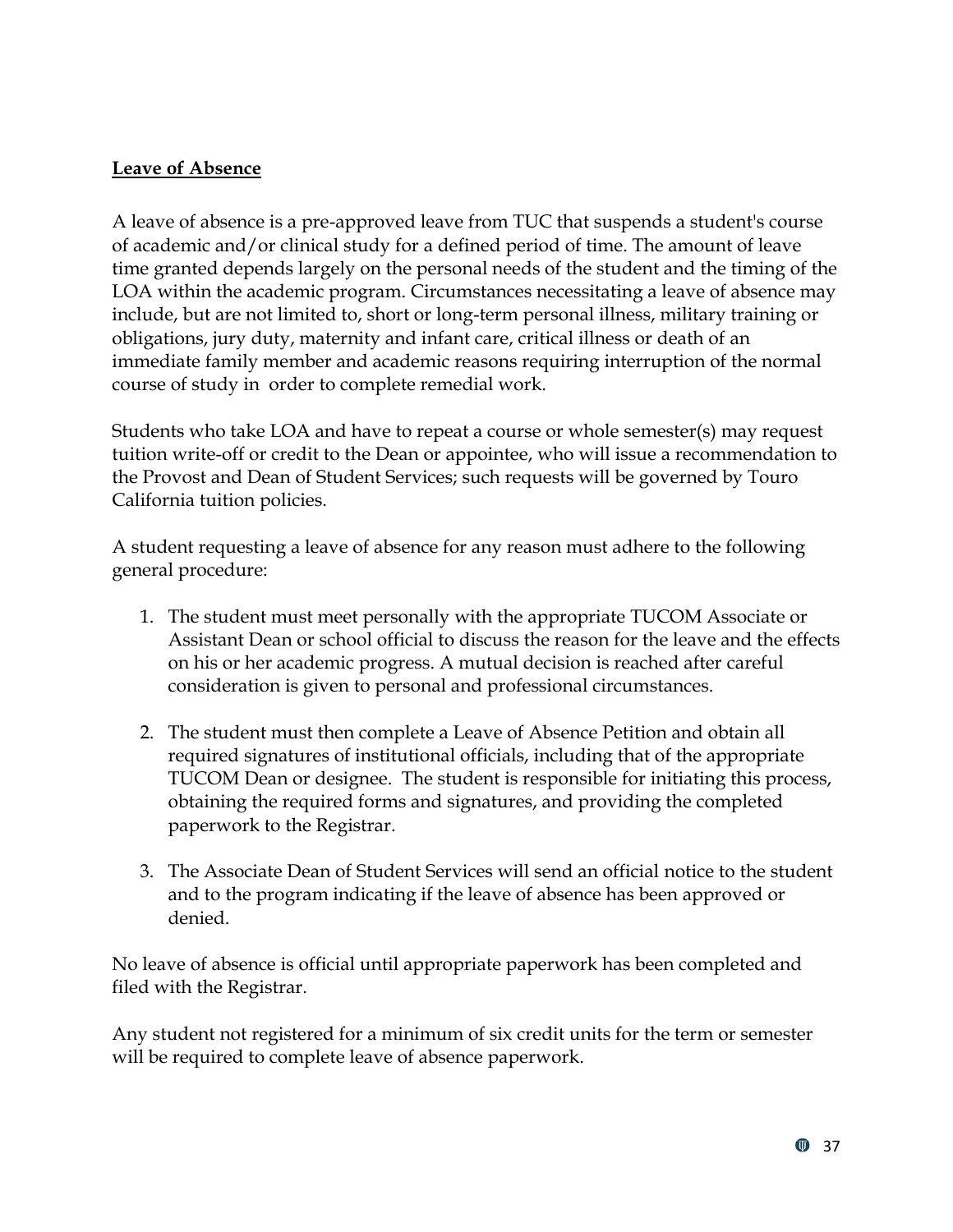A maximum of two (2) cumulative or sequential LOA years may be allowed. The time spent in leaves of absence for up to two years is not counted toward the maximum limit of six years that a student has to complete the D.O. program. LOA time beyond two years counts towards the six year statute of limitation. Leave of absence beyond two (2) years may be a cause for academic dismissal. Appeals to dismissal due to a leave of absence that extends the accrued time of leave beyond two (2) years must be made in writing directly to the Dean of TUCOM.

Each week of a student's enrollment must be designated as enrolled or on Leave of Absence, as per the time periods described in this policy. Students on LOA or returning from LOA are subject to evaluation by the SPC for a formal assessment of academic progress status and recommendations to the Dean for necessary interventions.

At the beginning and end of every semester, the Office of the Registrar will provide an updated list of students on leave of absence and those absent without leave.

Students taking LOA or returning from LOA must check their TUC health insurance, liability coverage status, financial aid and tuition status with the Associate Dean for Student Services.

All students approved for leave of absence must:

- Keep in touch with the Student Promotions Committee, the Associate Deans of Preclinical or Clinical Education, their academic mentor and the Associate Dean of Student Services
- Develop a written study plan to follow during the leave of absence period to keep their knowledge and clinical skills up to par
- Upon return from leave of absence, provide evidence that a study plan was followed and expect to be tested for knowledge and clinical skills, as directed by the Student Promotions Committee or respective Associate Dean

Pre-clinical students on LOA:

- Must retake the whole course(s) that was (were) not completed once they return
- May audit or retake in full the courses they already passed the semester when leave of absence took place. Students who have been on LOA for more than one semester or term may be required to repeat courses they have already passed, as directed by the SPC or respective Associate Dean.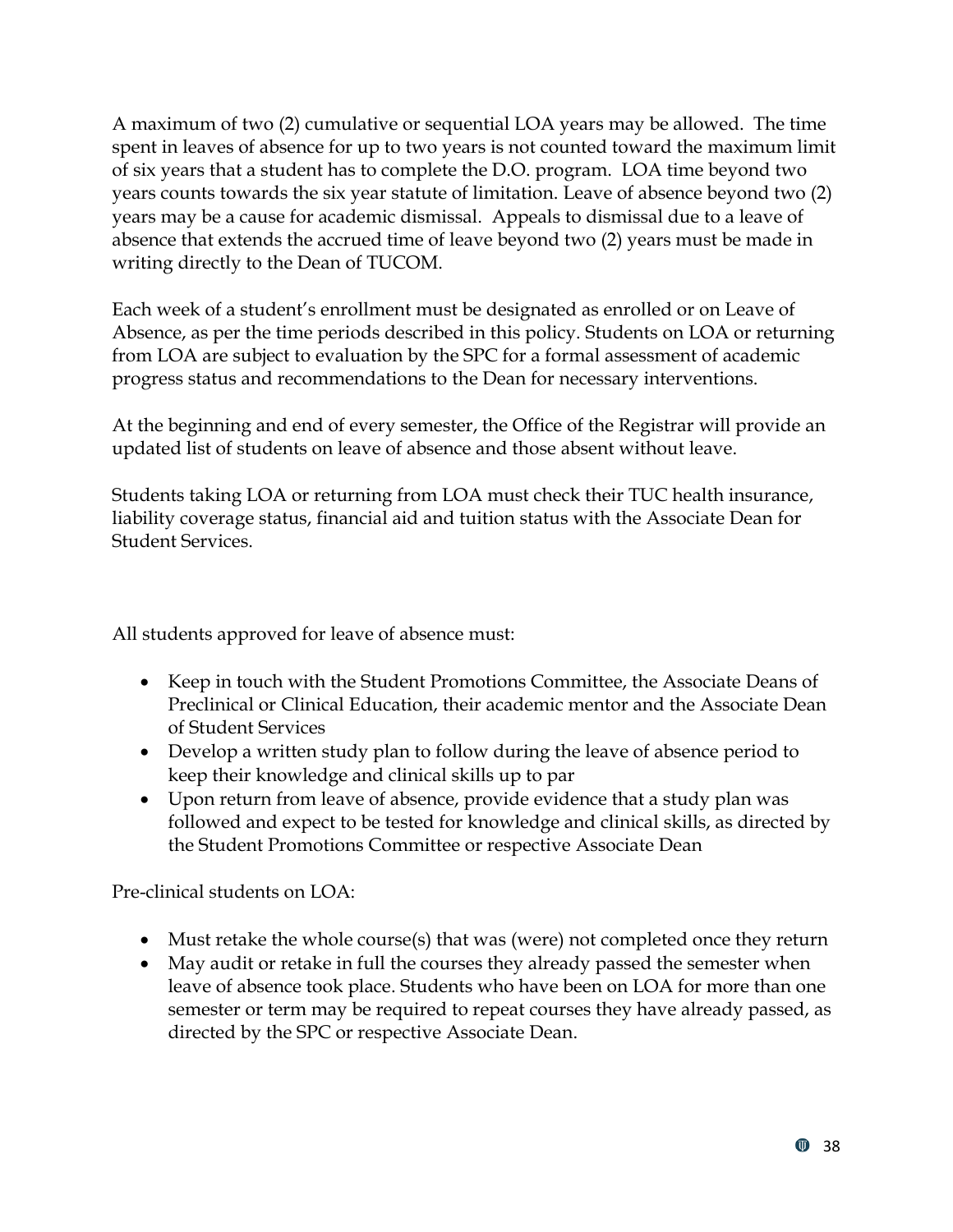Students should refer to University Catalog and Clinical Education Manual LOA policies for further information. Lack of compliance with LOA policies may place students in a category of dismissal.

## <span id="page-42-0"></span>**Lecture Policies**

#### <span id="page-42-1"></span>**Recording of Lectures**

Information Technology Department work-study students are tasked with capturing all lectures for the TUC, for the sole purpose of student review of course materials. Students may not redistribute these materials. The captured lectures are archived on a secure internal webserver accessible to students. As of August 2014, an automated recording system using MediaSite will record and make available lecture recordings online to students.

Faculty members responsible for the learning event may request that the recording or posting be cancelled in its entirety. Faculty may, at their discretion, temporarily pause or omit portions of a recording so long as omitted material does not contain required curricular information.

Recordings are available to approved students, faculty and administration to support learning, curriculum improvement and faculty assessment/development. Recordings may be used by authorized individuals to support assertions of event content or delivery. The lecturer will be able to post any changes or additions about a given lecture by placing the appropriate text in a pdf file in the Notes folder next to the lecture recording in online education platform.

All recordings are the property of TUC and, if posted, will be made available to students in the same manner as other course materials. Recordings will be archived for up to three (3) years and reutilized, modified or discarded, by prior approval by the Dean of the College or designee. Intellectual property of recordings is governed by Touro University policies.

The Curriculum Committee, in collaboration with the Director of Curriculum will be responsible for monitoring and assessing the lecture recording system and policy, as well as assuring they are used as teaching tools to the best advantage for instruction. Faculty and students who are members of the Curriculum Committee will represent faculty and students to monitor, assess and issue recommendations to improve the lecture recording system and corresponding policy.

All recordings assume tacit consent of faculty, students and staff to be willfully recorded. Errors and corrections in recordings can be made on the actual recordings or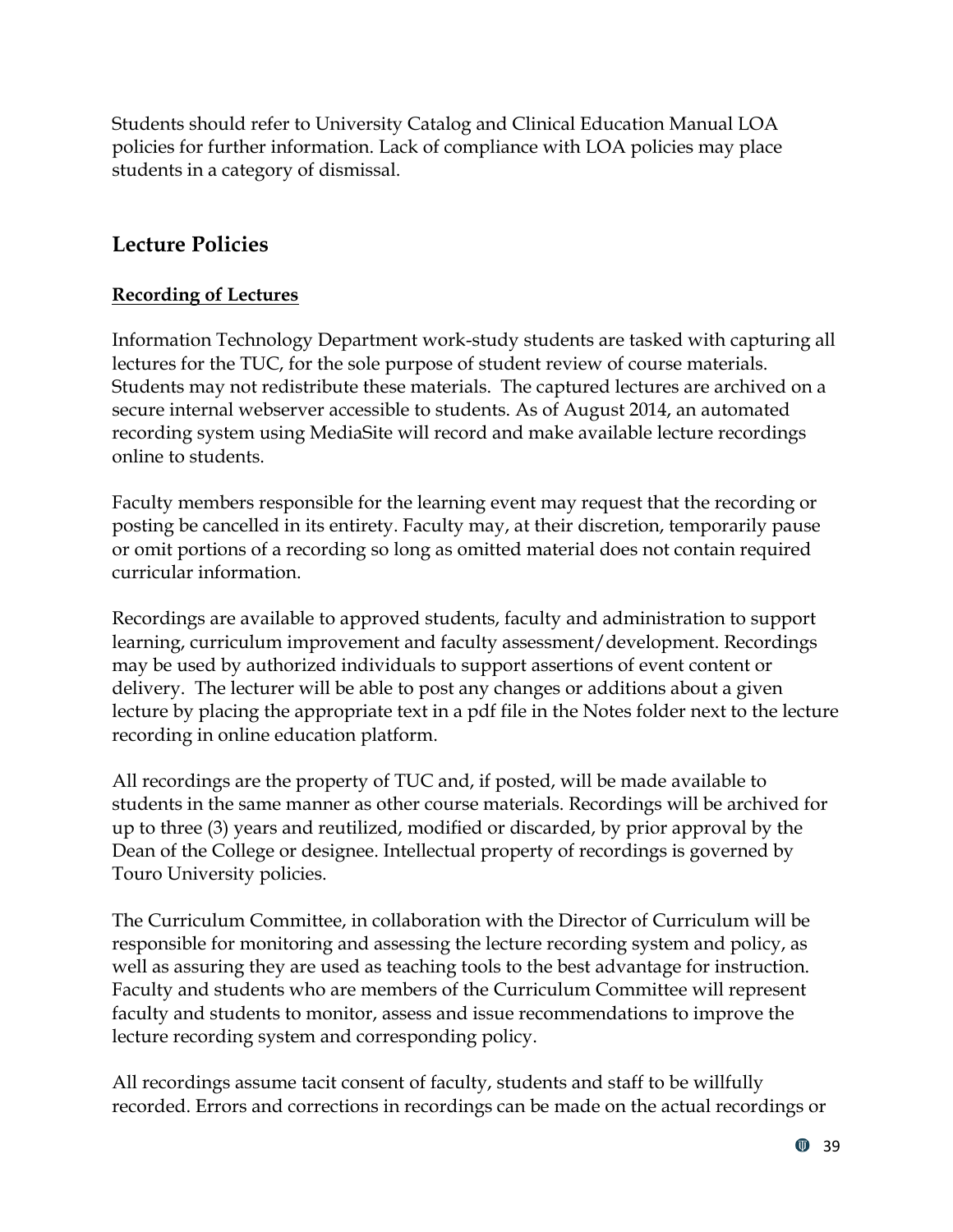by communicating directly to students. Direct communications issued to students on course instructions, materials and exam content after the recording took place supersede those in recorded materials.

The Department of Information Technology will archive an unedited copy of each recording that was made. This archived recording can be restored upon written request of the faculty member to the Dean of the College, to replace an inappropriately edited event or upon written request of the Provost, Deans or TUC Legal Counsel. Special accommodations and appeals to this policy should be submitted to the Dean of the COM.

## <span id="page-43-0"></span>**Note Pool**

Note pools are developed, coordinated, and managed by the students for the exclusive educational use of TUC students. The note pool must abide by copyright laws and material presented by a visiting faculty member may be included in the note pool only if the faculty member provides written permission.

## <span id="page-43-1"></span>**Scheduling Student Groups for Content Review, Tutoring or Mentoring Hours**

Students or faculty often have the need to schedule content review, mentoring or tutoring sessions. The objective of this policy is to avoid overlap or conflict of such sessions with core curricular events including laboratory sessions, ECE and mandatory lectures.

All group sessions to review course content and materials and to gain further instruction or advice from faculty must take place at times when students are not scheduled to attend core curricular activities (lectures, labs, ECE or other academic activities).

# <span id="page-43-2"></span>**Internet Services and Social Media**

As an educational institution, TUCOM recognizes that Internet-based services can support the student's academic and professional endeavors, but TUCOM is also aware that if not used properly these services can be damaging. Both in professional and institutional roles, students, faculty and staff should follow the same behavioral standards online as they should follow offline, and, are responsible for anything they post to a social media site regardless of whether the site is private (such as a portal open to only the TUCOM community) or public. These same laws, professional expectations and guidelines for interacting with students, parents, alumni, donors, media and other college agents apply online as they apply offline.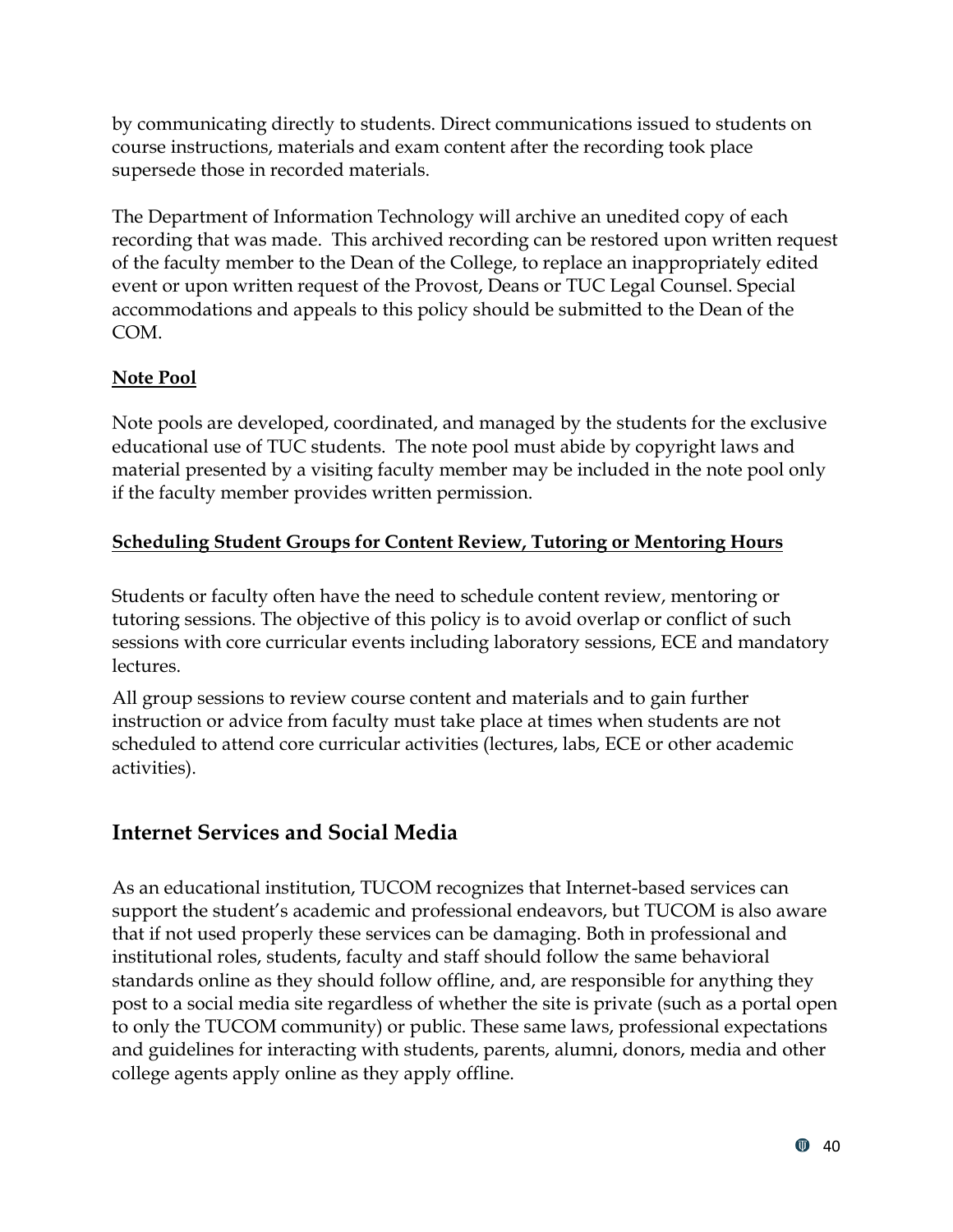Recognizing the benefits and risks associated with using these services, TUCOM has developed a policy to provide guidance to students, faculty and staff of TUCOM. In brief, these are the main points to keep in mind when using Internet services and social media:

- Protect restricted, confidential and proprietary information
- Respect copyright and fair use
- Touro logos may not be used for endorsements
- Respect property
- Touro can track Internet usage, as well as review the content of the usage
- Adhere to the Terms of Service of any and all social media and Internet services used

Violations of this policy, like any other Touro Policy, are governed by the Touro Code of Conduct Policy or other applicable policies. Any disregard of Touro policies that are impacted in any way by this policy shall be considered violations and may be grounds for discipline, including termination of employment or dismissal from an academic program.

Please review the entire policy in the Administrative Policy Manual by clicking the button here: <http://com.tu.edu/resources/>

# <span id="page-44-0"></span>**Equipment Policies**

## <span id="page-44-1"></span>**Science Equipment/Slides**

Students will be provided with physical or electronic materials with histology and pathology content. All shared educational materials must be given proper and ethical use by students.

## <span id="page-44-2"></span>**Clinical Equipment**

Information regarding the purchase of instruments will be provided during the orientation program. Students are advised to ask questions of faculty, students at other schools, and salespeople before purchasing any equipment.

# <span id="page-44-3"></span>**Coverage of Preclinical Students for Medical Liability**

Appropriate and adequate medical liability coverage is essential for any TUCOM student who treats patients or provides medical advice or instruction to patients while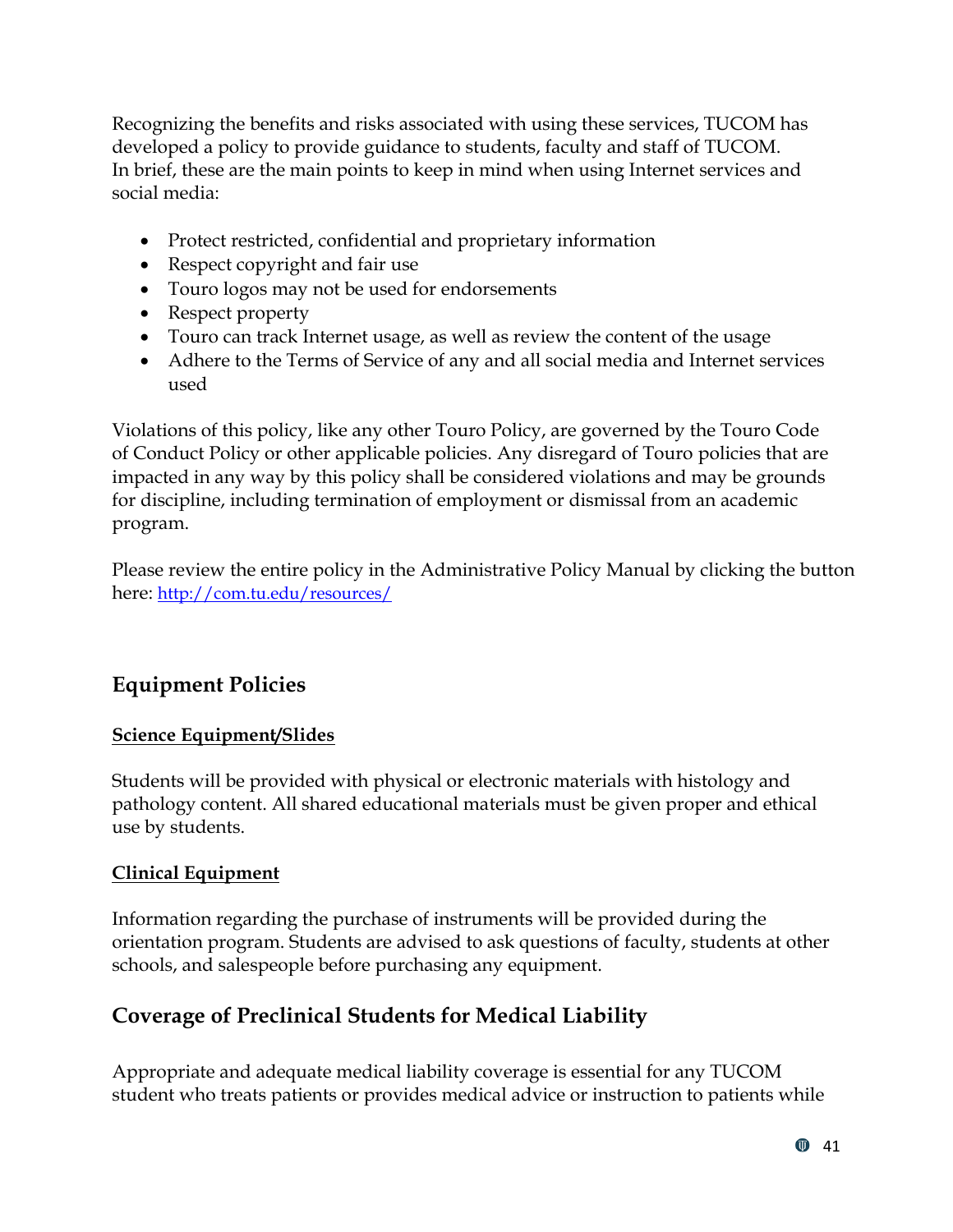enrolled in the COM. TUCOM may cover malpractice and liability insurance for preclinical students during participation in clinical activities, but only under specific circumstances. Students who undertake clinical activities with a physician or clinical venue, or students who conduct any other patient related activities not authorized by TUCOM will not by covered by TUCOM liability insurance. TUCOM will maintain malpractice and liability insurance for students as long as their clinical activities have been pre-approved, and the students are appropriately supervised and working within their scope as students.

Preclinical students who wish to conduct clinical activities during the Summer or at any other time must be covered by liability insurance. To do so, they must submit a request to the Chair of the Primary Care Department or the Associate Dean of Clinical Education. If students plan on participating in a minimum of 40-hours of clinical activities over the summer between their first and second years, then they are strongly encouraged to enroll in the Summer Clinical Preceptorship Elective. After review and approval of proposed clinical program and activities and the physician preceptor's CV, the Associate Dean may approve the activity and the CED may credential the preceptor.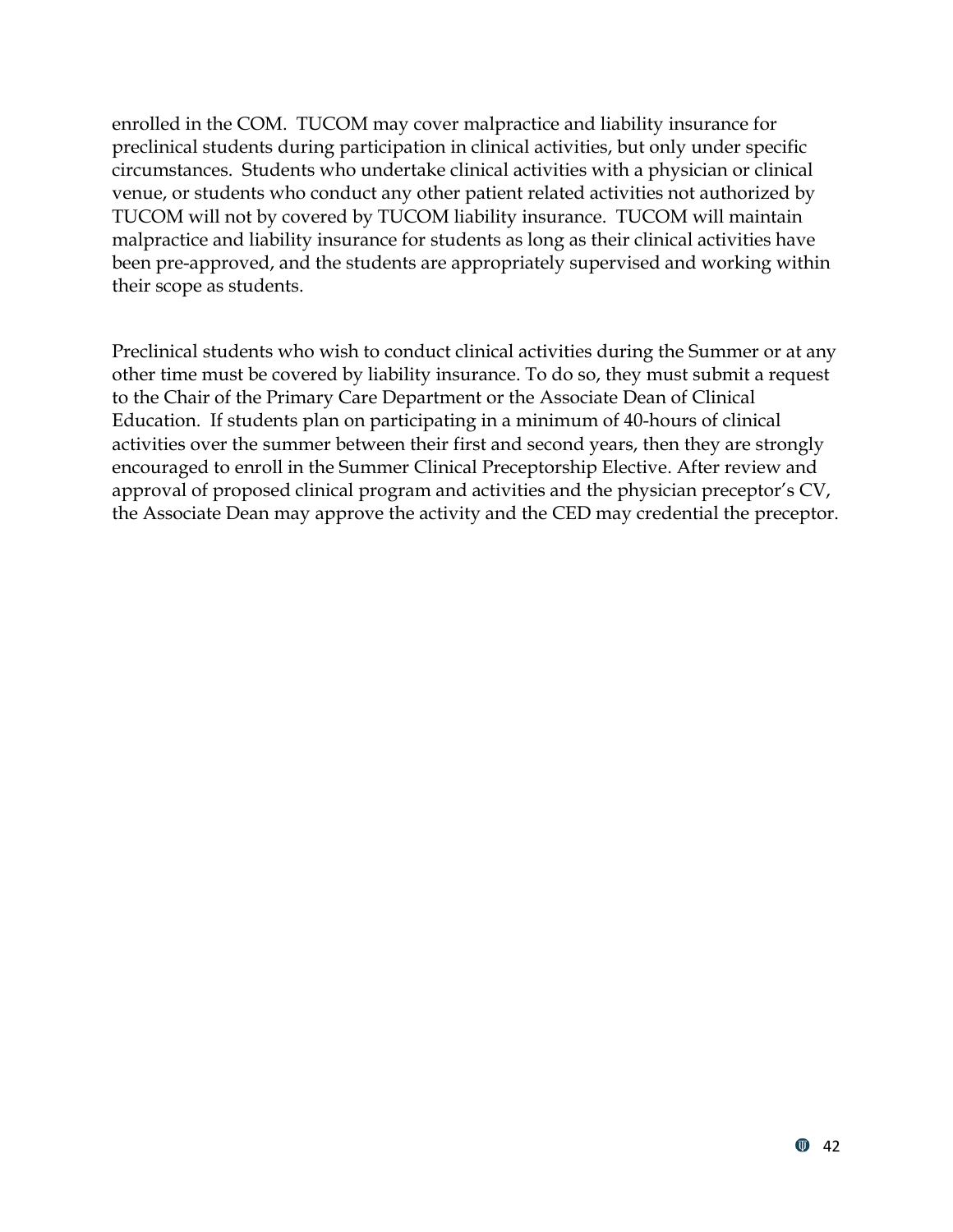# <span id="page-46-0"></span>**SECTION IV: GENERAL ACADEMIC STANDARDS**

## <span id="page-46-1"></span>**Grading and Credit Hours**

At the end of each course, system or rotation, a grade for each student will be submitted to the Registrar by the faculty responsible for the instruction. Please refer to the TUC University Catalog for official grading policies.

## <span id="page-46-2"></span>**Satisfactory Progress and Promotion**

For the Class of 2023 and each subsequent class, academic progress requirements include passage of each course and each designated graded item within each course, with a grade of Pass. However, only overall course grades will be utilized in calculating the cumulative curriculum weighted average.

For all classes, whether enrolled in a full or partial curriculum, each student's cumulative curriculum weighted average must exceed 70% in order to be considered for remediation (see remediation options below). Failure to maintain a cumulative curriculum weighted average of 70% places a student in the category for dismissal. Promotion to the next academic year requires successful completion of all academic progress requirements for the preceding year.

- Students returning from LOA must maintain at all times course grades of at least Pass in all graded items and courses.
- Students repeating a course due to poor academic performance are required to maintain average or above average scores at all times.
- Failure in any major exam for a repeated course will place the student in a category of dismissal from the program.

## <span id="page-46-3"></span>**Eligibility to Sit for COMLEX Level I Examination**

Students must successfully complete all of the academic requirements for years 1 and 2 before taking COMLEX Level 1 Examination. In addition, all students are required to take a comprehensive nationally benchmarked basic science examination in the spring semester of the second year. This examination will be scheduled by TUCOM and all students will take it at the same time. The score on this examination will be considered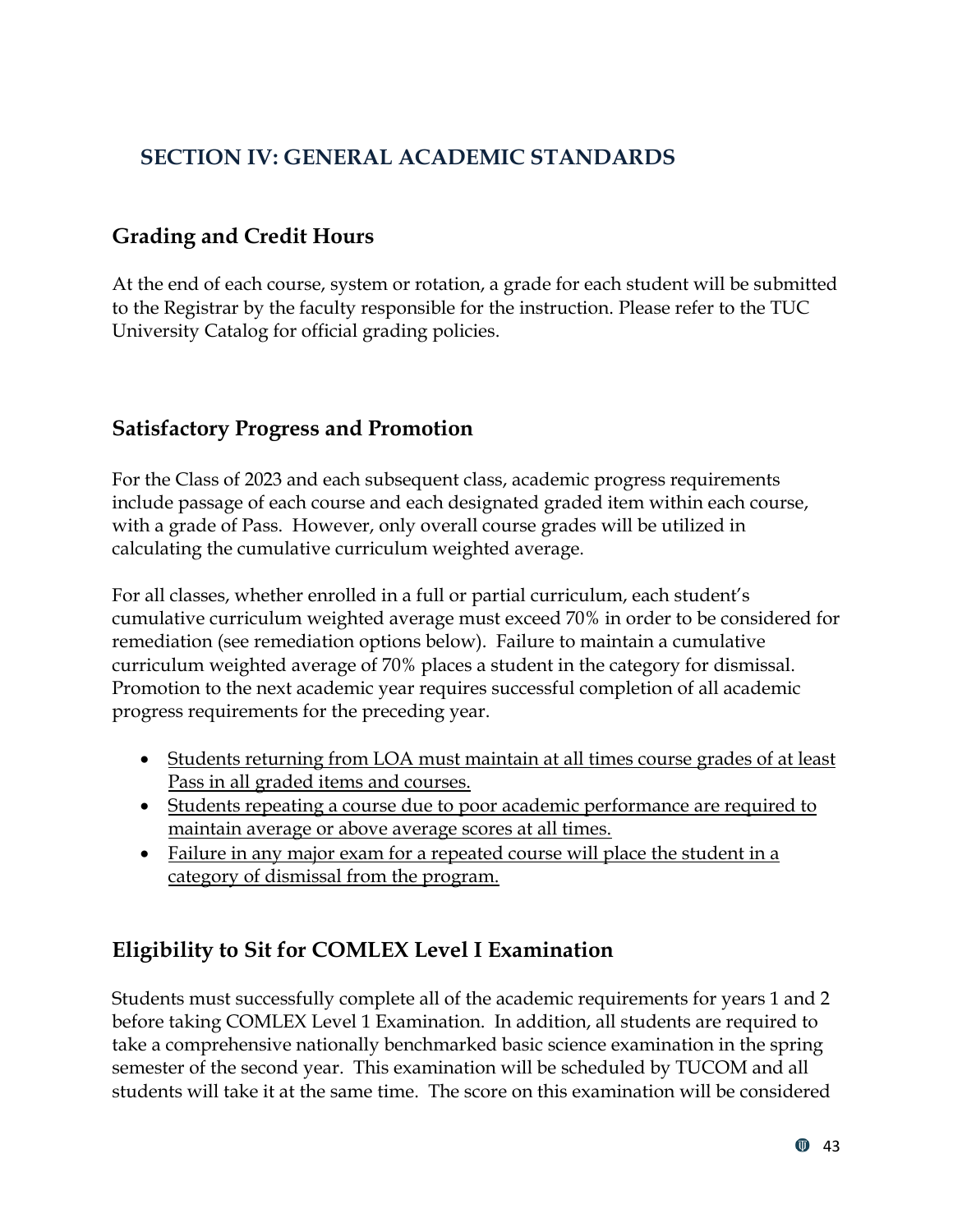in combination with the student's cumulative weighted percentage grade for the preclerkship curriculum (years 1 and 2) in determining whether the student must complete a structured preparatory program in order to be approved to sit for the COMLEX 1 examination. Please refer to Academic Performance Monitoring and Early Intervention policy below.

# <span id="page-47-0"></span>**Limitation on Rotation Site Assignments**

The Department of Clinical Education (CED) will assign third year rotation sites for students identified as "at risk" by the Student Promotions Committee (SPC) because of academic or professionalism issues reported during the pre-clinical or clinical years. The CED will work with the student to select a site that will provide an optimal learning environment for the student.

# <span id="page-47-1"></span>**Passage of COMLEX Examinations**

Passage of the Comprehensive Osteopathic Medical Licensing Examination (COMLEX) Level 1, Level 2 CE and Level 2 PE are required for graduation. Students are responsible for maintaining an awareness of registration requirements and deadlines. Test registration, as well as any fees, travel costs, or accommodations are also the students' responsibility. Information on COMLEX is available at: [http://www.nbome.org](http://www.nbome.org/)

Attempts and passage of the United States Medical Licensing Examination (USMLE) series are optional. Students again maintain responsibility for registration, deadlines, and costs. Information on USMLE is available at: [http://www.usmle.org](http://www.usmle.org/)

TUCOM policies regarding COMLEX are as follows:

Every student will be allowed a maximum of three (3) attempts each to pass COMLEX Level 1, COMLEX Level 2 CE and COMLEX Level 2 PE, but no student will be allowed more than a total of four failures for all parts of the COMLEX series; i.e., a student who has failed different COMLEX exams four times will not be allowed additional opportunities to take COMLEX again and will be placed in a category of dismissal.

## **COMLEX Level 1:**

COMLEX Level1 is to be taken after completion of all requirements of the pre-clinical curriculum and prior to commencing the COM Year 3 Clinical Clerkship course sequence. Students in good academic standing as of 1 January of the OMSII curriculum will be approved for registration for COMLEX Level1. The Associate Dean for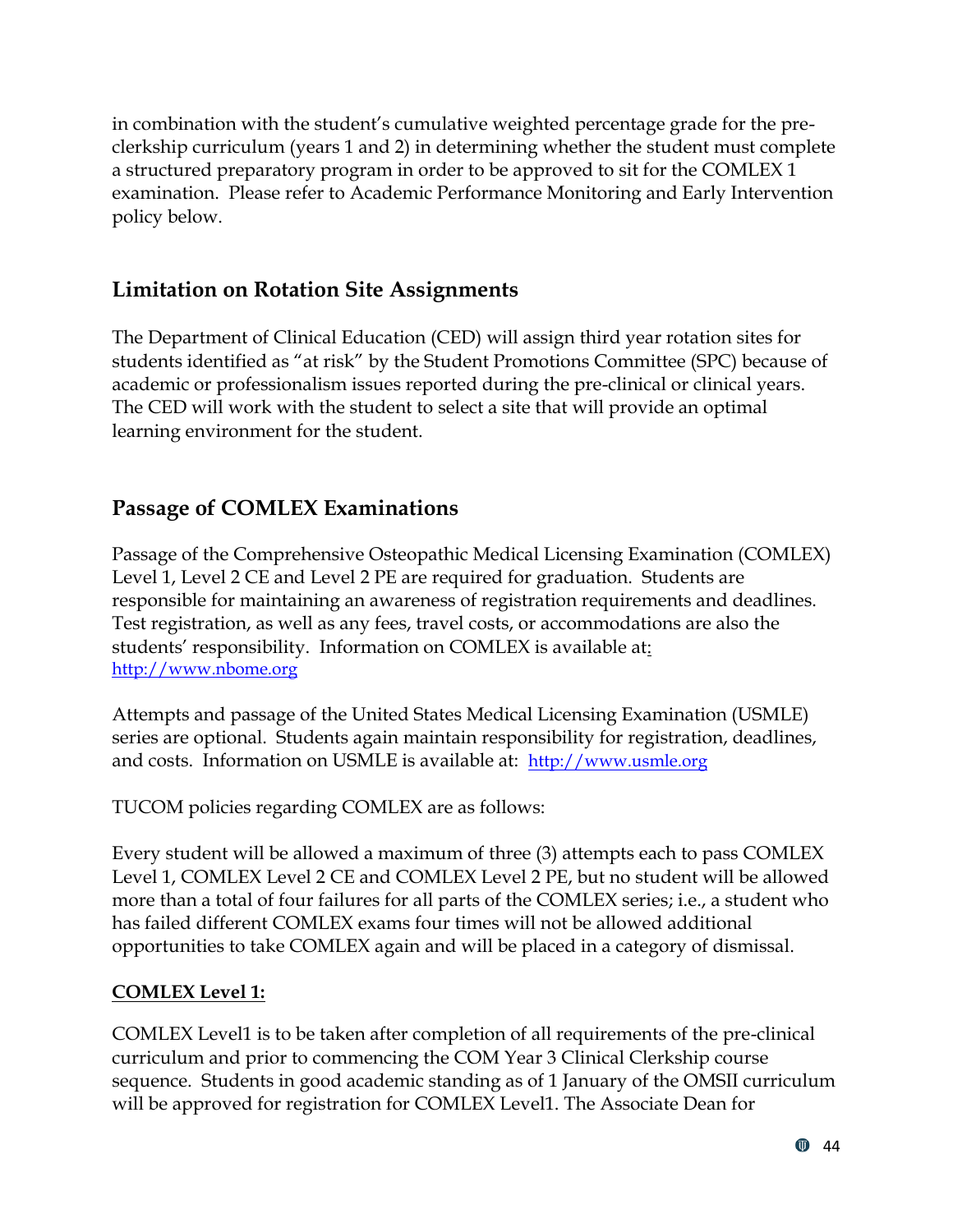Preclinical Education, in collaboration with the Student Promotions Committee (SPC), will approve taking COMLEX L1 for students.

Students with academic performance indicative of potential COMLEX L1 failure will not be allowed to take COMLEX L1 until SPC requirements are met, as approved by the Dean.

Upon failure of COMLEX L1 the first time, the student will be placed on academic probation, will immediately be removed from rotation, and will receive an incomplete ("INC") for the unfinished rotation. The student will be removed from his/her core Year 3 clerkship schedule and host-facility (-ies), and will be re-assigned at the discretion of the Clinical Education Department (CED) once a passing score is received. The student must contact the Associate Dean for Student Services to discuss LOA if needed, as well as possible financial and related administrative issues.

The SPC will review the student's entire academic record and the cumulative z-score from the pre-clinical curriculum, and will meet with the student according to the Early Identification and Intervention Policy. A passing score must be received prior to resumption of clinical rotations.

If a passing score is received prior to September 1st of the Year 3 curriculum, the student will be re-assigned to a core Year 3 clinical rotation site and will be removed from academic probation.

If a passing score is received after September 1st of the Year 3 curriculum it will not be possible for the student to complete the required eighty-eight (88) weeks of clinical rotations prior to the conferral deadline for their expected graduation date. Therefore, a student who does not have a passing score prior to September 1st of the Year 3 curriculum automatically becomes a member of the next graduation class. After receipt of a passing score, the student will be removed from academic probation and will be reassigned to a core Year 3 clinical rotation site. However under these circumstances the starting date will depend on the rotation sites' schedules and availability.

If the second attempt to pass COMLEX Level 1 results in a failing score, the student is referred to the SPC for a recommendation on dismissal or remediation. If the student remains enrolled the student will be continued on academic probation. The student will be required to meet with the university Learning Specialist and a remediation plan will be recommended, in collaboration with the Student Promotions Committee. The student may be asked to return to campus to complete the remediation plan.

Failure of a third attempt may result in dismissal from the college.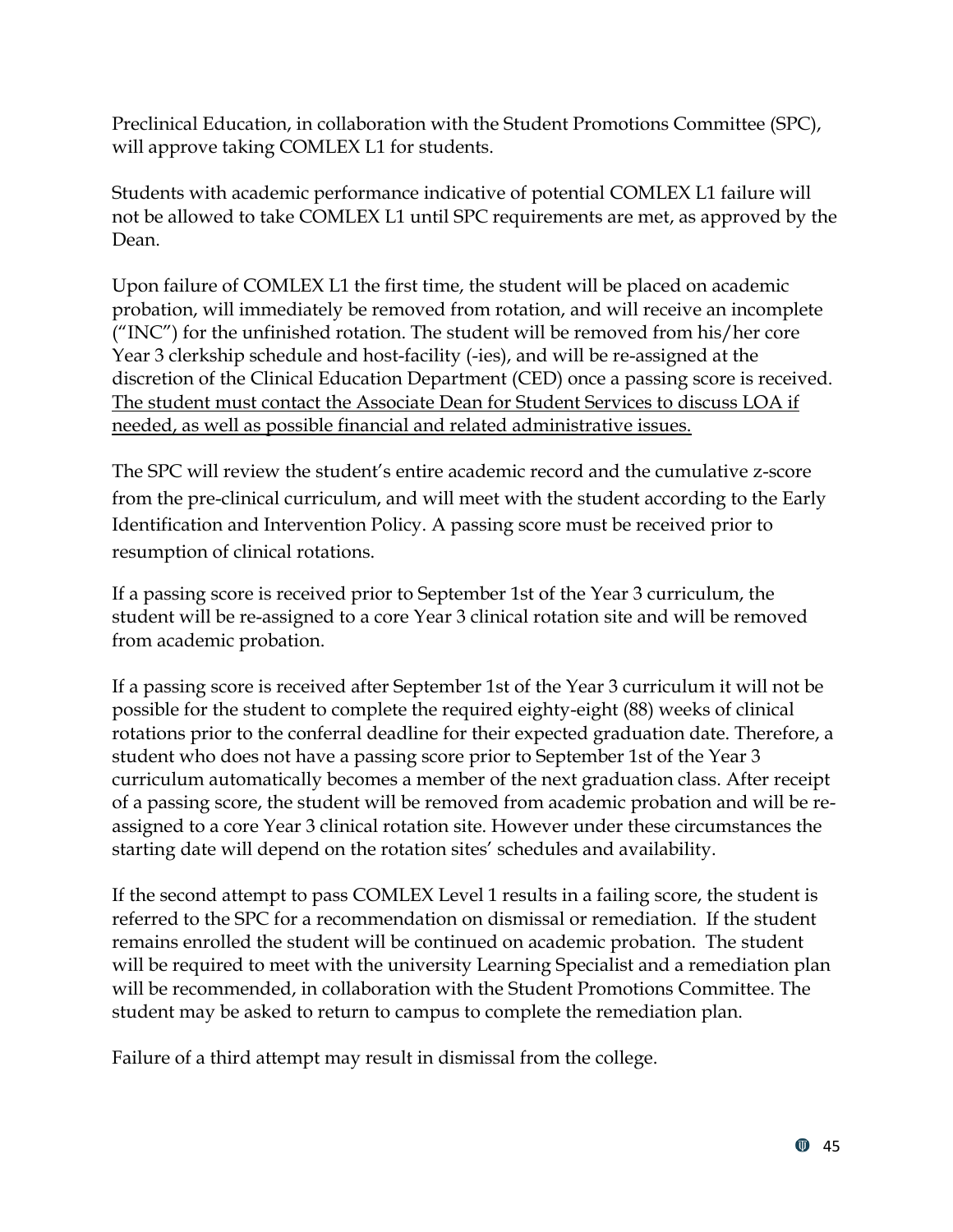At all times, the student will be responsible for completing all paperwork, including leave of absence and add/drop forms, if applicable.

## <span id="page-49-0"></span>**COMLEX Level 2 CE and PE:**

#### **COMLEX requirements and policy**

Both COMLEX Level 2 CE and PE are required for graduation.

- COMLEX Level 2 CE is to be taken **after completion of all Year 3 Core Course (with passing of all COMAT examinations including OPP and EM)** and no later than **December 1st** of the student's 4th year.
- COMLEX Level 2 PE is to be taken **after passing the OSCE portion of Callbacks and completion of all Year 3 Core Courses**, and no later than **January 1st** of the student's 4th year.

Students in good academic standing are approved for registration for COMLEX Level 2 by the Assistant Dean of Clinical Education. Students with academic performance indicative of potential COMLEX Level 2 failure will not be allowed to take the tests until SPC requirements are met, as approved by the Dean.

In the event of a COMLEX Level 2 examination failure, a student will be placed on academic probation and will be required to meet with the Student Promotions Committee. A remediation plan will be recommended in collaboration with the SPC, and only after approval by the SPC will the student be permitted to retake the test.

If the second attempt score is passing, the student will be removed from academic probation (unless there is another reason for probation) and will proceed with his/her education. If the second attempt score is failing the student will be continued on academic probation, may be removed from rotations, and may have to take an official leave of absence until a passing grade is received. The student will be required to meet with the Learning Specialist and a remediation plan will be required, in collaboration with the Student Promotions Committee. The student may be asked to return to campus to complete the remediation plan.

Failure of a third attempt may result in dismissal from the college. In no event will a student who has not passed COMLEX Level 2 CE be allowed to graduate.

At all times, the student will be responsible for completing all paperwork, including leave of absence and add/drop forms, if applicable.

COMLEX Level 2 PE is to be taken **after passing the OSCE portion of callbacks and completion of all Year 3 core rotations,** and no later than January 1st of the student's 4th year. A passing grade is required for graduation. Students in good academic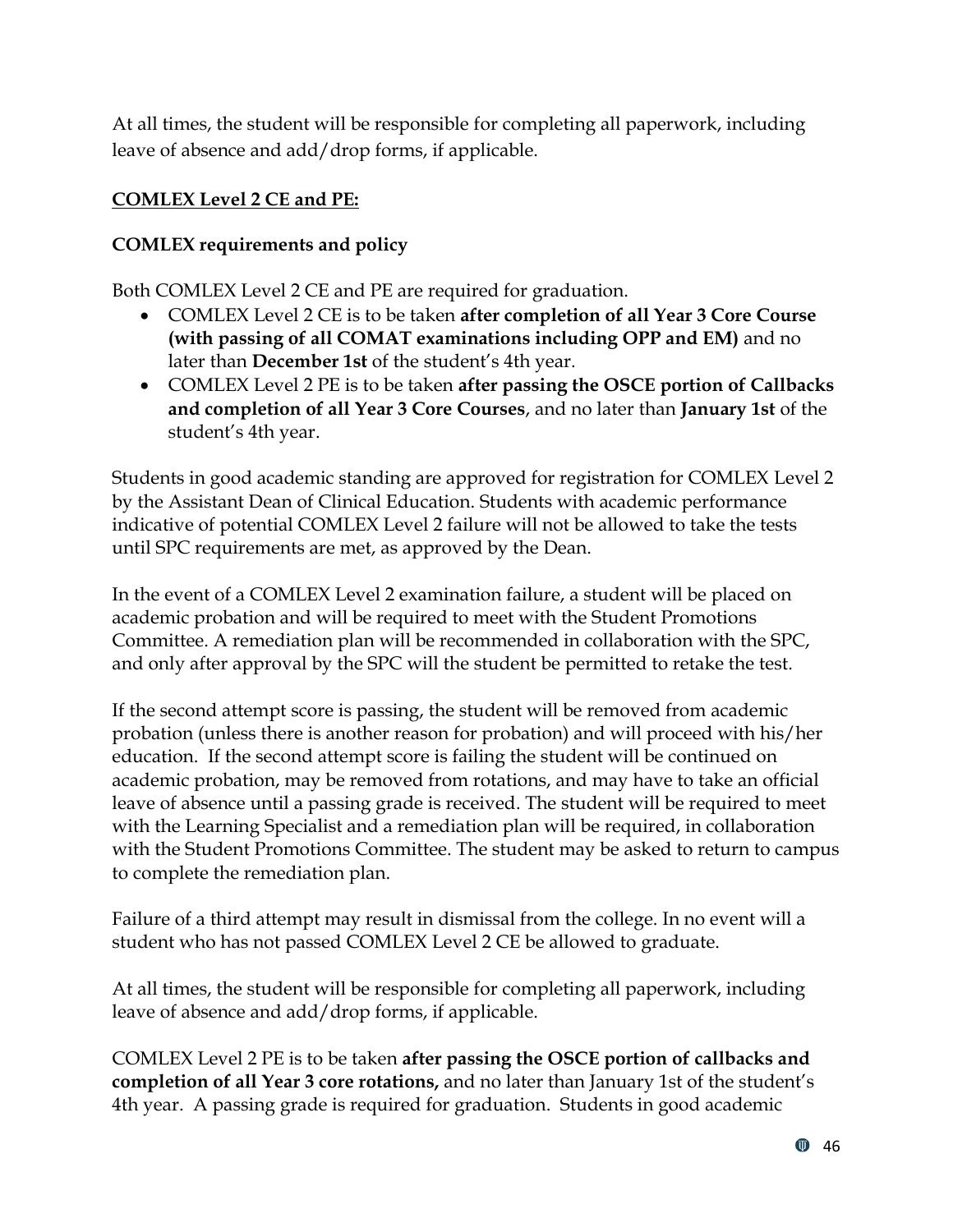standing are approved for registration for COMLEX Level 2 PE by the Assistant Dean of Clinical Education. Students with academic performance indicative of potential COMLEX L2 PE failure will not be allowed to take COMLEX L2 PE until SPC requirements are met, as approved by the Dean.

In the event of a COMLEX Level 2 PE failure the student will be placed on academic probation and will be required to meet with the Student Promotions Committee. A remediation plan will be required in collaboration with the SPC.

If the second attempt score is passing, the student will be removed from academic probation (unless there is another reason for the probation) and will proceed with his/her education. If the second attempt score is failing the student will continue on academic probation, may be removed from rotations, and may have to take an official leave of absence until a passing grade is received. The student will be required to meet with the Student Promotions Committee. The student may be asked to return to campus to complete the remediation plan. A passing score must be received prior to the resumption of rotations.

Failure of a third attempt may result in dismissal from the college. In no event will a student who has not passed COMLEX Level 2 PE be allowed to graduate.

At all times, the student will be responsible for completing all paperwork, including leave of absence and add/drop forms, if applicable.

# <span id="page-50-0"></span>**Academic Standards for Dual Degree Students**

Students enrolled in dual degree programs must maintain satisfactory academic progress and programmatic requirements as defined for each individual program.

Additionally, for students enrolled in the DO/Master of Public Health (MPH) program:

- Any failure in a course within either program will result in placement on academic probation and review by the Student Promotions Committee from that specific program. Students will remain on academic probation until the failure is remediated. Remediation may involve re-examination, additional assignments, or repeat of the course, as determined by the committee.
- Any failure to maintain a cumulative percent average of 80% in the MPH program and 75% in the DO program will result in placement on academic probation. The student will have one (1) academic session within which to achieve the required cumulative average as designated by the program. If this is not achieved, the student will be reviewed by the appropriate program's Student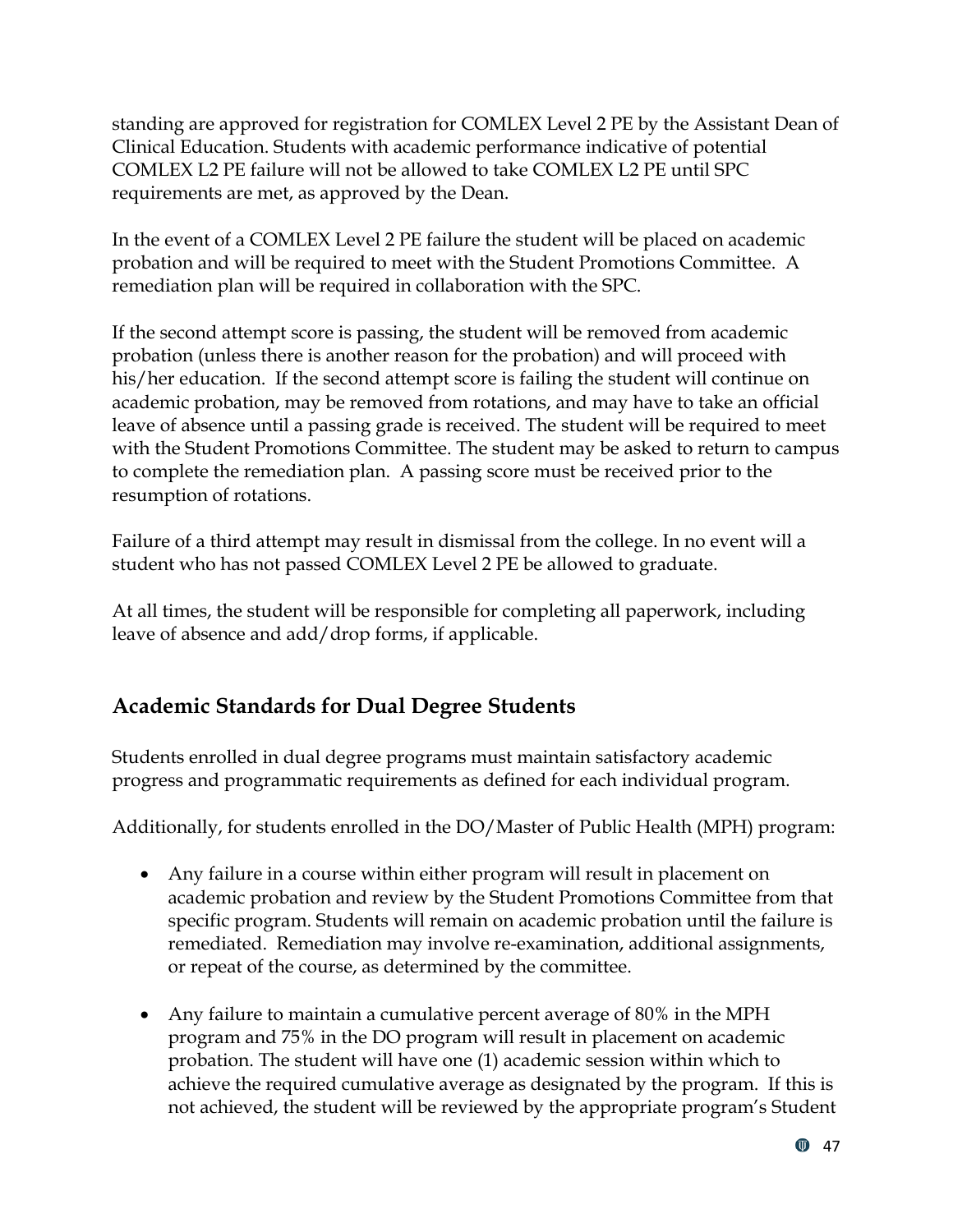Promotions Committee. Consequences may include, among others, an additional session to bring up the cumulative average to the specific program's required average, suspension from the program until further remediation is completed, or dismissal from the program.

• Failure in one program will not preclude continuation in the other program.

Both DO and MPH programs will appoint a faculty liaison to participate as a member on each program's Student Promotions Committee for Dual Degree students. Program Directors will consider all facts and make a recommendation to the Dean of the College of Health Sciences/College of Osteopathic Medicine, whose decision will be final.

# <span id="page-51-0"></span>**Approval of Students to Participate in Global Health Summer Internship Program**

A student must meet the following criteria in order to be approved by Touro University College of Osteopathic Medicine, for participation in the Global Health Summer Internship program:

- 1. The student may not be on Academic Probation at the start of the summer internship.
- 2. The student must have a passing grade in each course and each graded item in each fall semester course prior to leaving for a Global Health Summer Internship. Therefore, students must have successfully remediated any failed fall semester courses or graded items prior to leaving.
- 3. The student must have a passing grade in each course and may not have a failing grade in more than one graded item for the spring semester. Therefore, students are advised to carefully consider their academic status in spring courses and graded items after the second examination block, so that they can make the best decision about whether to risk losing a deposit.
- 4. If grades are not finalized prior to the group's departure for a Global Health Summer Internship, students who meet the above criteria prior to the departure date will be allowed to participate. However, they MUST leave contact information, including an email address, and are responsible for checking messages as well as their final grades on online education platform. Students will be notified by email if they have in fact failed any course or graded items.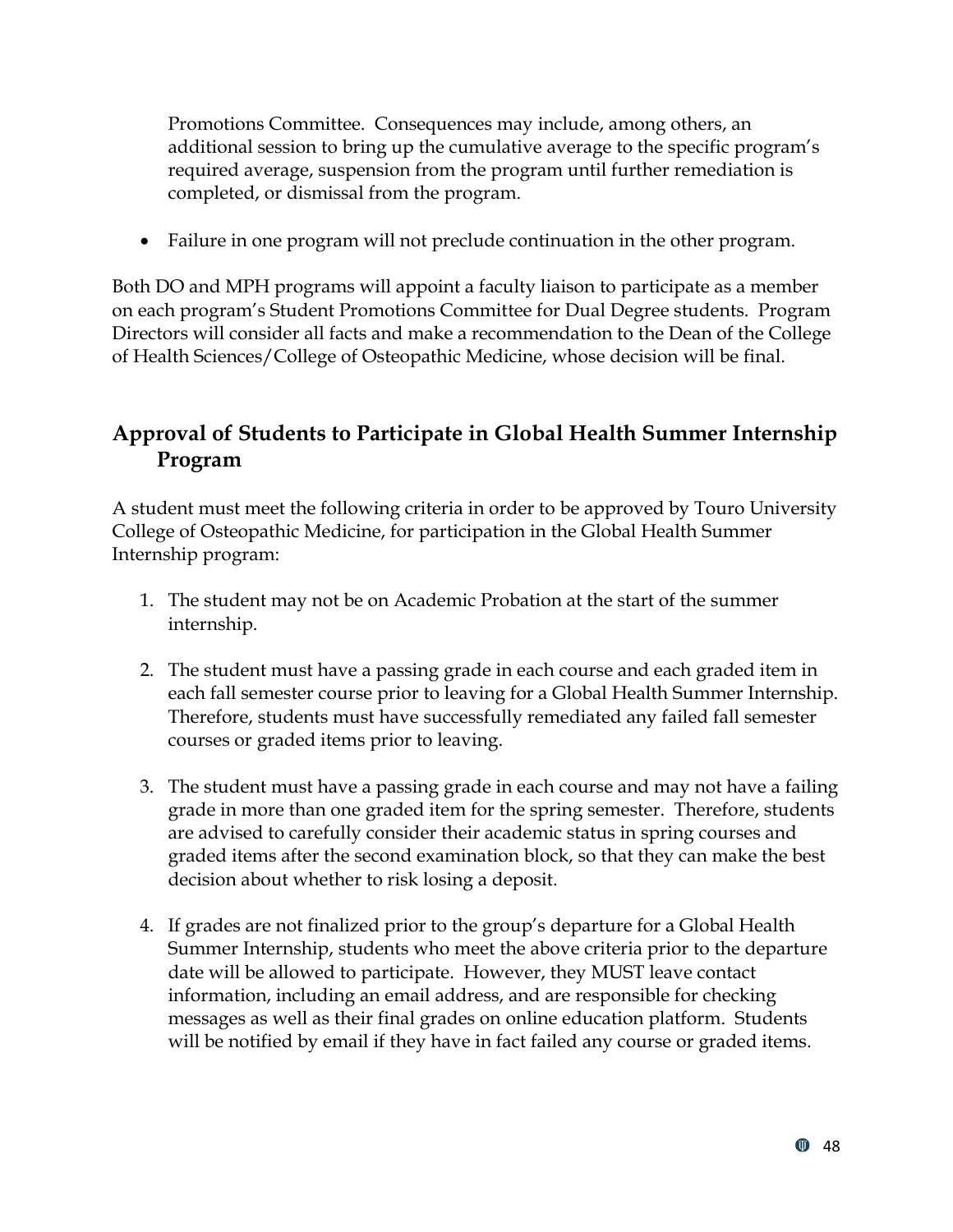- 5. Students who have anything to remediate are required to return to campus immediately upon the completion of the Global Health Summer Internship and sit for remediation examinations, which must be completed no later than July 7. No exceptions will be made for extended travel beyond the end date of the internship program.
- 6. If a student has not met the above criteria at the end of the spring semester and, through exam challenges, subsequently meets the criteria after the group has left for a Global Health Summer Internship, that student will be permitted to join the group late, but only if the Director of the Global Health Program and the internship site are willing to accept a late participant. The cost of participation, including any additional cost of late participation, will be the responsibility of the student.

## <span id="page-52-0"></span>**Student Promotions Committee**

The SPC is charged with evaluating, recommending and implementing academic standards and assessing the progress of each student to graduation. Students who attain satisfactory academic and professional progress are promoted to the following academic year, provided all tuition and fees have been paid. The SPC will meet or review each student who has failed a course, a clinical clerkship, or licensing boards, fails to meet the overall academic standards, fails to show satisfactory academic progress, fails to meet graduation requirements, or fails to meet professional standards.

After a thorough review of student performance the SPC recommends an action to the Dean. The SPC may recommend actions including, but not limited to, promotion, dismissal, academic probation, repeat or remediation of a course or term of study. These recommendations are communicated to the Dean by the Chair of the Committee. The Dean has the authority to accept or modify their recommendations.

#### <span id="page-52-1"></span>**Academic Performance Monitoring and Early Intervention**

Early academic performance monitoring and intervention refer to a means by which the College surveys academic performance benchmarks proactively to ensure future satisfactory academic progress and reactively to remediate under par performance. To this end, the College uses predictive indicators of educational attainment to address in advance any harbingers of future failure and reinforce those of likely success, in addition to passing courses. The spirit of this policy is to uphold the academic quality of the program, address academic progress issues and improve academic performance benchmarks.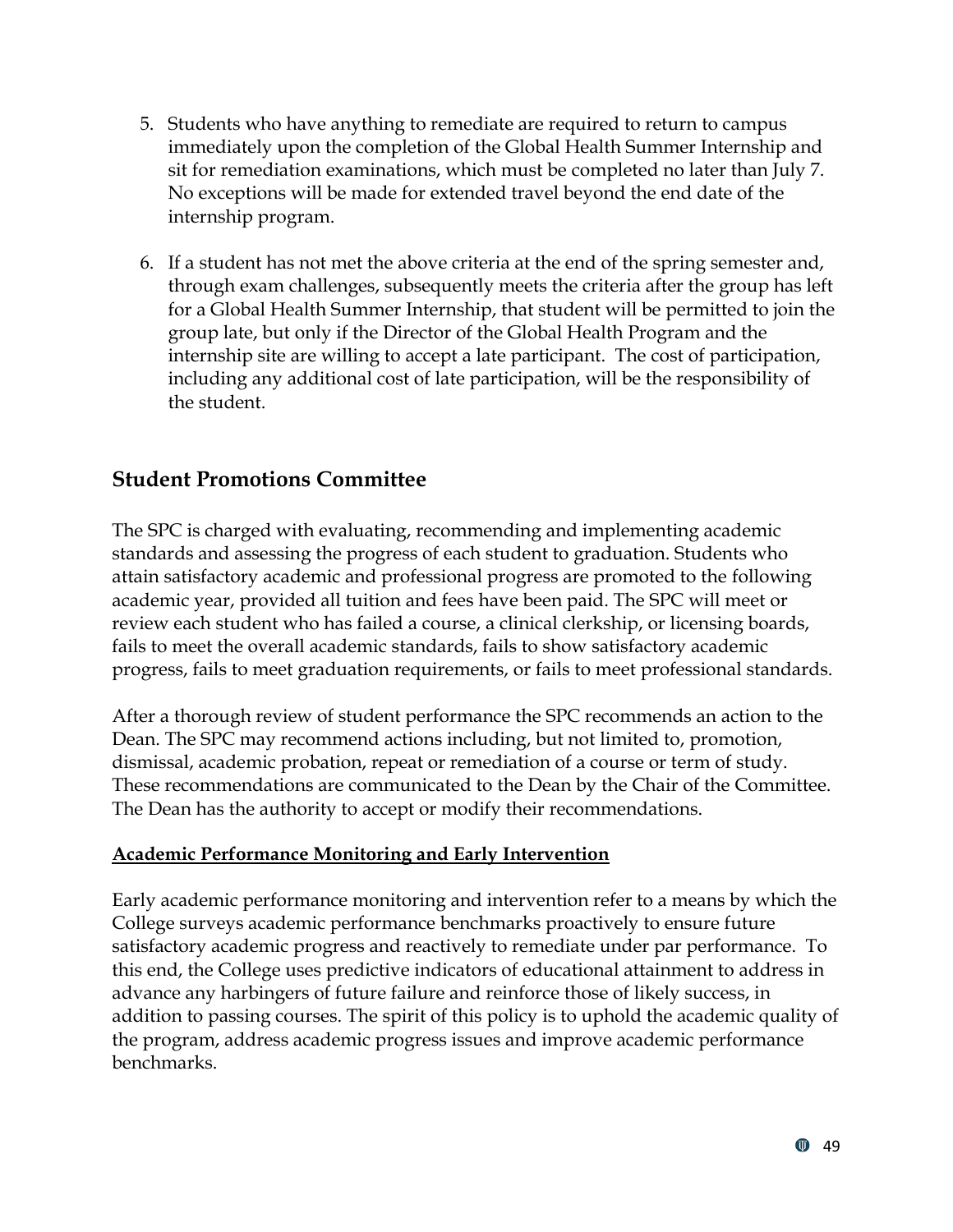In the best interest of the student and for early awareness and remediation of academic difficulty, a student may be identified as requiring academic intervention at any time an indicator of under par performance is identified by instructors, course coordinators, academic mentors or the Student Promotions Committee. Students may also initiate a request for academic intervention.

The SPC follows an Early Intervention Protocol that establishes performance indicators that may trigger an early administrative intervention.

Students' academic performance will be monitored using a Z score analysis by course coordinators and the SPC.

PRECLINICAL YEARS: AFTER ASSESSMENTS, FALL AND SPRING:

- Students who have a z-score of  $-0.5$  to  $> -1$  will get a written notice with a copy to their academic mentor.
- Students who have a Z score of  $-1$  to  $> -1.5$  after assessments as identified by Course Coordinators and the SPC in one or more courses must:
	- Set up an interview with their mentor and course coordinators to identify the likely causes and be introduced to Touro learning support resources.
	- Set up monthly or more frequent meetings with their academic mentors to follow up on academic progress.
- Students who have a Z score of -1.5 or less after assessments as identified by Course Coordinators and the SPC or are in the bottom 10% of overall performance in one or more courses must:
	- In addition to meeting with their mentor and course coordinators, meet with the learning specialist.
	- Expect to be interviewed by SPC members, who may require additional interventions.

## STUDENTS IN THEIR CLINICAL YEARS:

Students are evaluated in their clinical years through a variety of methods including the Clinical Performance Evaluation which is completed by licensed clinical preceptors on the students' performance during every clinical rotation, end of rotation "shelf" examinations (aka, COMAT examinations), completion of required assignments, and attendance at didactic experiences. These evaluation methods are used to identify student academic or professionalism issues. The SPC will interview students who are not meeting academic standards of progress during the clinical years, such as: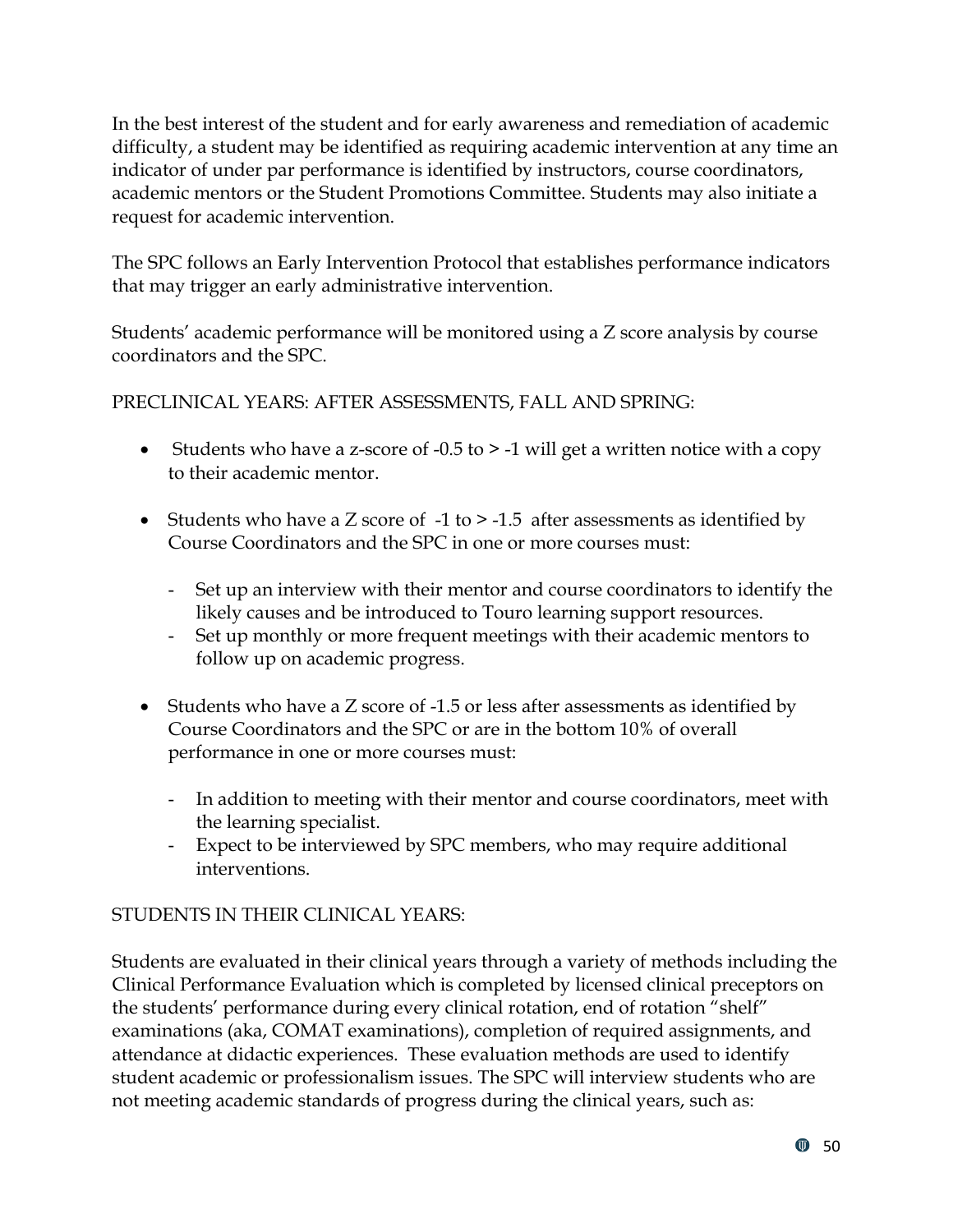- Performing under -1 Z or national benchmarks in COMATs
- Failing more than one COMAT or a repeated COMAT examination
- Not meeting expectations or failing a clinical rotation
- Failing Callbacks
- Failing COMLEX examinations

#### ALL STUDENTS:

Students who are identified as in need of additional interventions by means of z-scores, standardized tests such as NBME, COMSAE or other assessments must meet with the SPC to identify areas for improvement, interventions and resources conducive to improving their academic performance and readiness to take the Boards exams.

The SPC will require one or more interventions at any time, including that the student:

- Be placed on academic probation.
- Repeat a course or take additional examinations.
- Meet scores predictive of success in examinations such as NBME, COMSAE, COMAT and other assessments.
- Take Boards preparation courses.
- Postpone rotations.
- Perform additional OSCEs.
- Take a leave of absence.
- Meet with learning specialists and health counselors.
- Meet with the Associate Dean for Pre-Clinical Education, Associate Dean for Clinical Education, Professionalism Committee and other COM or University authorities.
- Seek outside professional help.
- Obtain approval for extracurricular activities

Students must comply with recommendations and requirements issued by the SPC and approved by the Dean; students who do not provide evidence of adherence to SPC requirements or who do not meet academic improvement criteria will be subject to one or more of the following sanctions:

Will not be allowed to proceed with remediation activities

Will not be allowed to take or retake COMLEX/USMLE exams, even if already scheduled

- May receive a negative professionalism report
- May be dismissed from the academic program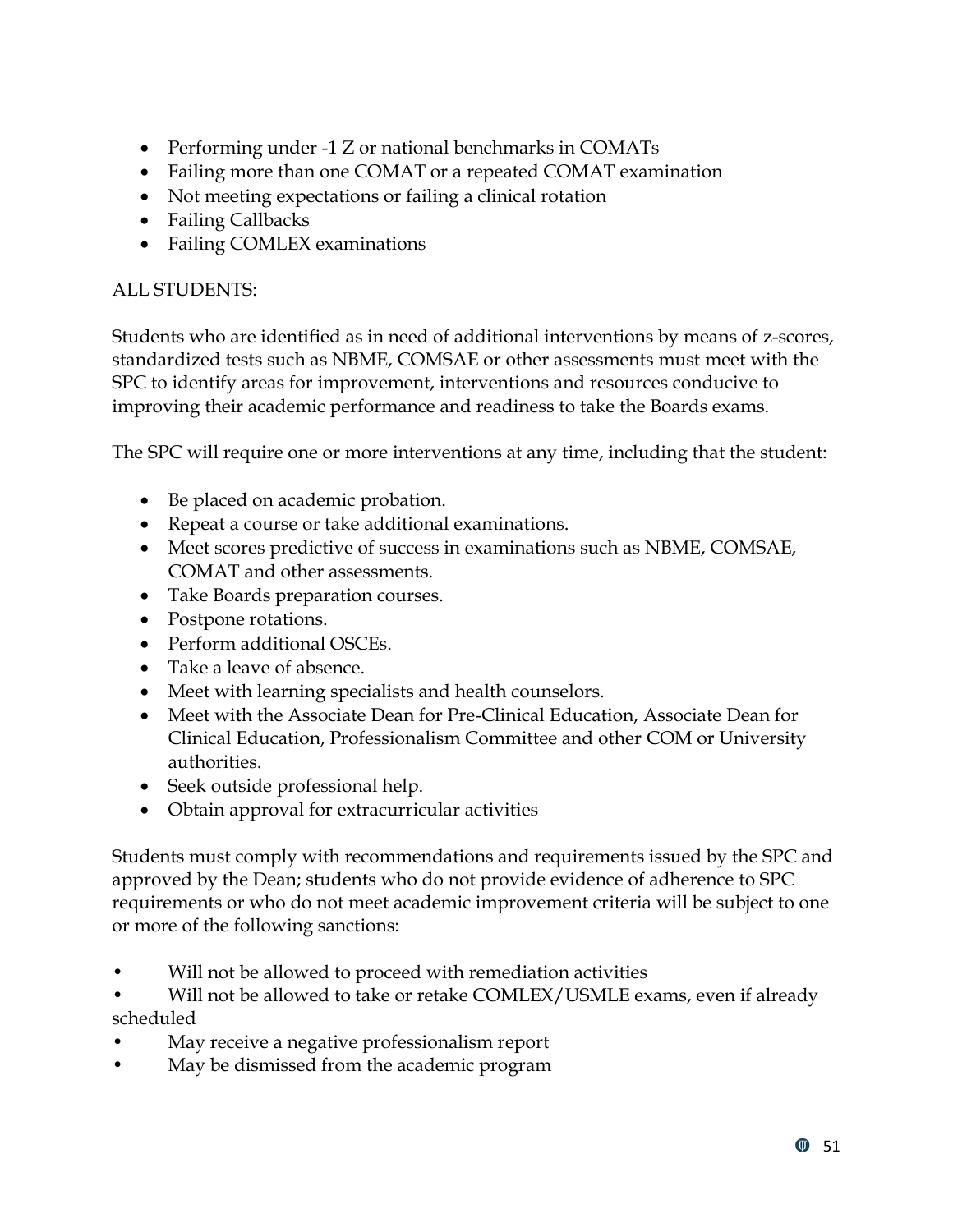Students on LOA for academic reasons will be required to complete any of the following activities before they are allowed to return to the program:

- Have guest access to online education platform, review objectives and complete activities
- External vendor question sets
- Refresher courses, either developed in-house or externally

#### <span id="page-55-0"></span>**Academic Probation**

Students must meet the minimum standards and requirements set by the institution in order to remain in good academic standing. Students will be placed on academic probation if they receive a grade of Unsatisfactory in any course or clerkship, fail to successfully complete licensure boards and/or fail to meet the minimal cumulative weighted academic requirements. A student will be removed from academic probation only after successfully remediating the course or clerkship, achieving the minimal cumulative weighted academic requirements and successfully completing licensure exams. Students who are directed to repeat a year of curriculum for academic reasons remain on academic probation until successful completion of all courses scheduled within that academic year.

#### <span id="page-55-1"></span>**Terms of Probation**

- 1. When a student is placed on academic probation, it is noted in the student's academic file and official transcript. Subsequently, when a student has successfully satisfied the requirements that led to probation, this is also noted in the student's file and transcript.
- 2. When a student is placed on academic probation, following approval by the Dean of the TUCOM, he/she will be notified in writing by the Dean and the reasons will be stated. When the terms of academic probation have been satisfied, the Student Promotions Committee will notify the Dean that probation has been rescinded and a letter will be provided to the student.
- 3. A student on academic probation may not serve as an officer of any official TUC club or organization. A student on academic probation may not serve as a representative of TUCOM in the operations of the Admissions Office or on TUC committees. A student on academic probation may not serve as a representative of the TUCOM at off-campus conferences or sponsored events.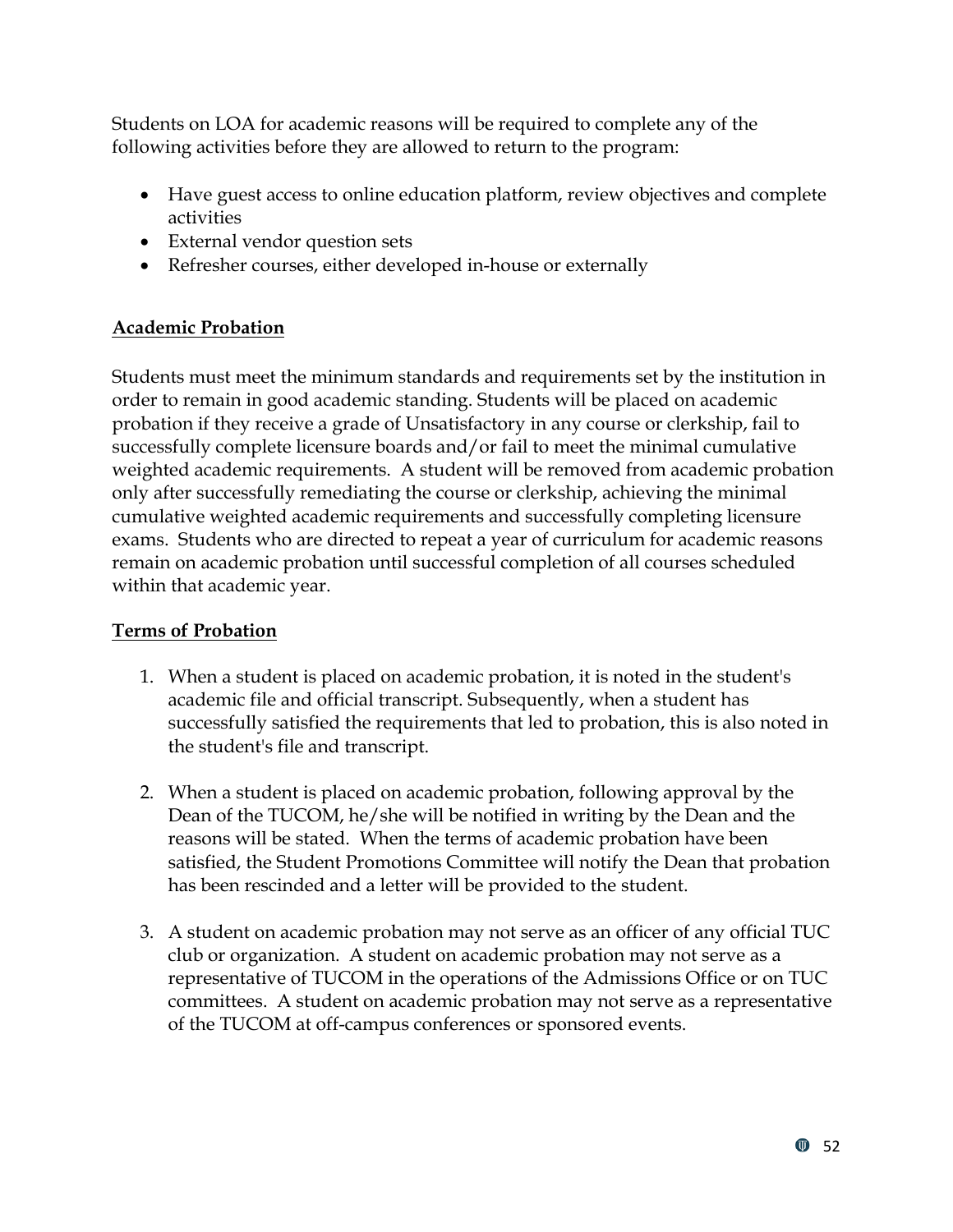# <span id="page-56-0"></span>**Modified Curriculum**

TUCOM recognizes that some students may need to modify the standard prescribed curriculum. Students who are placed in a modified curriculum will not be considered for class rankings such as valedictorian. There are two (2) categories of a modified curriculum:

## <span id="page-56-1"></span>**Expanded Educational Program**

Students may request permission to enter a modified curriculum in order to pursue their education in more depth, exercise research interests, and/or obtain a dual-degree. Students interested in a modified curriculum must petition the Associate Dean of Student Services in writing, who will then present a recommendation to the Student Promotions Committee. Eligibility for a modified curriculum depends upon the following condition:

• Students beyond the first semester of study must be making satisfactory academic progress according to the TUC policy on Satisfactory Academic Progress (<http://studentservices.tu.edu/financialaid/policies.html>).

## <span id="page-56-2"></span>**Extenuating Circumstances**

A student may petition the Associate Dean of Student Services in writing for a modified curriculum, or a leave of absence. This petition is not granted automatically and is approved only in extenuating circumstances. The Associate Dean of Student Services is responsible for evaluating the petition and submitting a recommendation concerning a student's request for a modified curriculum or a leave of absence to TUCOM's SPC. The SPC then reviews the case and issues a recommendation to the Dean. The Dean or designee is responsible for notifying the student whether or not his/her request has been approved.

## <span id="page-56-3"></span>**Remediation**

In the event of a failed course(s) or graded item(s) of a course, every effort will be made to give students an opportunity to demonstrate competency in each area of the academic program. However, remediation is to be regarded as a privilege which must be earned by a student through active participation in the educational program as demonstrated by regular attendance, individual initiative and utilization of resources available to him/her. Decisions regarding remediation by the Student Promotions Committee will be made on an individual basis after considering all pertinent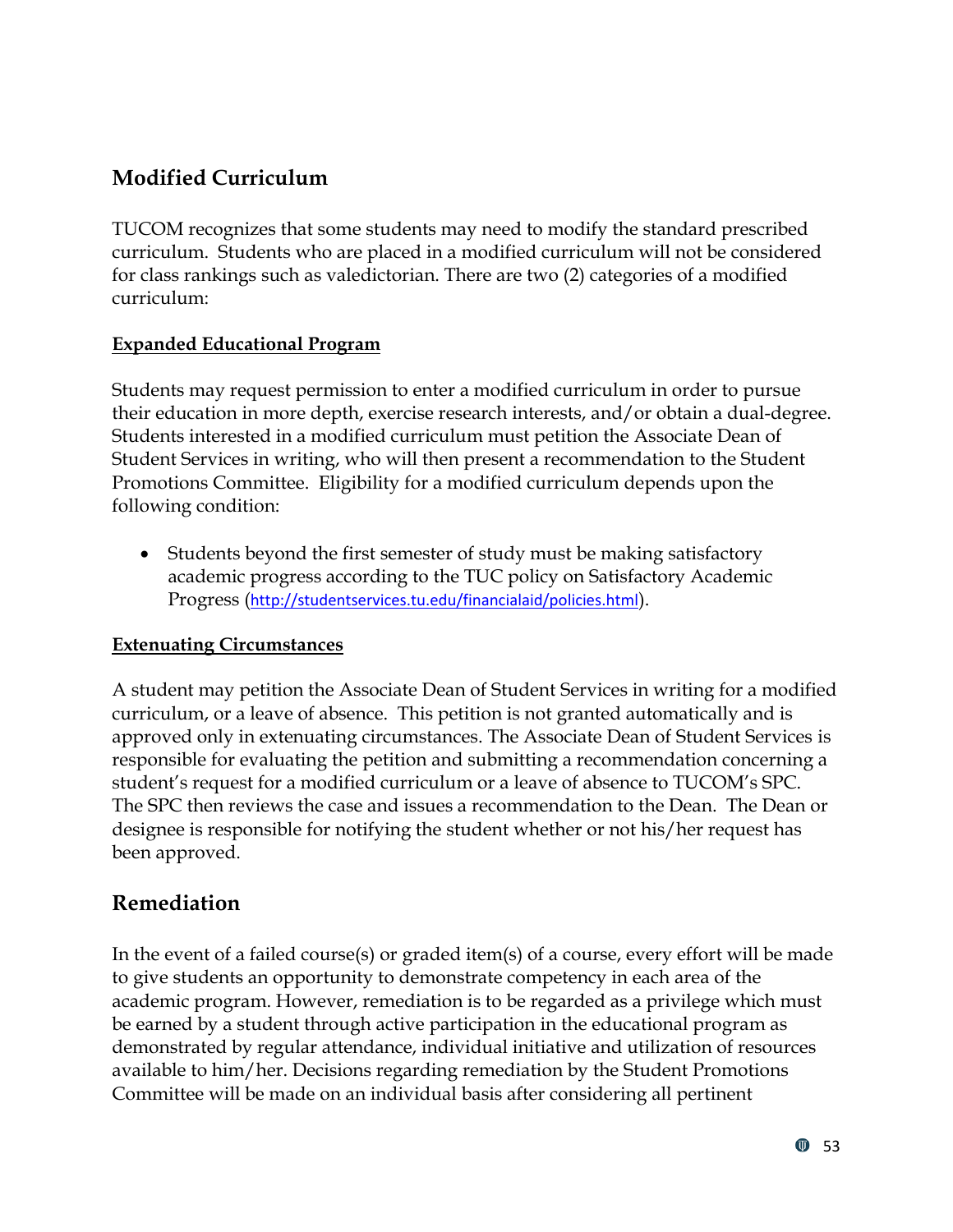circumstances in each case. Any student who earns a failing grade in any major graded item in a repeated course will not be allowed to remediate and will be placed in a category of dismissal.

Students who do not meet the standards specified for satisfactory academic progress may be given an opportunity to correct their deficiencies as required by the Student Promotions Committee and approved by the Dean. Decisions will be made by written notification to the student by the Dean or his/her designee.

After consultation with the Course Coordinator and/or faculty and the Office of Student Services, the Student Promotions Committee will require a remediation plan that includes, but is not limited to, the following:

- 1. A re-examination of failed subject material or course, as constructed and administered by the Course Coordinator or designee (see next section for details of policy on remediation and grading). Students who fail a re-examination will not be allowed to remediate again, will be reviewed by the Student Promotions Committee and may be placed in a category of dismissal.
- 2. Repeat the failed course during the next academic session in which it is offered. The student will receive the grade earned for each offering of the course.
- 3. Repeat the semester(s) or the academic year(s). The student will be required to repeat all course offerings. The cumulative overall score earned by the student in each offering of each course is used to calculate the student's cumulative grade point average.

Upon successful completion of a repeated course or academic term the student's cumulative weighted average of the course scores calculated in all courses taken in all terms, including failed courses, must be a minimum of 70% in order to pass and satisfactorily meet the standards of satisfactory progress and promotion.

A student who does not remedy a failed grade(s) within one (1) calendar year of the issuance of the failed grade may be placed in a category of dismissal.

A student who earns a failing grade in any clinical clerkship will be required to repeat the clerkship. The Associate Dean for Clinical Education will assign the site and preceptors for remediation. Any student who fails two clinical clerkships or who earns a failing grade in a repeated clerkship may be placed in a category of dismissal.

# <span id="page-57-0"></span>**Reporting of Grades for Courses and Graded Items for OMS 1 and 2**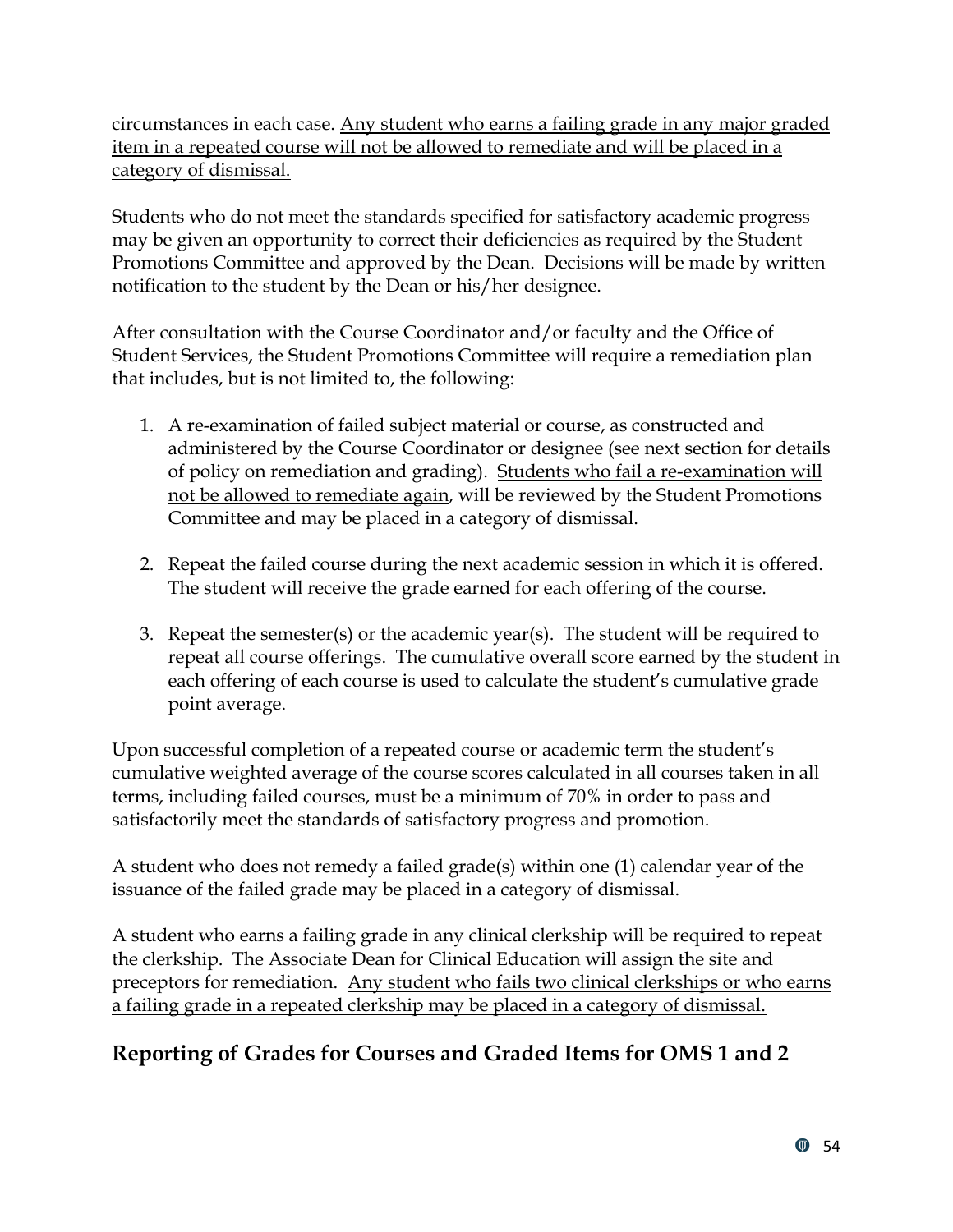(Reporting of Grades for Clinical Courses may be found in the Clinical Rotations Manual)

In order to pass a course, the student must receive a Pass grade for the overall course as determined by the course grading grid, as well as Pass grades for each transcript component of a course. Each course may specify other requirements for successful completion beyond a minimum cumulative score. Grades will be recorded as follows:

#### **Course grade equal to or higher than Pass, all graded course components equal to or higher than Pass.**

In this instance a Pass or Honors/High Honors as earned for the course and for each course component will be reported and entered into the official transcript.

#### **Course grade equal to or higher than Pass, but grade in one or more course components is Unsatisfactory**

If, at the end of the semester, the overall score in the course is above the minimum passing score but the grade in one or more course components is a U, a U (Unsatisfactory) will be entered for the overall course grade and for that graded item. The student may be allowed to remediate the failed graded item (s) once, subject to the recommendation of the SPC. Students who fail a sub-component of a graded item may have to remediate the whole graded item. Remediation for the Fall semester should be completed within the first two (2) weeks of the following Spring semester on a date selected by the Course Coordinator(s). For Spring semester courses, the remediation will be completed during the summer but no later than July 7.

If the remediations are passed the graded component(s) will be recorded as  $U/P$  for those graded items that were remediated. The grade of U/Unsatisfactory for the overall course will be replaced by a U/P.

If, at the end of the semester, the overall course score is above the passing score but the grade in three (3) or more graded components (total for all courses in that semester) is Unsatisfactory, a U/Unsatisfactory will be entered for the overall course grade and the original graded component scores will be reported. The student will be referred to the SPC. A decision on whether a remediation will be allowed will be based on a review of the student's entire academic record. If the remediations are allowed and passed, the graded component(s) will be recorded as  $U/P$  for those graded components that were remediated. If the remediations are not allowed, the grade for the course will remain Unsatisfactory.

Failed graded items must be remediated within one academic year.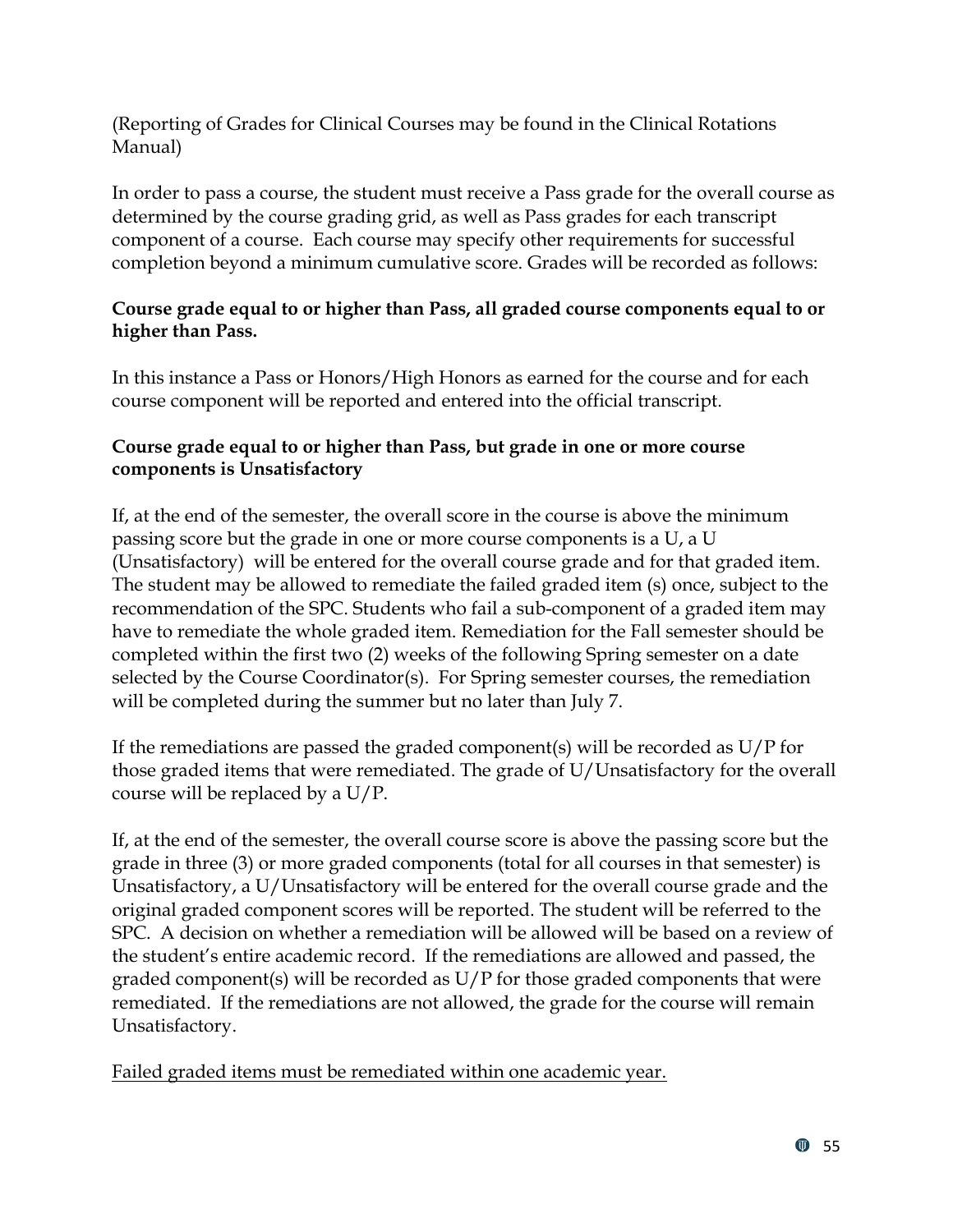Course Coordinators will provide an updated cumulative score and percentage of grade completion to the SPC after each major evaluation, ranking students by z-score.

## **Course grade of Unsatisfactory**

If, at the end of the semester, the overall course grade is Unsatisfactory, a U will be reported for the course grade and the original grades will be reported for the graded components. The student will be referred to the SPC. A decision of whether a remediation will be allowed will be based on a review of the student's entire academic record. If the course is subsequently remediated, a U/P will be recorded for the course. Remediated graded components will be recorded as U/P.

Should a decision be reached that the student will be allowed to repeat the course, both the original grade and the new grade will be recorded on the transcript.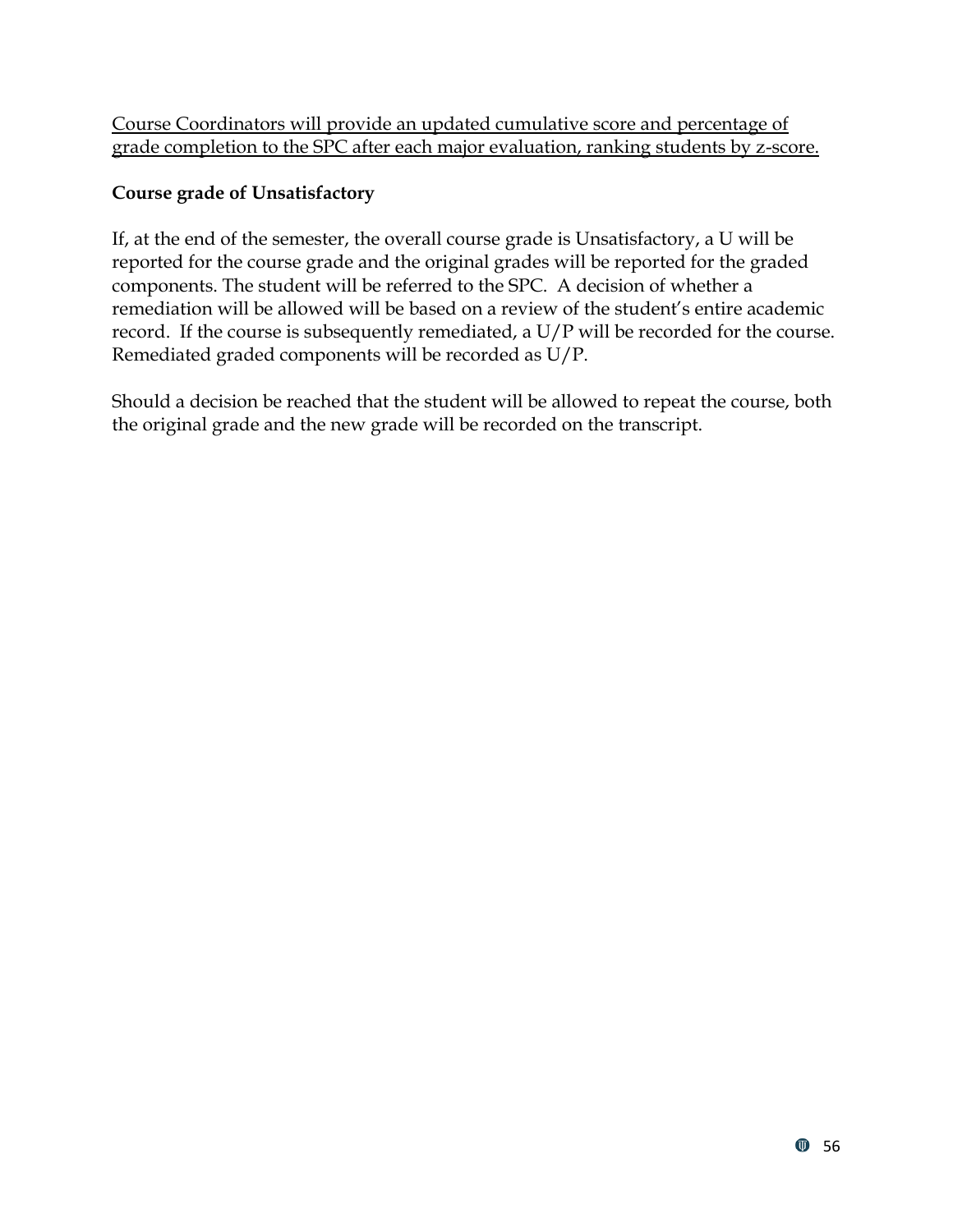## <span id="page-60-0"></span>**Professionalism**

The AOA Commission on Osteopathic Accreditation considers professionalism a core element that is critical to maintain the educational quality of the COM program (Element 5.1). As a component of the standards required for accreditation, COCA further states that the COM "must apply best practices to teach, train, and assess students in order to ensure development of the seven osteopathic core competencies of medical knowledge, patient care, communication, professionalism, practice based learning, systems based practice, and osteopathic principles and practice/ osteopathic manipulative treatment." The American Association of College of Osteopathic Medicine Core Competency Liaison Group created a set of performance standards and indicators that would be common to all osteopathic medical schools, and this included Professionalism. The competencies help inform TUCOM's curriculum, as professionalism education and expectations are a common thread throughout the entire four year curriculum. [\(www.AACOM.org\)](http://www.aacom.org/) [\(www.osteopathic.org\)](http://www.osteopathic.org/).

Prior to understanding what this means to the individual medical student, an agreed upon definition for professionalism is instructional. Contemporary definitions of professionalism go beyond a mere list of desirable traits, attitudes and behaviors that are expected of a professional. And while a catalogue of expectations helps recognize behaviors and traits that stray from the ideal, professionalism refers to a belief system shared amongst healthcare providers. Members profess and jointly declare that they will live up to promises made to the individual patient, the public and society. It is a covenant to those that we care for, overtly expressing that patients can expect shared competency, standards and ethical values, that we are trustworthy and that all medical professionals live up to these promises. It is based in the principles of primacy of patient welfare, patient autonomy and social justice. We commit ourselves to professional competence, honesty, patient confidentiality, improving quality of care, improving access to care, just distribution of finite resources, commitment to scientific knowledge, maintaining trust by managing conflicts of interest, commitment to professional responsibilities and maintaining appropriate relations. In exchange, the public grants medical professionals the privilege to self-monitor, enforce and when necessary, adjudicate our professional behaviors. [\(Wynia, Papadakis et al. 2014\)](#page-62-1) [\(Papadakis, Paauw et al. 2012\)](#page-61-1)

Candidates and medical students must possess the skill, competence, or character expected of a member of a highly trained profession required for full utilization of their intellectual abilities. To exercise good judgment, prompt completion of all responsibilities attendant to the diagnosis and care of patients, and the development of mature, sensitive relationships with patients and co-workers. Candidates and students must be able to tolerate physically and mentally taxing workloads, adapt to changing environments, display flexibility, and learn to function in the face of uncertainties inherent in treating the problems of patients. Compassion, integrity, concern for others, interpersonal skills, interest, and motivation are qualities that will be assessed during the admissions and education process. The student code of ethics is outlined in the TUC Catalog.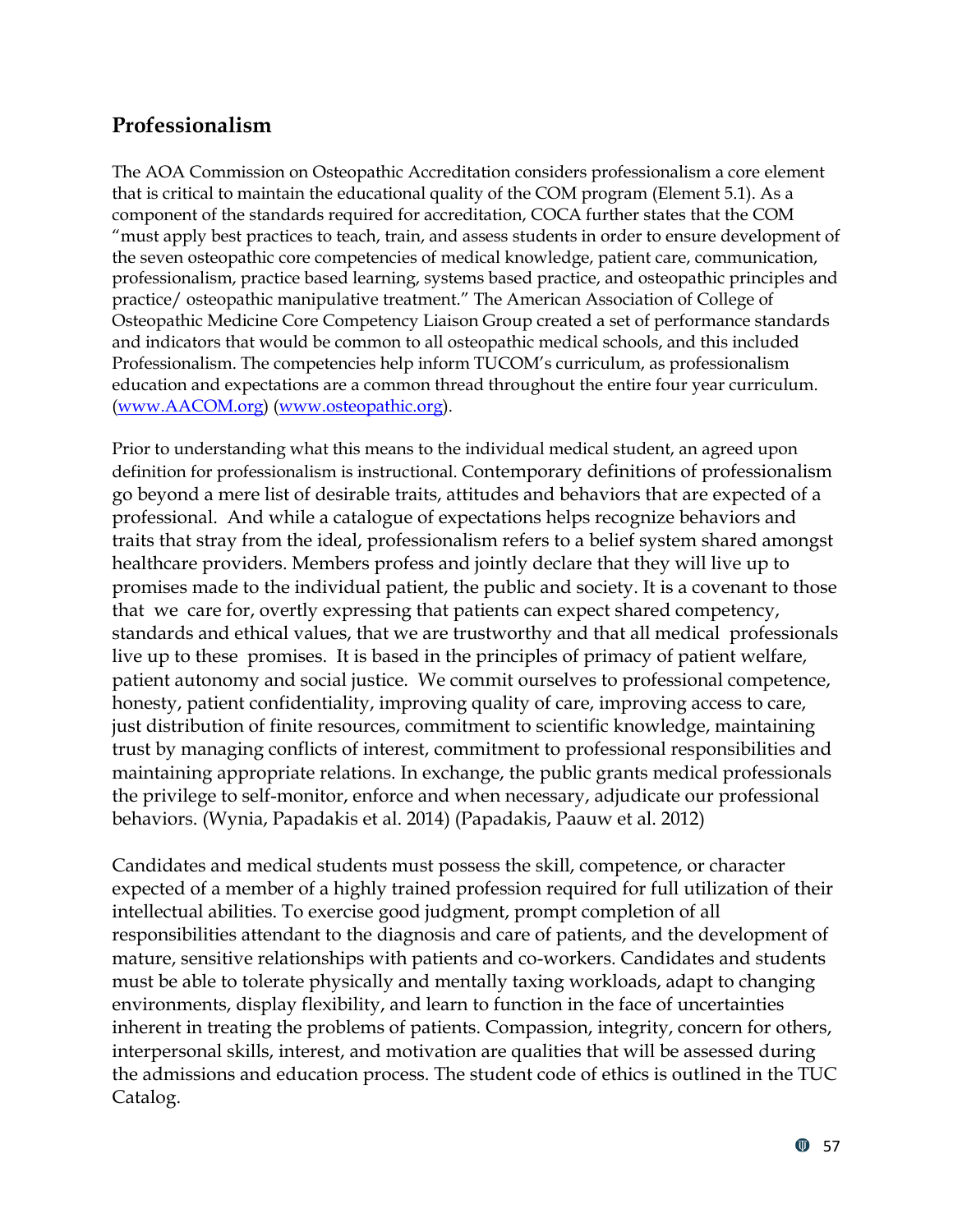#### <span id="page-61-0"></span>Process for Handling Professionalism Complaints:

Professionalism infractions are first and foremost a learning opportunity. We are not "born" physicians, and the characteristics, attitudes, beliefs and values that define our professionalism are not inborne, but gradually inherited and internalized throughout the undergraduate and graduate educational process. Infractions vary in severity and minor offences particularly those that reflect a disturbing trend, may be addressed informally with your professors and Department Chairs. More egregious violations will most certainly prompt a referral to the Professionalism Committee. Efforts are made to understand the background for the transgression most commonly followed by remediation with monitoring to ensure correction. More serious violations can result in formal sanctions, which are defined in the Academic Integrity Policy and the Bylaws of the Professionalism Committee. Graduation from medical school weighs two equivalent expectations: demonstration of cognitive mastery of the medical curriculum and professional behaviors in order to ensure that a graduate from the COM poses no threat to the patient or public and will succeed in future training and the practice of medicine. Failure to remediate a professionalism violation, particularly those considered egregious, can result in dismissal from the program.

The Professionalism Committee can be notified of concerns through a multitude of pathways: from students, faculty and staff, Student Services, Student Promotions Committee (SPC), the Deans of TUCOM, as well as sources outside of the college relative to student academic performance in their clinical rotations. These would include preceptor clinicians and their staff, hospital directors of medical education, and hospital staff. As a representative of Touro University, your behavior in the public setting, including internet activities, may be transparent and prompt concerns. Nonacademic staff, such as security guards, maintenance workers, cafeteria workers, library staff, or the public at large can report a concern, which may also prompt an investigation. Complaints are handled by the committee, in accordance with a set of guidelines as outlined in The Student Handbook, the Bylaws of the Professionalism Committee and the Academic Integrity Policy.

TUC students, staff and faculty are asked to use the Academic Integrity and Professionalism Report Form and to return it to the Chair of the Professionalism Committee, the Senior Associate Dean when violations necessitate a review by this Committee.

<span id="page-61-1"></span>Papadakis, M. A., D. S. Paauw, F. W. Hafferty, J. Shapiro, R. L. Byyny and T. Alpha Omega Alpha Honor Medical Society Think (2012). "Perspective: the education community must develop best practices informed by evidence-based research to remediate lapses of professionalism." Acad Med **87**(12): 1694- 1698.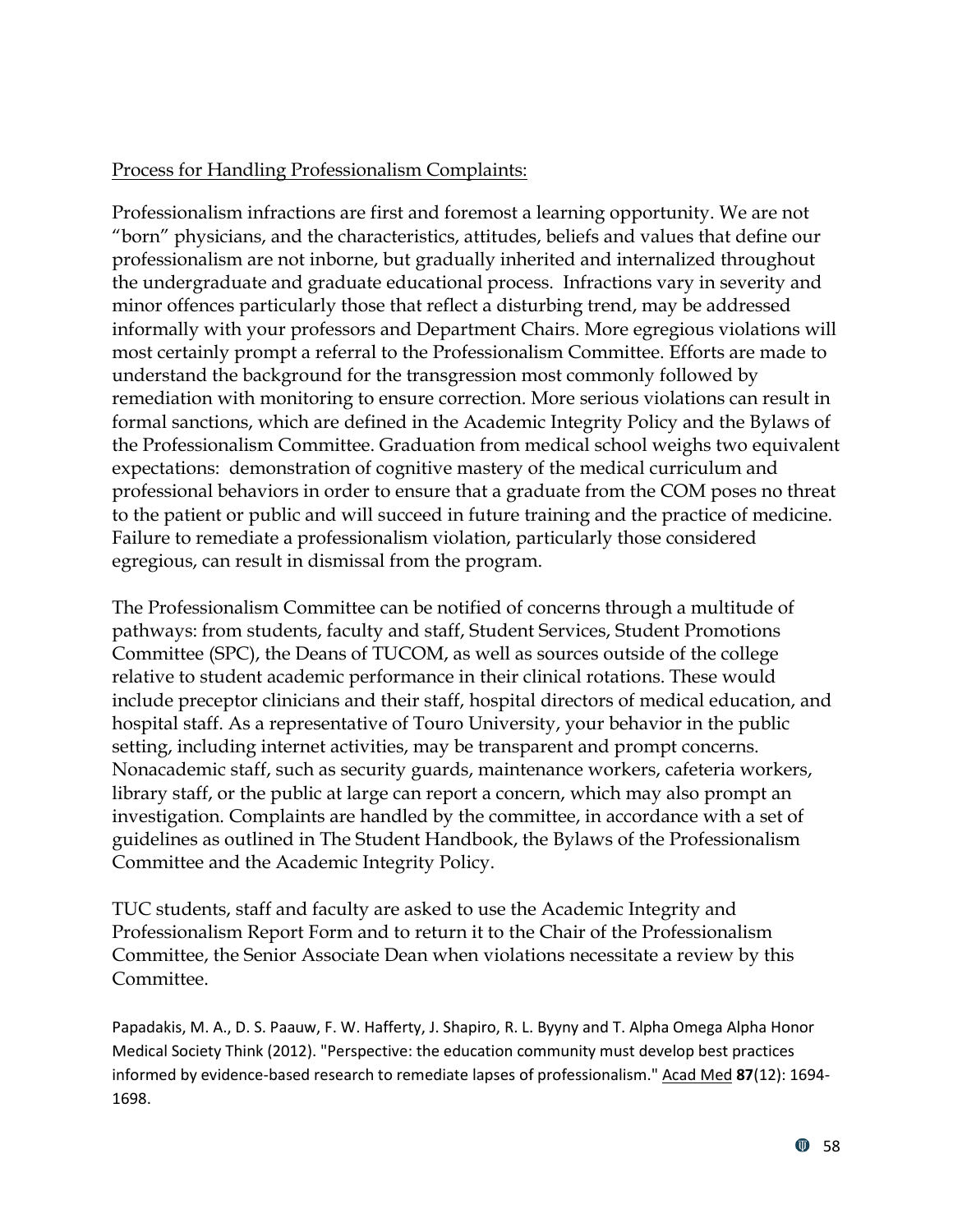<span id="page-62-1"></span>Wynia, M. K., M. A. Papadakis, W. M. Sullivan and F. W. Hafferty (2014). "More than a list of values and desired behaviors: a foundational understanding of medical professionalism." Acad Med **89**(5): 712-714.

# <span id="page-62-0"></span>**Dismissal from the College**

TUC may require dismissal at any time it deems necessary to safeguard its standards of scholarship, conduct and orderly operation. It should be clearly understood that TUC, after due consideration and process, reserves the right to require the dismissal of any student at any time before graduation if circumstances of a legal, moral, behavioral, ethical, health or academic nature justify such an action. The academic reasons for dismissal include but are not limited to the following:

- 1. A student's cumulative curriculum weighted average for any one academic year is less than 70%, using all scores received in all courses including those failed and not yet repeated.
- 2. A student who earns a failing grade in a repeated course or repeated clinical clerkship.
- 3. A student who fails a re-examination under a remediation plan.
- 4. A student who fails two (2) clinical clerkships.
- 5. A student who exceeds the limit for completion of the prescribed curriculum as defined by the program.
- 6. A student who does not remedy a failed grade(s) within one calendar year of the issuance of the failed grade.
- 7. A student who fails to pass COMLEX 1, 2 CE, or 2 PE within the maximum allowable number of attempts.
- 8. A student who has not demonstrated continued academic and professional growth and achievement, including as reflected in assessments of Professionalism and Interpersonal and Communication Skills.
- 9. A student who has been interviewed by the SPC who, according to the SPC, failed to comply with SPC recommendations and fails to make satisfactory academic progress by the end of the semester.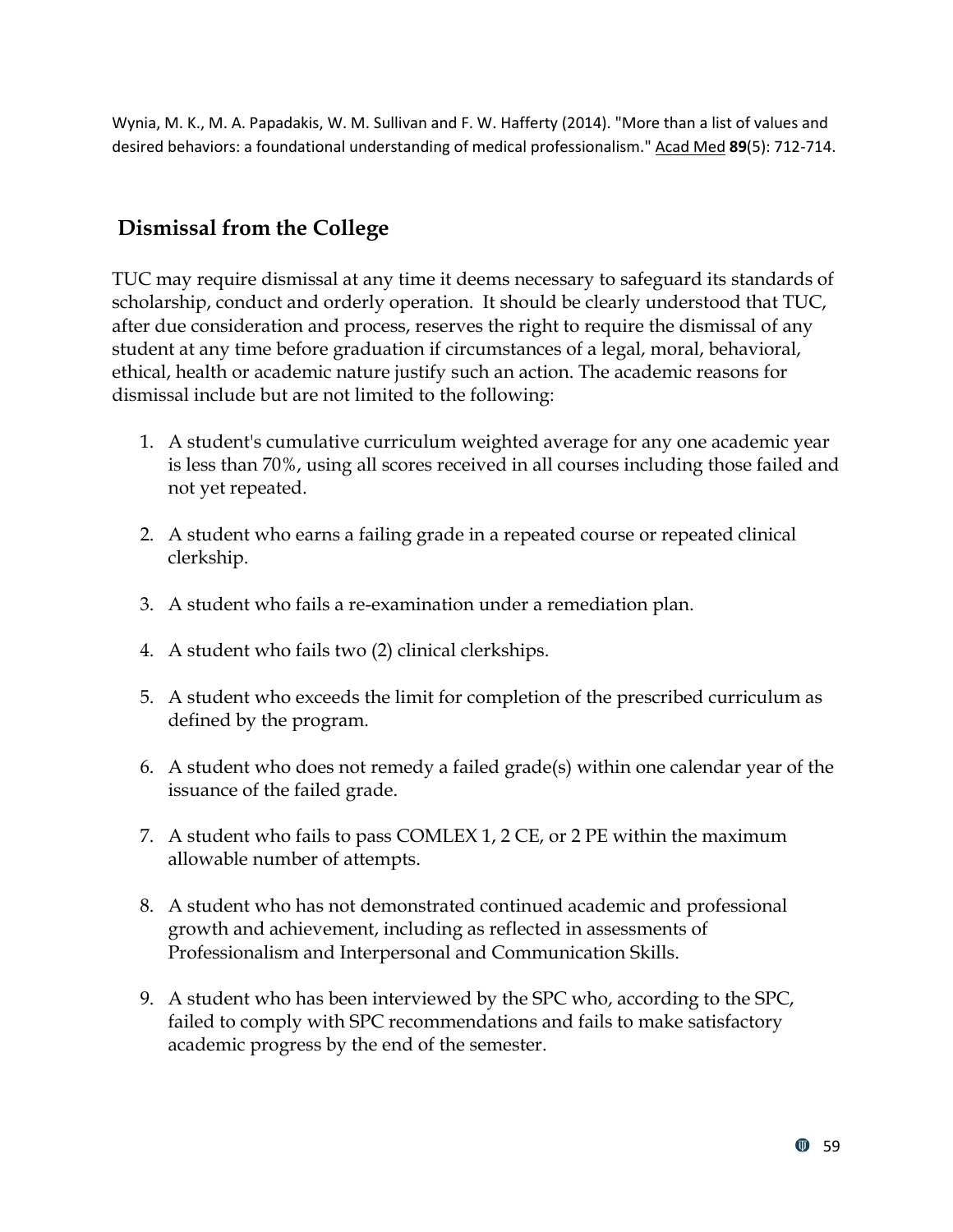10. A student who fails to comply with SPC requirements, does not communicate promptly with the SPC as requested or fails to comply with academic and professionalism policies.

Decisions regarding dismissal are made on an individual basis after considering all pertinent circumstances and extenuating circumstances relating to the case. The Student Promotions Committee recommends dismissal to the Dean. The Dean issues a letter of decision to the student.

Please review the entire policy in the University Student Catalog by following the link <http://studentservices.tu.edu/catalog/index.html>

# <span id="page-63-0"></span>**Academic Appeal Process**

Following notification (traceable letter delivery) of a decision for dismissal, a student may wish to appeal the decision. He or she has seven (7) working days within which to submit a formal written appeal of the decision to the Dean. The appeal request must be submitted in writing and delivered to the Office of the Dean within this seven (7) day period. The request should be accompanied by a narrative explaining the basis for the appeal. The narrative should fully explain his/her situation and substantiate the reason(s) for advocating a reversal of the dismissal.

The Dean may grant an appeal only on showing one of the following:

- 1. Bias of one or more of the members of the Student Promotions Committee.
- 2. New material and documentable information not available to the committee at the time of its initial decision.
- 3. Procedural error.

The Dean may choose any of the following options when an appeal to dismiss a student is under consideration:

- 1. Concur with recommendation of the Student Promotions Committee and the decision to dismiss.
- 2. Amend the recommendation of the Student Promotions Committee.
- 3. Convene an ad hoc committee consisting of three members to review the recommendation of the Student Promotions Committee. The ad-hoc committee will present their findings to the Dean for consideration.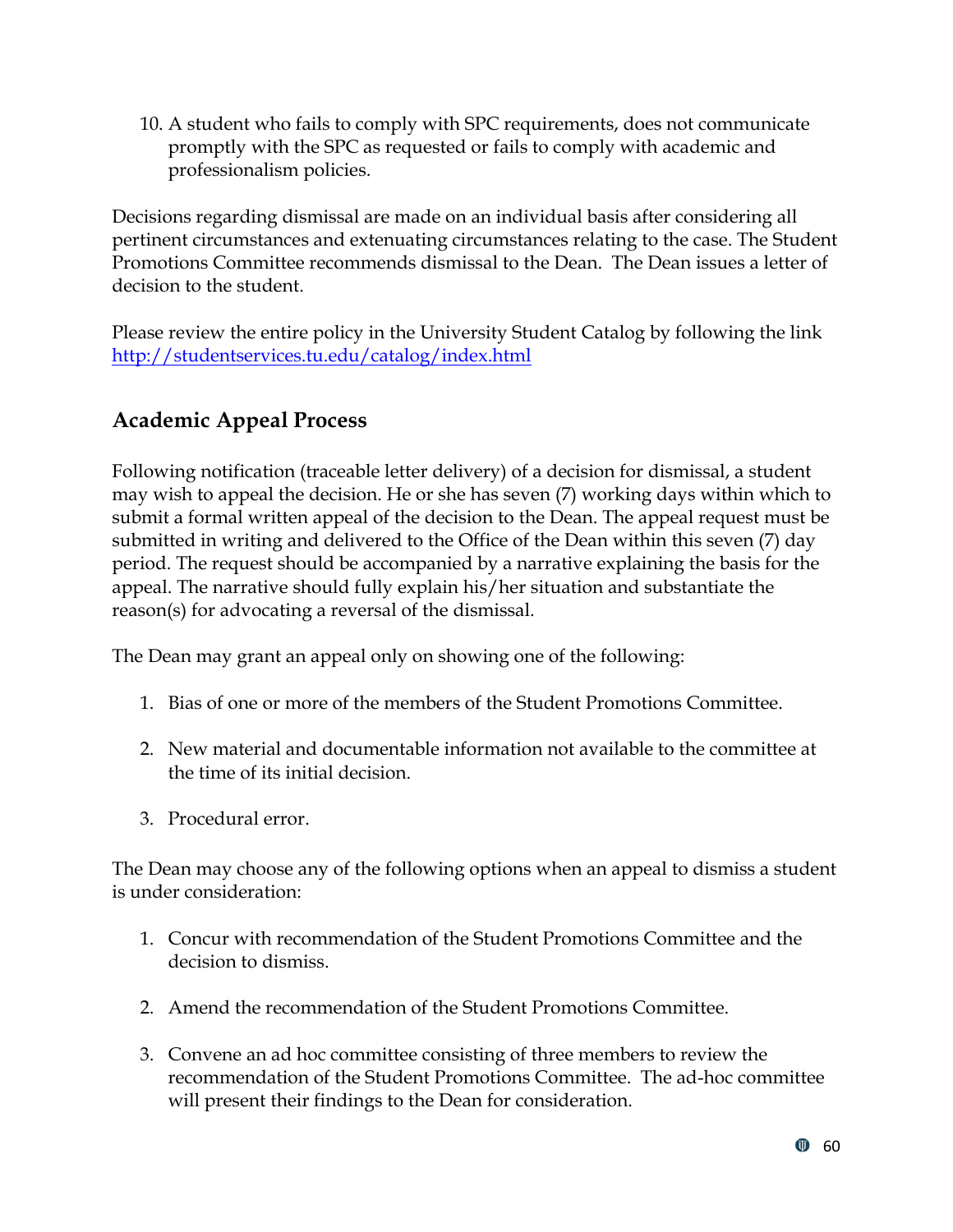The decision of the Dean is final and he/she will be required to notify the student in writing of the decision. While the appeal is pending, the status of the student will not be altered.

Please review the entire policy in the University Student Catalog by following the link <http://studentservices.tu.edu/catalog/index.html>

# <span id="page-64-0"></span>**Graduation Requirements – TUCOM**

A student will be recommended for the D.O. provided the candidate:

- 1. Has completed at least four (4) years in an accredited osteopathic college or its equivalent.
- 2. Has been enrolled in TUCOM during the final two (2) academic years.
- 3. Is not on probation, has completed all prescribed academic requirements, has no outstanding grade which is incomplete, and has a passing grade for all clinical rotations. For eight (8) week clinical courses, a passing grade must be received for each four (4) week block.
- 4. Has taken and passed all components of COMLEX 1 and COMLEX 2. The only exception would be a suspension of the requirements by the AOA Commission on Osteopathic College Accreditation (COCA).
- 5. Has performed and behaved in a manner which is ethical, professional, and consistent with the practice of Osteopathic Medicine.
- 6. Has complied with all the legal and financial requirements of TUC.
- 7. Has completed the academic requirements within six years following matriculation (excluding approved leaves of absence for up to two years).

#### <span id="page-64-1"></span>**Participation in Graduation Ceremonies**

Students who have met all graduation requirements are expected, as part of their duty as a professional, to participate in graduation ceremonies.

A student who has not met all graduation requirements as of June 1, but is in good academic standing and is anticipated to complete all requirements by December 31, will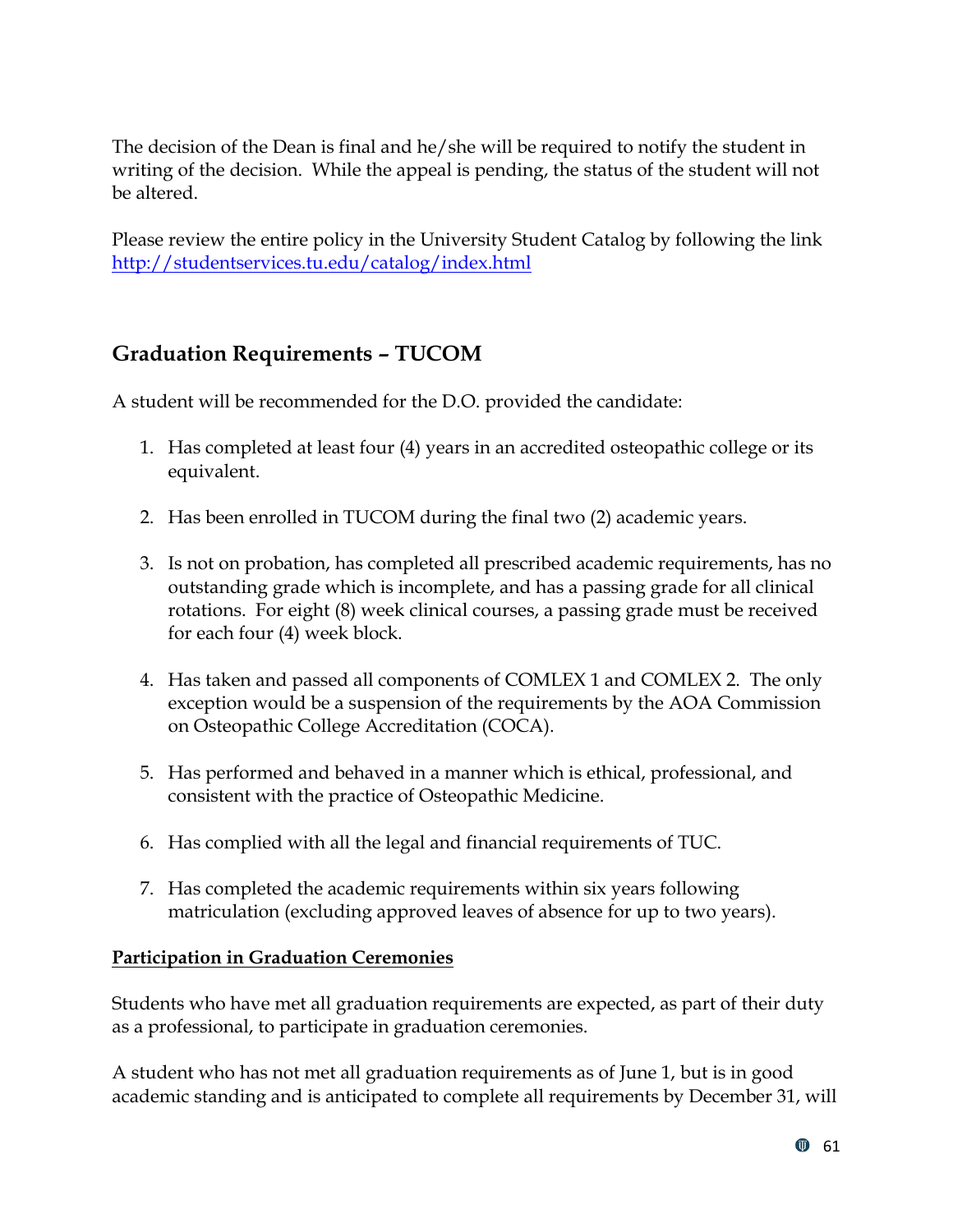be permitted to participate in graduation ceremonies with his/her class. However, participation does not signify that a degree has or will be granted and a diploma will not be released until all requirements have been met. A student who elects to participate in ceremonies but who has not completed all graduation requirements will be required to sign a document indicating understanding of this policy and agreeing not to represent himself/herself as having graduated until the diploma has been released.

Please review the entire policy in the University Student Catalog by following the link <http://studentservices.tu.edu/catalog/index.html>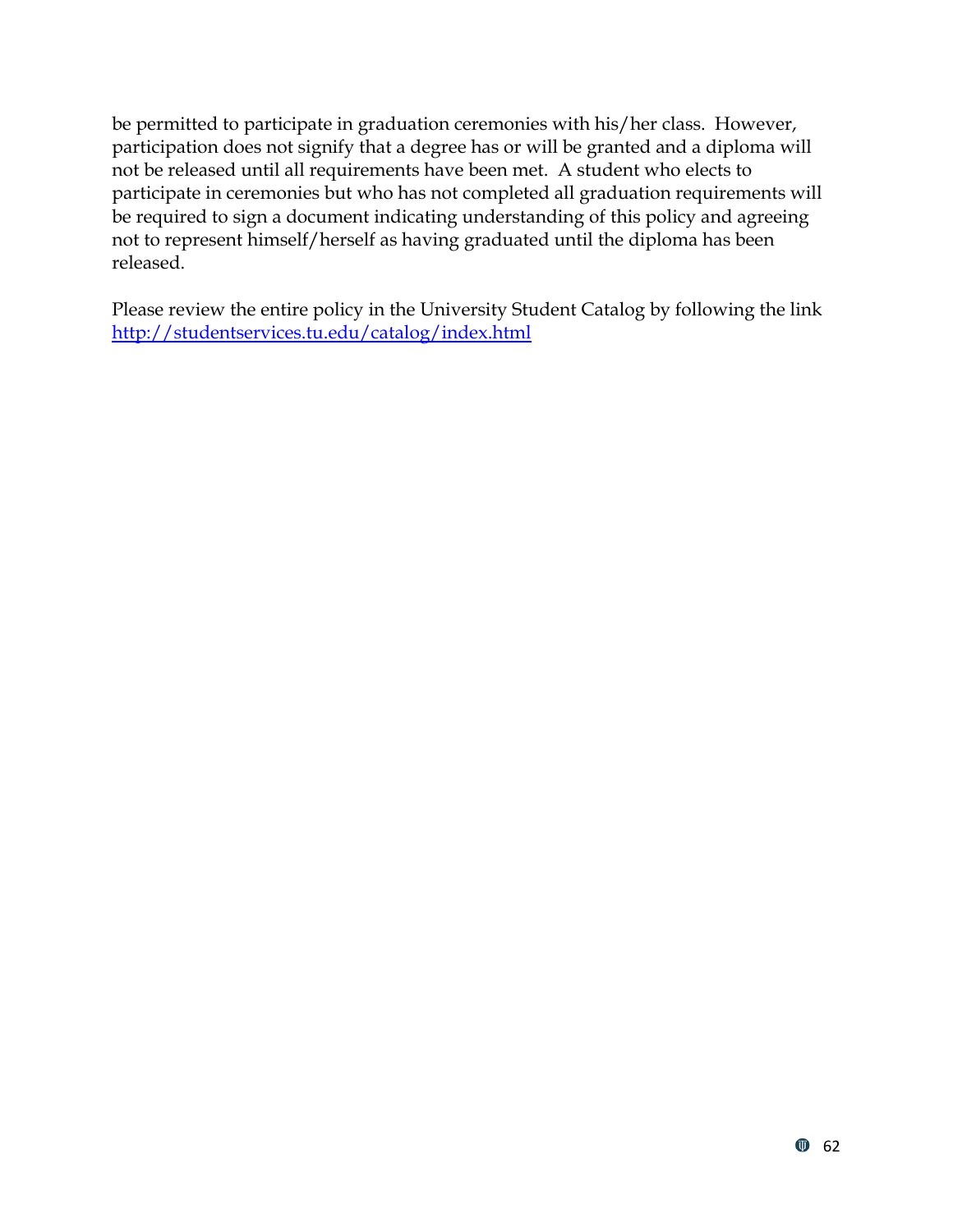# <span id="page-66-0"></span>**Student Academic Integrity and Ethics**

#### <span id="page-66-1"></span>**Responsibility of the Administration and Faculty**

The administration should provide an academic environment and physical settings conducive to maximizing academic achievement. Exams will be administered in a way that minimizes academic misconduct. Crowded examination conditions should be avoided and alternate seating should be provided during examinations when possible. In addition, the administration should appoint adjudication committees consisting of faculty and students to deal promptly and with procedural fairness with cases of alleged academic dishonesty. The faculty should clearly inform students of grading requirements and performance expectations for each assignment as well as use examination formats that discourage academic misconduct. Cases that merit further investigation and resolution will be submitted to the Professionalism Committee.

#### <span id="page-66-2"></span>**Responsibility of the Student**

To be honest, act fairly towards others, take group and individual responsibility for honorable and ethical behavior and know what constitutes ethics violations and academic dishonesty as set forth in the Code of Conduct/Professional Promise, Academic Integrity Policy and Institutional Policies.

#### <span id="page-66-3"></span>**Code of Conduct/Professional Promise**

Students are expected to emulate the legal, moral and ethical standards expected of professionals in their respective areas and display behavior which is consistent with these qualities. Professionalism and professional ethics are terms that signify certain scholastic, interpersonal and behavioral expectations. Among the characteristics included in this context are the knowledge, competence, demeanor, attitude, appearance, mannerisms, integrity, morals, etc. displayed by the students to teachers, peers, patients and colleagues in all health care and educational settings.

During their academic program, student must model their behaviors to comply with the Code of Ethics of the American Osteopathic Association:

- 1. The physician shall keep in confidence whatever she/he may learn about a patient in the discharge of professional duties. The physician shall divulge information only when required by law or when authorized by the patient.
- 2. The physician shall give a candid account of the patient's condition to the patient or to those responsible for the patient's care.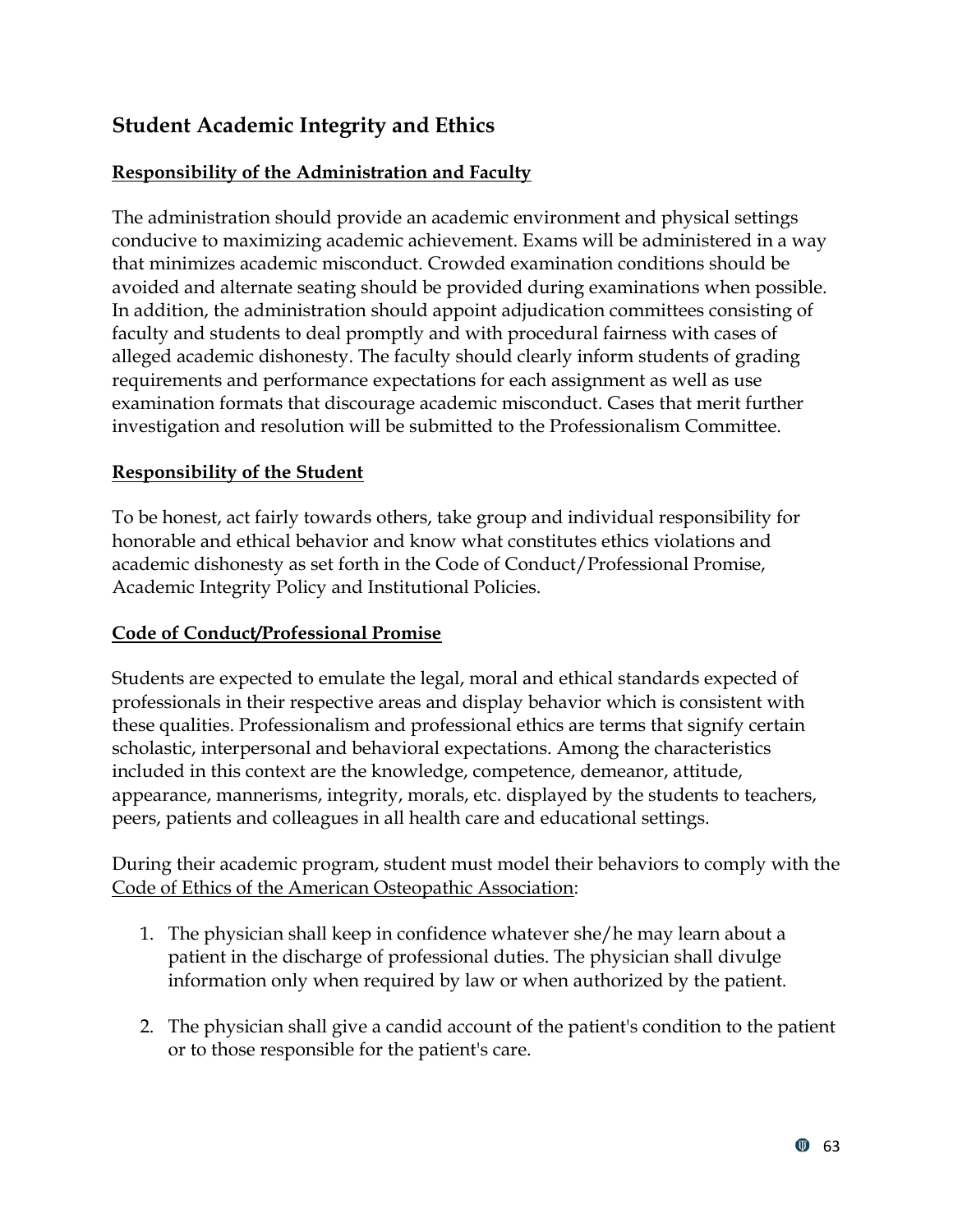- 3. A physician-patient relationship must be founded on mutual trust, cooperation, and respect. The patient, therefore, must have complete freedom to choose her/his physician. The physician must have complete freedom to choose patients whom she/he will serve. However, the physician should not refuse to accept patients because of the patient's race, creed, color, sex, national origin or disability. In emergencies, a physician should make her/his services available.
- 4. A physician is never justified in abandoning a patient. The physician shall give due notice to a patient or to those responsible for the patient's care when she/he withdraws from the case so that another physician may be engaged.
- 5. A physician shall practice in accordance with the body of systematized and scientific knowledge related to the healing arts. A physician shall maintain competence in such systematized and scientific knowledge through study and clinical applications.
- 6. The osteopathic medical profession has an obligation to society to maintain its high standards and, therefore, to continuously regulate itself. A substantial part of such regulation is due to the efforts and influence of the recognized local, state and national associations representing the osteopathic medical profession. A physician should maintain membership in and actively support such associations and abide by their rules and regulations.
- 7. Under the law a physician may advertise, but no physician shall advertise or solicit patients directly or indirectly through the use of matters or activities which are false or misleading.
- 8. A physician shall not hold forth or indicate possession of any degree recognized as the basis for licensure to practice the healing arts unless he or she is actually licensed on the basis of that degree in the state in which she/he practices. A physician shall designate her/his osteopathic school of practice in all professional uses of her/his name. Indications of specialty practice, membership in professional societies, and related matters shall be governed by rules promulgated by the AOA.
- 9. A physician should not hesitate to seek consultation whenever she/he believes it advisable for the care of the patient.
- 10. In any dispute between or among physicians involving ethical or organizational matters, the matter in controversy should first be referred to the appropriate arbitrating bodies of the profession.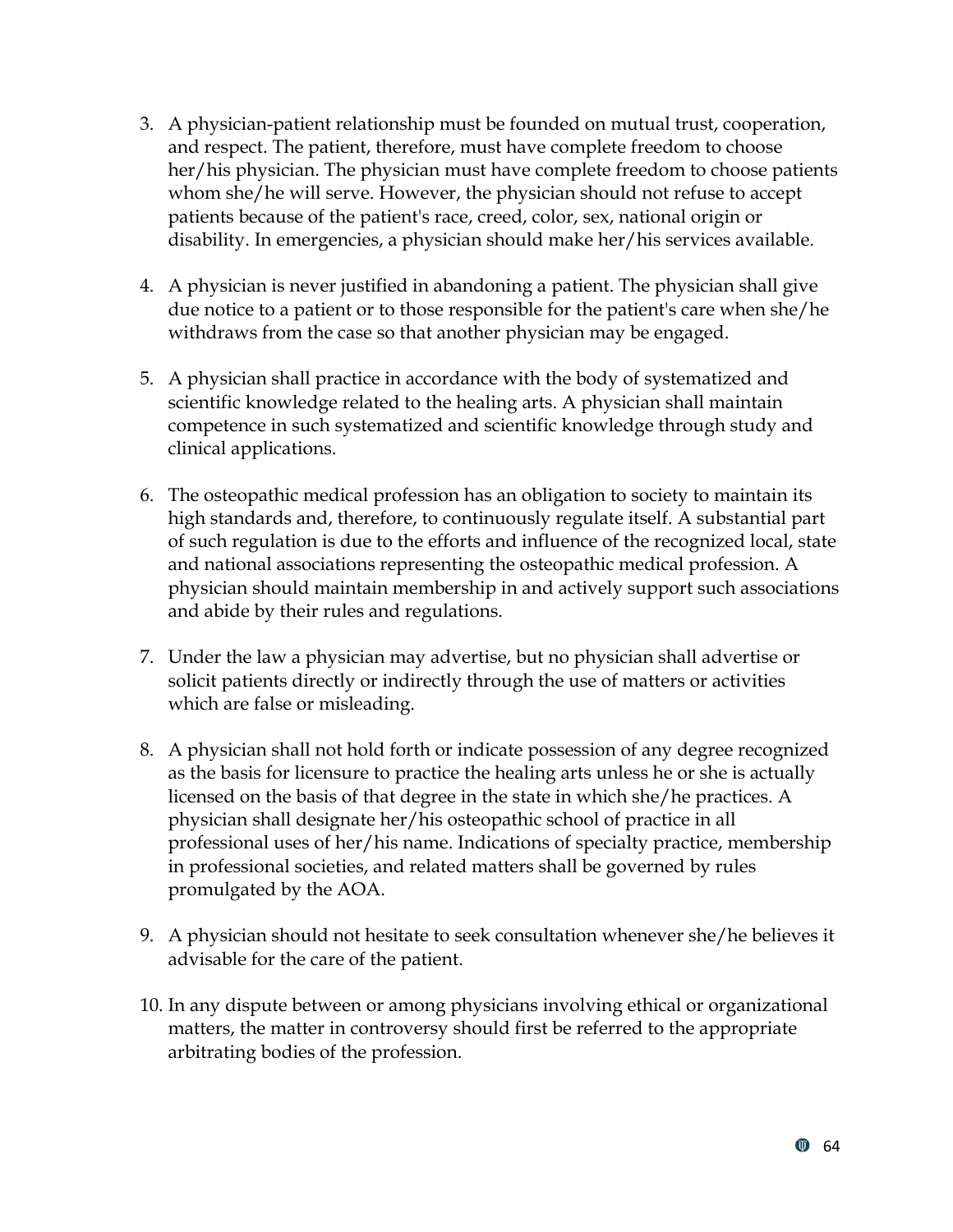- 11. In any dispute between or among physicians regarding the diagnosis and treatment of a patient, the attending physician has the responsibility for final decisions, consistent with any applicable osteopathic hospital rules or regulations.
- 12. Any fee charged by a physician shall compensate the physician for services actually rendered. There shall be no division of professional fees for referrals of patients.
- 13. A physician shall respect the law. When necessary a physician shall attempt to help to formulate the law by all proper means in order to improve patient care and public health.
- 14. In addition to adhering to the foregoing ethical standards, a physician shall recognize a responsibility to participate in community activities and services.
- 15. It is considered sexual misconduct for a physician to have sexual contact with any current patient whom the physician has interviewed and/or upon whom a medical or surgical procedure has been performed.
- 16. Sexual harassment by a physician is considered unethical. Sexual harassment is defined as physical or verbal intimation of a sexual nature involving a colleague or subordinate in the workplace or academic setting, when such conduct creates an unreasonable, intimidating, hostile or offensive workplace or academic setting.
- 17. From time to time, industry may provide some physicians with gifts as an inducement to use their products or services. Members, who use these products and services as a result of these gifts, rather than simply for the betterment of their patients and the improvement of the care rendered in their practices, shall be considered to have acted in an unethical manner.
- 18. A physician shall not intentionally misrepresent himself/herself or his/her research work in any way.

When participating in research, a physician shall follow the current laws, regulations and standards of the United States or, if the research is conducted outside the United States, the laws, regulations and standards applicable to research in the nation where the research is conducted. This standard shall apply for physician involvement in research at any level and degree of responsibility, including, but not limited to, research, design, funding, and participation either as examining and/or treating provider, supervision of other staff in their research, analysis of data and publication of results in any form for any purpose.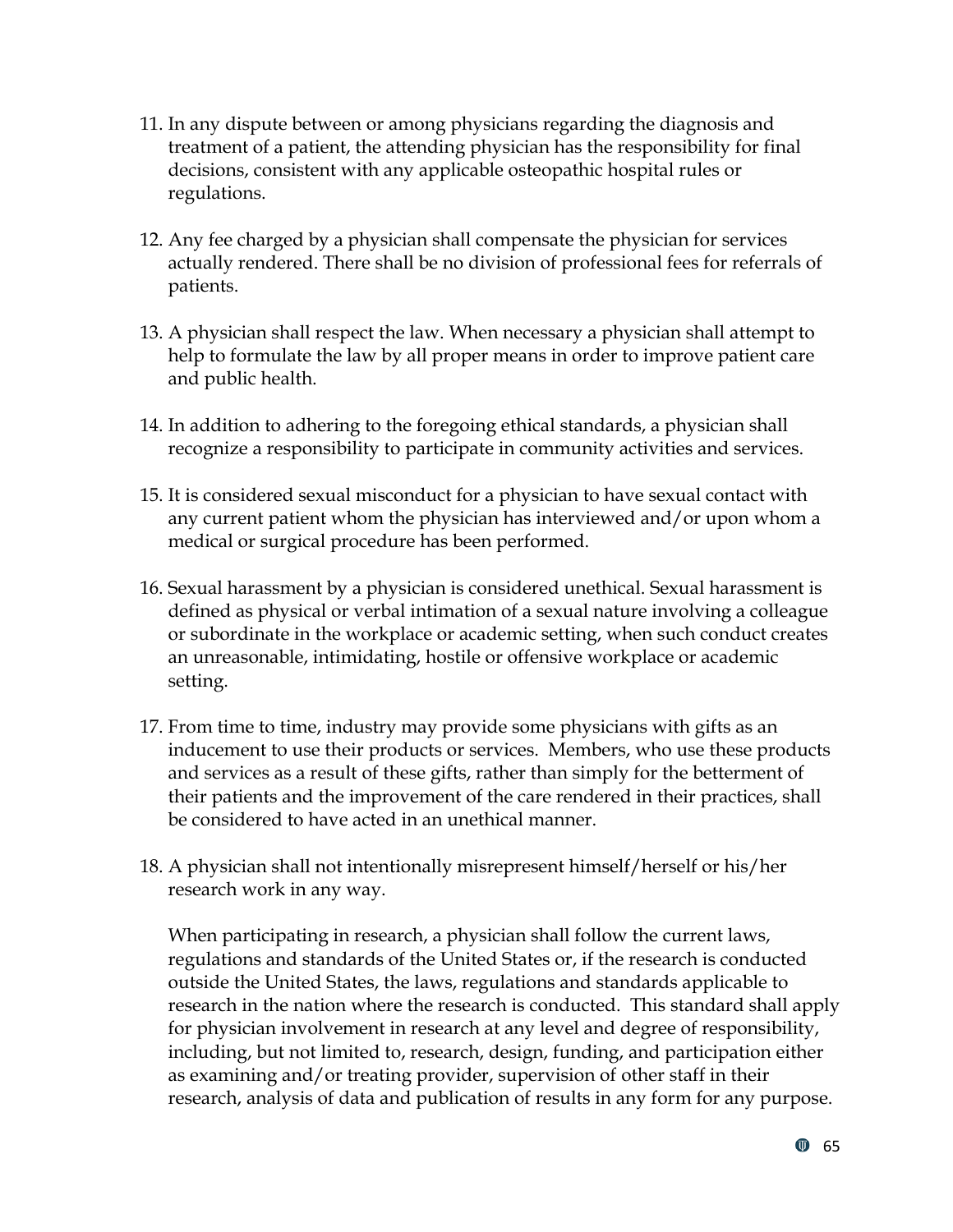Please review the entire TUCS Academic Integrity Policy here: <https://www.touro.edu/students/policies/academic-integrity/>

## <span id="page-69-0"></span>**Student Grievance**

(modified from <http://www.tuw.edu/wp-content/uploads/2013/09/TUW-Catalog.pdf>)

Grievance procedures in academic matters are appropriate only in those cases in which there is reason to believe there has been bias or wrongdoing on the part of the faculty, staff, administrators or other fellow students. It is important to understand that grievances are not the same as disagreements. One cannot grieve an assigned grade, for example, merely because one disagrees with the grade. The purpose of the following procedures is to allow for the resolution of student grievances in academic matters that result in unfair practices in detriment of the academic or personal well-being of students.

Examples of student grievance are:

- Unfair teaching practices
- Inappropriate touching or remarks during clinical contact
- Disrespectful remarks that amount to substantial offense
- Slander
- Theft
- Physical threats
- Bullying, either personal or through social media

#### <span id="page-69-1"></span>**Informal Procedures:**

A student who believes that the University or any administrative subdivision, employee or student has threatened or committed acts against their physical or personal integrity is encouraged to attempt to resolve the matter informally with the party alleged to have committed the violation (e.g., course instructor) and with the Dean or designee or the Program or School in which the alleged violation occurred. An informal resolution of the grievance can occur at any time. The parties will verbally agree on a resolution and the Dean or designee will acknowledge, oversee and document such resolution through satisfactory completion. The Associate Dean of Student Services will act as the student's advocate. In the event that the Associate Dean of Student Services or the Dean is the subjects of grievance, the Provost will designate the appropriate representatives.

#### <span id="page-69-2"></span>**Formal Procedures:**